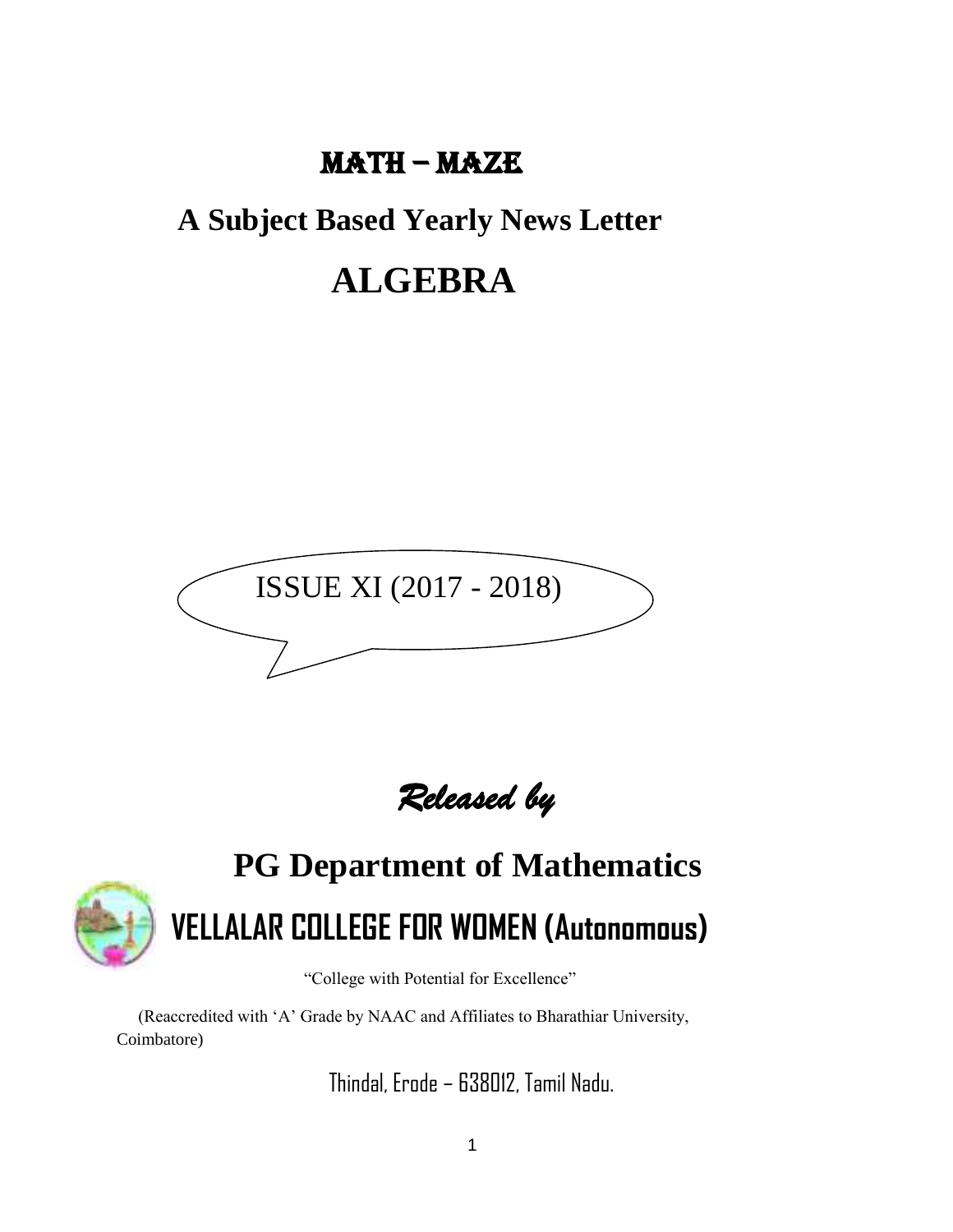# **CONTENTS**

| 1.  | From the Editorial Desk                   | $\mathbf{1}$   |
|-----|-------------------------------------------|----------------|
| 2.  | <b>History of Algebra</b>                 | $\overline{2}$ |
| 3.  | Algebra - Basic Definitions               | 5              |
| 4.  | Know Your Mathematician                   | 9              |
| 5.  | Algebra - Crossword Puzzles               | 13             |
| 6.  | <b>Cross out Crossword Puzzles</b>        | 15             |
| 7.  | Foss for Algebra                          | 17             |
| 8.  | <b>Useful Research Links</b>              | 23             |
| 9.  | Websites                                  | 24             |
| 10. | Frank Nelson Cole Prize in Algebra        | 25             |
| 11. | Math Glossary                             | 28             |
| 12. | Solution to the Problem of Previous Issue | 31             |
| 13. | <b>Departmental Activities</b>            | 33             |
| 14. | <b>Placement Details</b>                  | 49             |
| 15. | Snapshots                                 | 50             |
|     |                                           |                |

❖ Solutions to the problems are invited, at the earliest. The names of the readers who turn out first in providing answers to the problems will be published and the solutions will be published in the forthcoming issue.

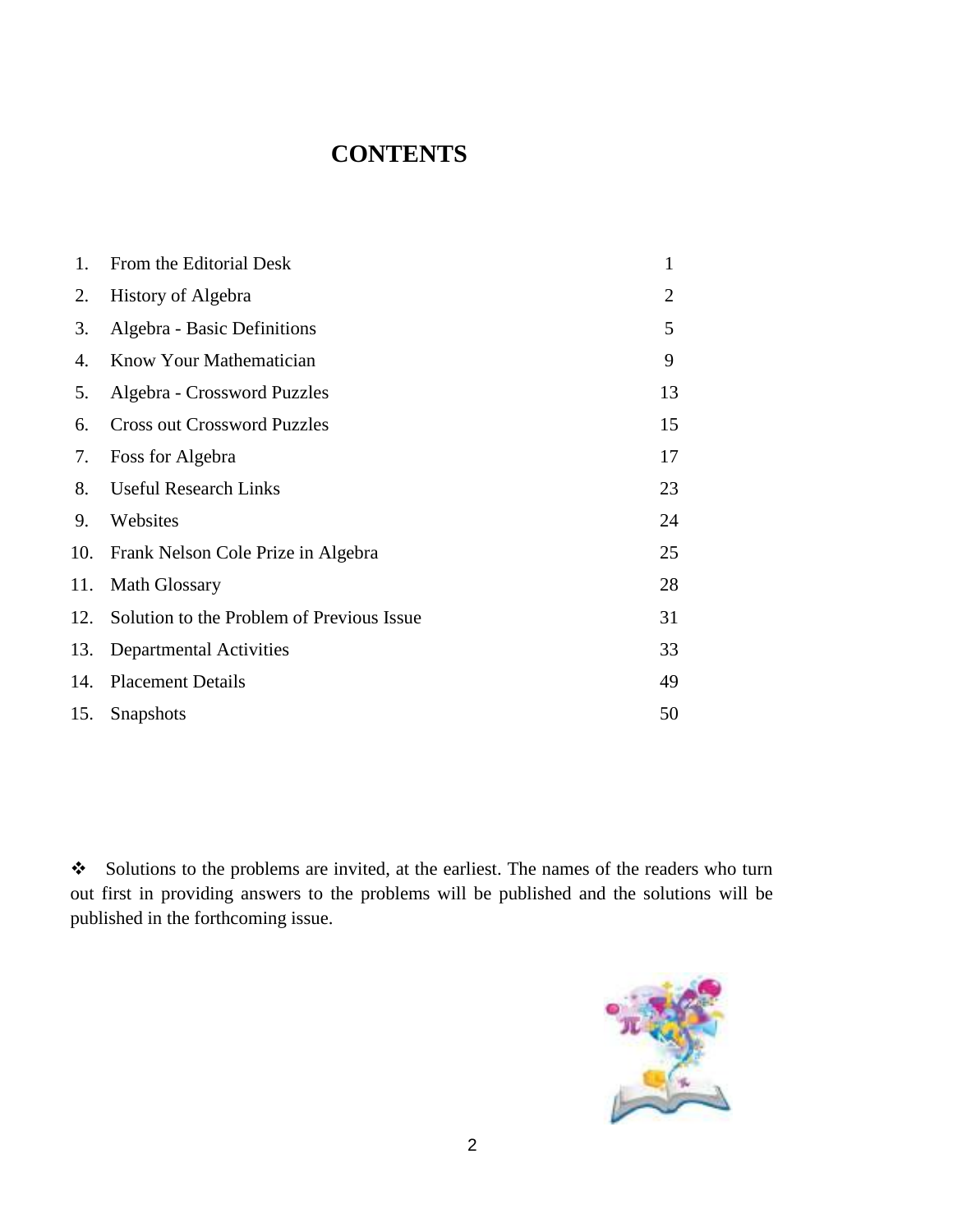#### **FROM THE EDITORIAL DESK**

The Department of Mathematics has been established in the year 2003. It offers B.Sc., Mathematics with Computer Applications, B.Sc., Mathematics, M.Sc., Mathematics and M.Phil Programme.

The Department has to its credit, two National Seminars, two National Conferences, an Intercollegiate meet and International seminar organized on  $11<sup>th</sup> \& 12<sup>th</sup>$  August 2005, 30<sup>th</sup>  $\&$  31<sup>th</sup> August 2007, 9<sup>th</sup> January 2014, 9<sup>th</sup> February 2017, 13<sup>th</sup> September 2011 and 10<sup>th</sup> January 2018 respectively. It has celebrated National Mathematical Year on 24<sup>th</sup> August 2012. On memorial of Ramanujan's birthday Math Expo has been organized by the Department since 2013.

The Department is enriched with twenty one faculty members having wide knowledge in their specializations like Differential Equations, Fuzzy Set Theory, Intuitionistic Fuzzy Set, Graph Theory and Operations Research. The Department has completed two minor research projects funded by UGC. The Department has produced 53 M.Phil Research Scholars from 2009 onwards.

The Department adds one more feather by publishing a Subject Based Yearly News Letter incorporating History of Mathematicians, Crossword Puzzles, Cross out Crossword Puzzles, Solutions to the Problems of Previous issue, Departmental Activities and Placement details of the Students of Mathematics.

We welcome the suggestions and criticisms for improvement in the content and presentation of materials of "MATH-MAZE".

## **EDITORIAL DESK**

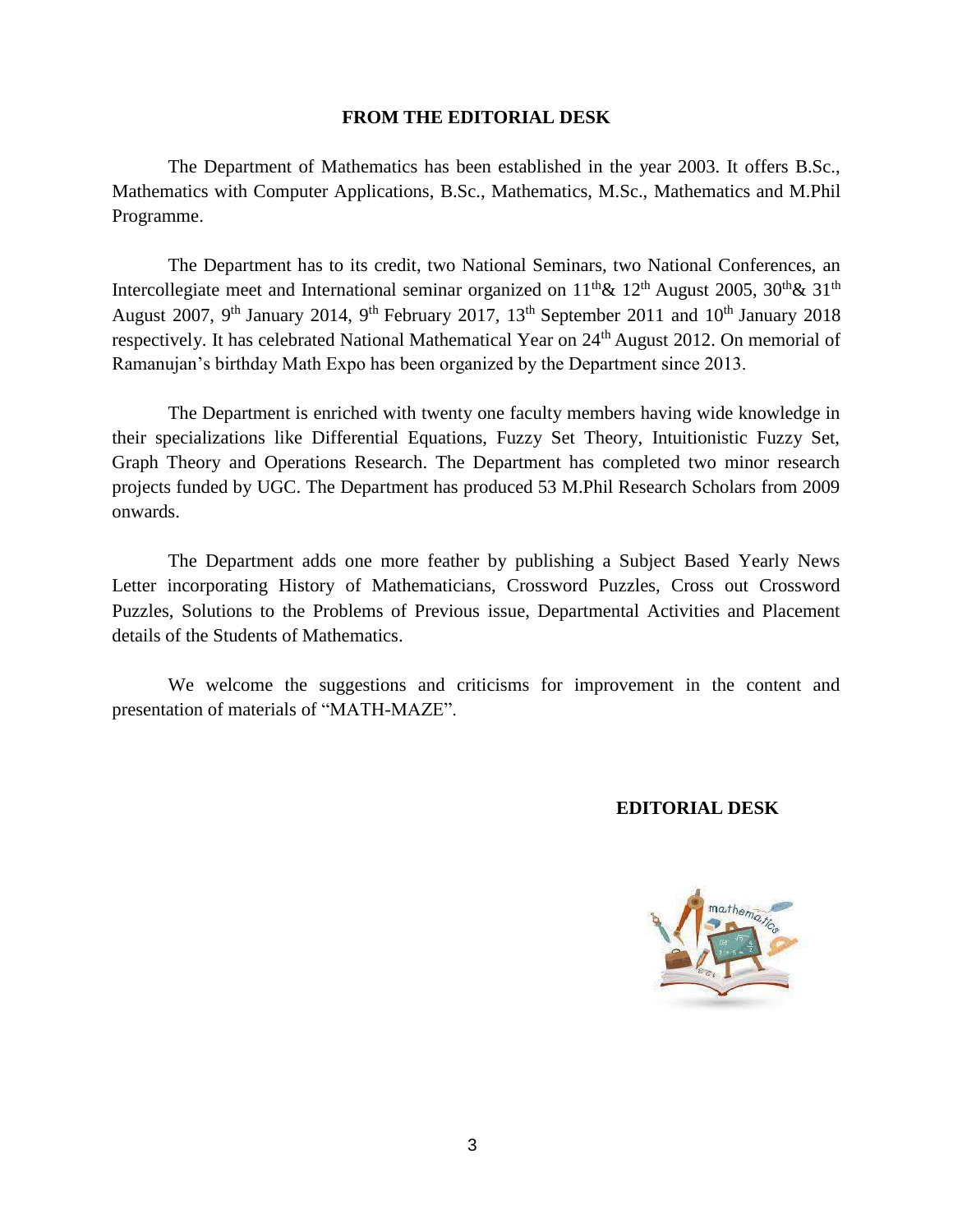## **HISTORY OF ALGEBRA**

**Algebra** is a branch of Mathematics, emerged at the end of the  $16^{th}$ century in Europe, with the work of [Francois Viete.](https://en.wikipedia.org/wiki/Fran%C3%A7ois_Vi%C3%A8te) Algebra can essentially be considered as doing computations similar to those of [arithmeticb](https://en.wikipedia.org/wiki/Arithmetic)ut with non-numerical mathematical objects. The word algebra is a Latin variant of the Arabic word *al-jabr*. This came from the title of a book, Hidab al-jabrwalmuqubala, written in Baghdad about 825 A.D. Eventually the Muqabalah was left behind, and this type of Mathematics became known as algebra in many languages.

## **ETYMOLOGY**

The word "algebra" is derived from the [Arabicw](https://en.wikipedia.org/wiki/Arabic_language)ord الجبر*al-jabr*, and this comes from the treatise written in the year 830 AD by the medieval Persian Mathematician, who was Muhammad Ibn Musa al -Khwarizmi, whose Arabic title, *[Kitab al-muhtasarfihisab al-gabrwa-l](https://en.wikipedia.org/wiki/The_Compendious_Book_on_Calculation_by_Completion_and_Balancing)[muqabala](https://en.wikipedia.org/wiki/The_Compendious_Book_on_Calculation_by_Completion_and_Balancing)*, can be translated as *"The Compendious Book on Calculation by Completion and Balancing".* The treatise provided for the systematic solution of [lineara](https://en.wikipedia.org/wiki/Linear_equation)nd quadratic [equations.](https://en.wikipedia.org/wiki/Quadratic_equation)

According to the history, it is not certain just what the terms *al-jabr* and *muqabalah*  mean, but the usual interpretation is similar to that implied in the previous translation. The word *'al-jabr'* presumably meant something like 'restoration' or 'completion' and seems to refer to the transposition of subtracted terms to the other side of an equation.After long time of al-Khwarizmi is found in *[Don Quixote](https://en.wikipedia.org/wiki/Don_Quixote)*, where the word 'algebrista' is used for a bone-setter, that is, a 'restorer'. The term is used by al-Khwarizmi to describe the operations that he introduced, "reduction" and "balancing".

*If people do not believe the mathematics is simple, it is only because they do not realize how complicated life is.*

*- John Von Neumann*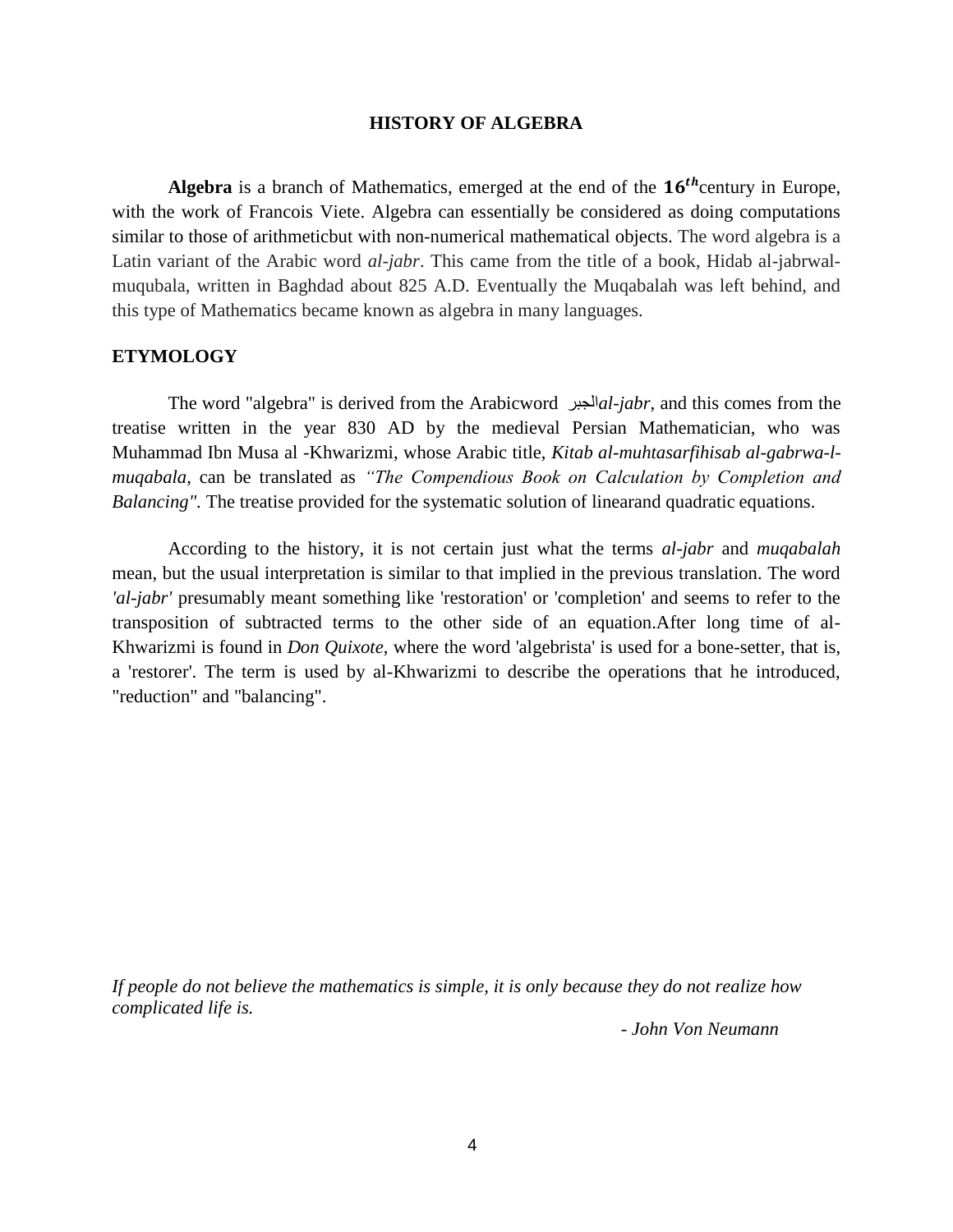## **STAGES OF ALGEBRA**

The stages in the development of symbolic algebra are approximately as follows:

- **Rhetorical algebra**, in which equations are written in full sentences. Rhetorical algebra was first developed by the ancient [Babylonians a](https://en.wikipedia.org/wiki/Babylonians)nd remained dominant up to the  $16^{th}$ century.
- **Syncopated algebra**, in which some symbolism is used, but which does not contain all of the characteristics of symbolic algebra. Syncopated algebraic expression first appeared in [Diophantus](https://en.wikipedia.org/wiki/Diophantus) [Arithmetica](https://en.wikipedia.org/wiki/Arithmetica) (3<sup>rd</sup>centuryAD), followed by [Brahmagupta'](https://en.wikipedia.org/wiki/Brahmagupta)[s](https://en.wikipedia.org/wiki/Brahma_Sphuta_Siddhanta) *[Brahma Sphuta](https://en.wikipedia.org/wiki/Brahma_Sphuta_Siddhanta) Siddhanta*(7 ℎ century).
- **Symbolic algebra**, in which full symbolism is used. Early steps towards this can be seen in the work of several [Islamic Mathematicianss](https://en.wikipedia.org/wiki/Islamic_mathematics)uch as [Ibn Al-Banna](https://en.wikipedia.org/wiki/Ibn_al-Banna_al-Marrakushi)  $(13^{th}$ - $14<sup>th</sup>$ centuries) and [Al-Qalasadi \(](https://en.wikipedia.org/wiki/Ab%C5%AB_al-Hasan_ibn_Al%C4%AB_al-Qalas%C4%81d%C4%AB)15<sup>th</sup>century), although fully symbolic algebra was developed by [Francois Viete](https://en.wikipedia.org/wiki/Fran%C3%A7ois_Vi%C3%A8te) (16<sup>th</sup>century). Later, [Rene Descartes](https://en.wikipedia.org/wiki/Ren%C3%A9_Descartes) (17<sup>th</sup>century) introduced the modern notation and showed that the problems occurring in geometry can be expressed and solved in terms of algebra (Cartesian [geometry\)](https://en.wikipedia.org/wiki/Cartesian_geometry).

In between the rhetorical and syncopated stages of symbolic algebra, a **geometric constructive algebra** was developed by classical [Greek](https://en.wikipedia.org/wiki/Greek_mathematics) and [Vedic Indian Mathematicians](https://en.wikipedia.org/wiki/Indian_mathematics) in which algebraic equations were solved through geometry.

## **INDIAN ALGEBRA**

The Indian Mathematicians were active in studying about number systems. The earliest known [Indian Mathematical d](https://en.wikipedia.org/wiki/Indian_mathematics)ocuments are dated to around the middle of the first millennium BC. The recurring themes in Indian Mathematics are determinate and indeterminate linear and quadratic equations, simple mensuration and Pythagorean triples.

**Brahmagupta** was an Indian mathematician who authored Brahma Sphuta Siddhanta. In his work Brahmagupta solves the general quadratic equation for both positive and negative roots.

*Mathematics is the most beautiful and most powerful creation of the human spirit.*

*-Stefan Banach*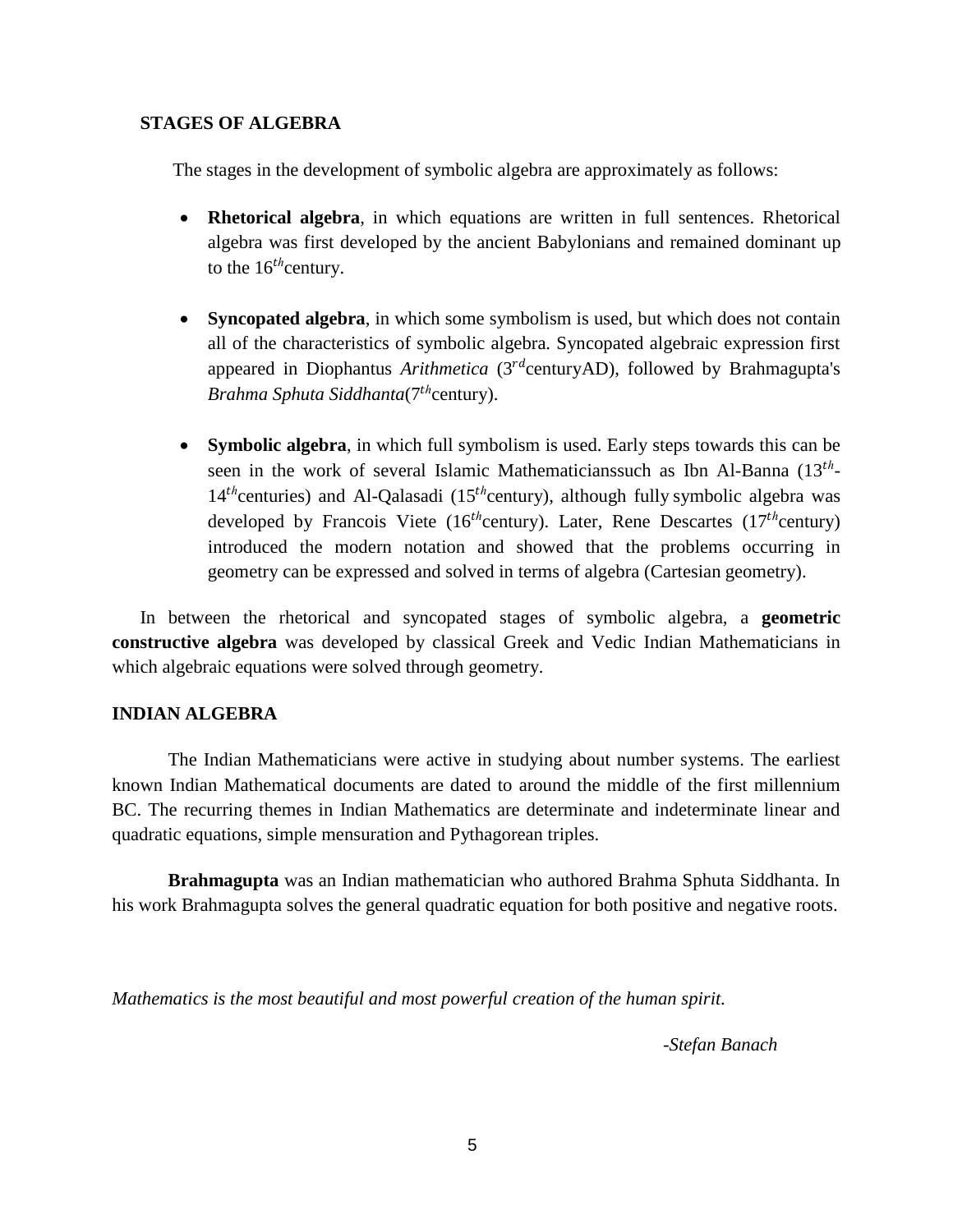**Bhaskara II** (1114- c.1185) was the leading mathematician of the  $12<sup>th</sup>$  century. In Algebra, he gave the general solution Pell's equation. He is the author of Lilavati and Vija-Gantia, which contain problems dealing with determinate and indeterminate linear and quadratic equations and Pythagorean triples. Also he fails to distinguish between exact and approximate statements.

## **Important Developments in the History of Algebra**

- 240 BC [Eratosthenes u](https://en.wikipedia.org/wiki/Eratosthenes)ses [his sieve algorithm t](https://en.wikipedia.org/wiki/Sieve_of_Eratosthenes)o quickly isolate prime numbers.
- 370 BC [Eudoxus s](https://en.wikipedia.org/wiki/Eudoxus_of_Cnidus)tates the method of exhaustion for area determination.
- 550 BC Brahmagupta gave zero a numeral representation in the [positional notation o](https://en.wikipedia.org/wiki/Positional_notation)[f](https://en.wikipedia.org/wiki/Indian_numerals) [Indian Numeral](https://en.wikipedia.org/wiki/Indian_numerals) System.
- 1761 [Thomas Bayes p](https://en.wikipedia.org/wiki/Thomas_Bayes)roves Baye's [theorem.](https://en.wikipedia.org/wiki/Bayes%27_theorem)
- 1762 [Joseph Louis Lagrange d](https://en.wikipedia.org/wiki/Joseph_Louis_Lagrange)iscovers the [divergence theorem.](https://en.wikipedia.org/wiki/Divergence_theorem)
- 1895 Henri Poincare publishes paper ["Analysis Situs"](https://en.wikipedia.org/wiki/Analysis_Situs_(paper)) in which the concept of modern topology is stated.
- 1912 [Luitzen Egbertus Jan Brouwer p](https://en.wikipedia.org/wiki/Luitzen_Egbertus_Jan_Brouwer)resents the [Brouwer fixed-point](https://en.wikipedia.org/wiki/Brouwer_fixed-point_theorem) theorem.
- 1929 Emmy Noether introduces the first general representation theory of groups and algebras.
- 2009 [Fundamental lemma \(Langland's program\)](https://en.wikipedia.org/wiki/Fundamental_lemma_(Langlands_program)) had been proved by [Ngo Bao](https://en.wikipedia.org/wiki/Ng%C3%B4_B%E1%BA%A3o_Ch%C3%A2u) Chau.
- 2015 Terence Tao solved The Erdos Discrepancy Problem.

Algebra is identified with the [theory of equations,](https://en.wikipedia.org/wiki/Theory_of_equations) the Greek Mathematician Diophantushas traditionally been known as the "Father of Algebra" but in more recent times there is much debate over whether al-Khwarizmi, who founded the discipline of *Al-Jabr*, deserves that title instead. Those who support Diophantus point to the fact that the algebra found in *Al-Jabr* is slightly more elementary than the algebra found in *Arithmetica* and that *Arithmetica*  is syncopated while *Al-Jabr* is fully rhetorical. They also point to his treatment of an equation for its own sake and in a generic manner, and it does not simply emerge in the course for solving the problem, but is specifically called onto in defining an infinite class of problems.

*Mathematicians are born, not made.*

*–Henri Poincare*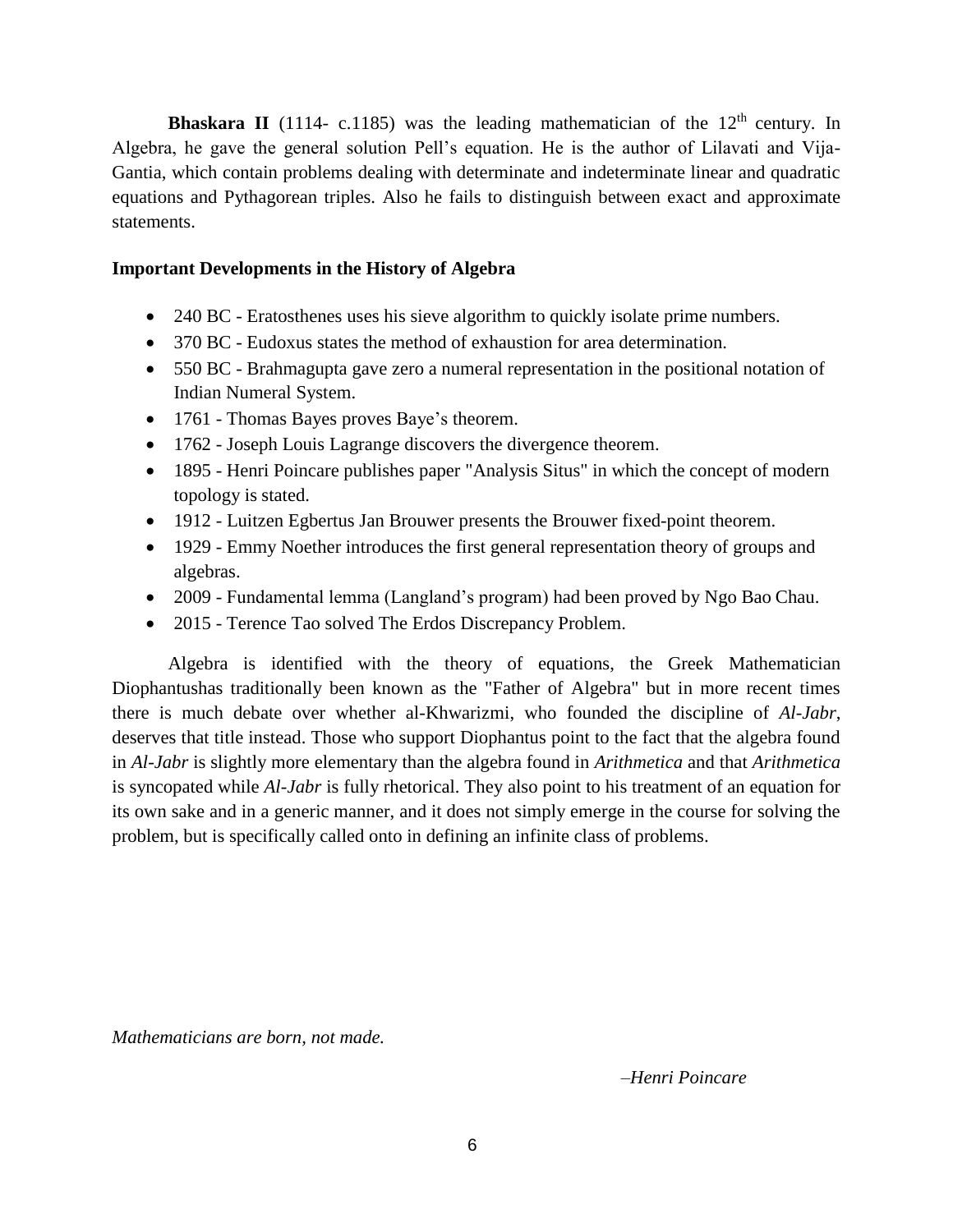## **ALGEBRA – BASIC DEFINITIONS**

## **ABSTRACT ALGEBRA**

The subject of *abstract algebra* is concerned with the many different algebraic structures such as groups, rings and fields involving sets of elements with particular operations satisfying certain axioms.

## **LINEAR ALGEBRA**

The topics of linear equations, matrices, vectors of the algebraic structures are known as a vector space is intimately linked and this area of Mathematics is known as *linear algebra.*

## **SET**

A set is a collection of distinct objects, considered as an [object](https://en.wikipedia.org/wiki/Mathematical_object) in its own right. For example, the numbers 2,4, and 6 are distinct objects when considered separately, but when they are considered collectively they form a single set of size three, written as  $\{2,4,6\}$ .

## **DISJOINT**

Two sets are said to be disjoint if their intersection is empty, that is the null set.

## **MATRIX**

A matrix is a [rectangular](https://en.wikipedia.org/wiki/Rectangle) [array o](https://en.wiktionary.org/wiki/array)f [numbers,](https://en.wikipedia.org/wiki/Number) [symbols o](https://en.wikipedia.org/wiki/Symbol_(formal))r [expressions,](https://en.wikipedia.org/wiki/Expression_(mathematics)) arranged in [rowsa](https://en.wiktionary.org/wiki/row)nd [columns.](https://en.wiktionary.org/wiki/column) For example, the dimensions of the matrix below are  $2 \times 3$  (read "two by three"), because there are two rows and three columns:

$$
\begin{bmatrix} 1 & 3 & 4 \\ 2 & 6 & 5 \end{bmatrix}
$$

#### **SQUARE MATRIX**

A matrix that has the same number of rows and columns.

*Life is good for only two things, discovering mathematics and teaching mathematics.*

*-Simeon Poisson*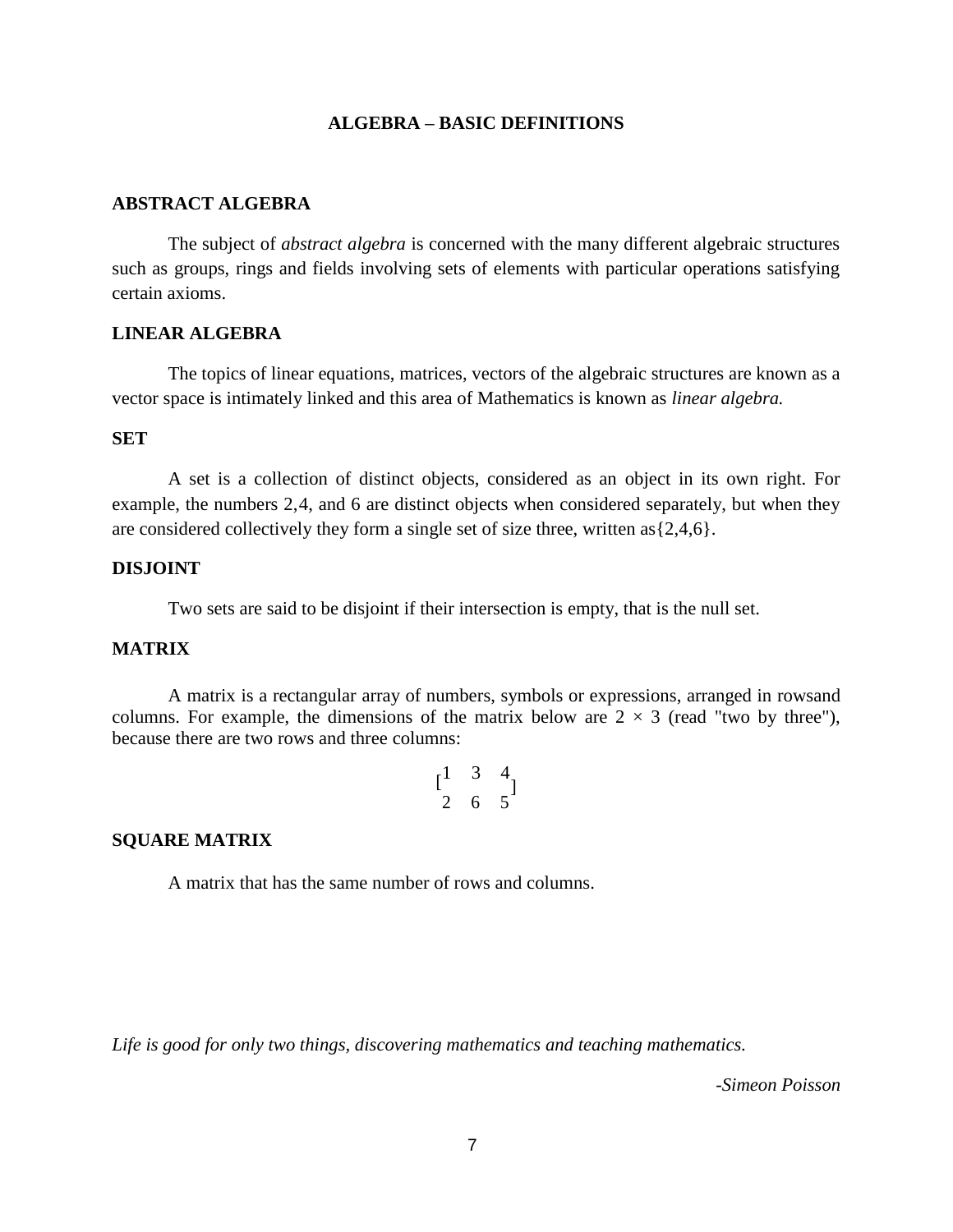## **FUNCTION**

A *function* (or map or mapping) *f* from A to B (written as *f*: A  $\rightarrow$ B) to each  $a \in A$  exactly and one element *b*∈B, *b* is called the value of the function at *a* or the image of *a* and is usually written as  $f(a)$ .

#### **ONE-ONE MAPPING**

A *one-to-one* function is a [function](https://en.wikipedia.org/wiki/Function_(mathematics)) that preserves [distinctness:](https://en.wikipedia.org/wiki/Distinct_(mathematics)) it never maps distinct elements of its [domain t](https://en.wikipedia.org/wiki/Domain_of_a_function)o the same element of its [co-domain.](https://en.wikipedia.org/wiki/Codomain) In other words, every element of the function's co-domain is the [image o](https://en.wikipedia.org/wiki/Image_(mathematics))f at most one element of its domain

#### **ON-TO MAPPING**

The function is *onto* if each element of the co-domain is mapped to by at least one element of the domain. (That is, the image and the co-domain of the function are equal.) A surjective function is a surjection. Notationally:

 $\forall y \in Y$ ,  $\exists x \in X$  such that  $y = f(x)$ 

#### **HOMOMORPHISM**

A mapping  $\varphi: R \to R'$  is said to be a *homomorphism* if

1)  $\varphi$   $(a+b) = \varphi(a) + \varphi(b)$ 2) (*ab*) = *(a*).(*b*) ∀ *a,b*∈R.

2) 
$$
\varphi(ab) = \varphi(a).\varphi(b) \forall a,b \in \mathbb{R}
$$

## **AUTOMORPHISM**

A one-to-one correspondence, between the elements of a set onto itself, is said to be *automorphism.*

#### **ISOMORPHISM**

A homomorphism of R into R' is said to be an *isomorphism* if it is a one-to-one.

#### **ISOMORPHIC**

Two rings are said to be *isomorphic* if there is an isomorphism of one onto the other.

*Mathematics is written for Mathematicians.*

*–Nicolaus Copernicus*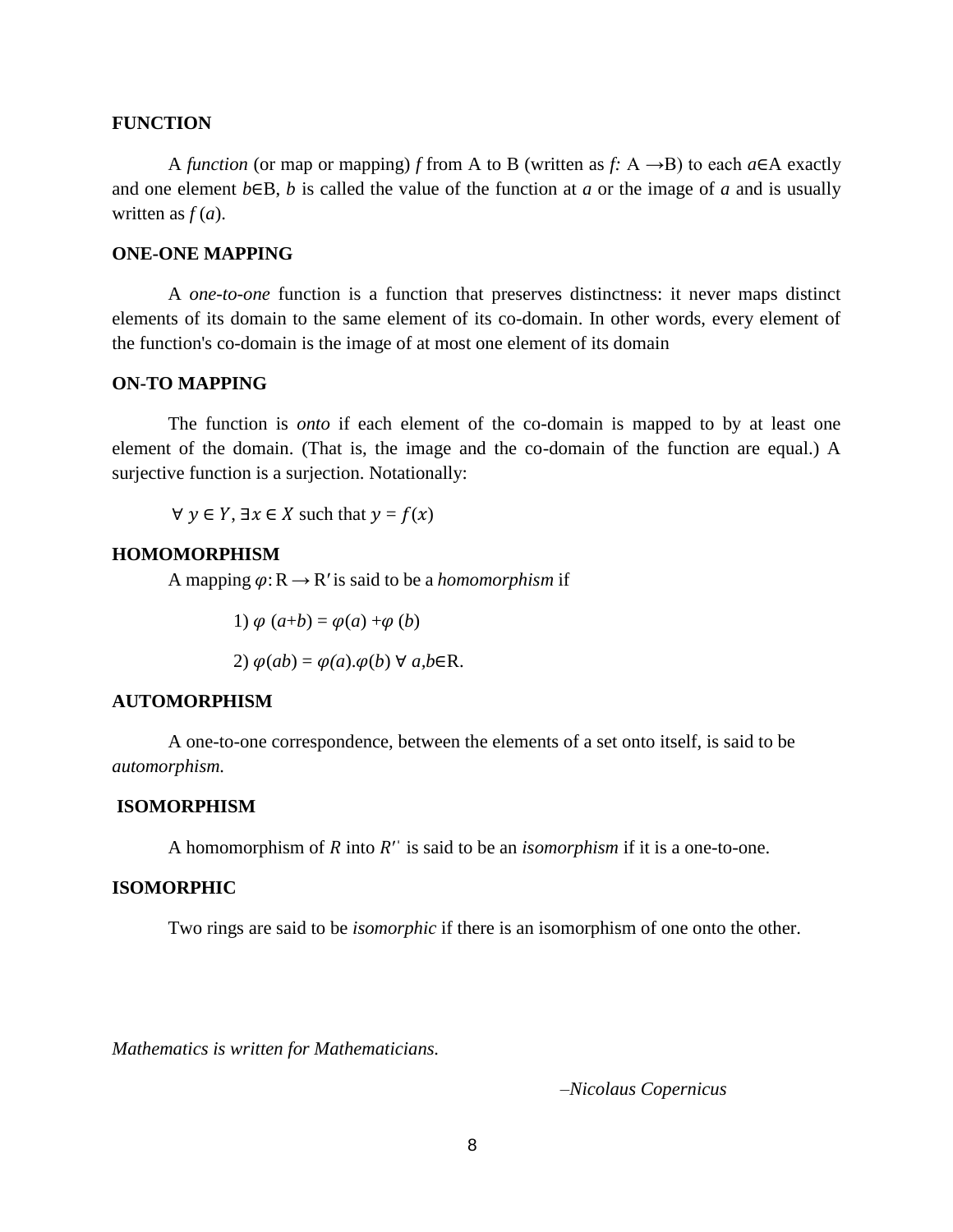#### **FIELD**

A **field** is a [set o](https://en.wikipedia.org/wiki/Set_(mathematics))n which [addition,](https://en.wikipedia.org/wiki/Addition) [subtraction,](https://en.wikipedia.org/wiki/Subtraction) [multiplication a](https://en.wikipedia.org/wiki/Multiplication)nd [division a](https://en.wikipedia.org/wiki/Division_(mathematics))re defined, and behave as when they are applied to [rational a](https://en.wikipedia.org/wiki/Rational_number)nd [real numbers. A](https://en.wikipedia.org/wiki/Real_number) field is thus a fundamental [algebraic structure,](https://en.wikipedia.org/wiki/Algebraic_structure) which is widely used in [algebra,](https://en.wikipedia.org/wiki/Algebra) [number theory](https://en.wikipedia.org/wiki/Number_theory) and many other areas of mathematics.

## **VECTOR SPACE**

A non-empty set V is said to be a *vector space* over a field F, if V is an abelian group under an operation which we denote by  $\forall$ ,  $\forall$ , subject to the following conditions.

i) 
$$
\alpha(v + w) = \alpha v + \alpha w
$$

ii)  $(\alpha + \beta)v = \alpha v + \beta v$ 

iii)  $\alpha(\beta v) = (\alpha \beta)v$ 

iv) 1.  $v = v \forall \alpha, \beta \in F$ ,  $v, w \in V$ 

## **BASIS**

A set of elements in a vector space V is called a **basis**, or a set of basic vectors, if the vectors are linearly independent and every vector in the vector space is a linear combination of the set.

## **ORTHOCENTRE**

A point in a triangle that is the point of intersection of the perpendicular lines from vertex to the opposite sides.

## **ORTHOGONAL BASIS**

A basis for a vector space in which the components of the basis are mutually orthogonal is known as **orthogonal basis***.*

#### **CANONICAL BASIS**

The set of orthogonal unit vectors which form the simplest basis n-dimensional Euclidean space. In 3-dimensional space the vectors  $i$ ,  $j$ ,  $k$  in the directions  $\alpha x$ ,  $\alpha y$  and  $\alpha z$  form the **canonical basis***.*

*Pure mathematicians just love to try unsolved problems - they love a challenge.*

*-Andrew Wiles*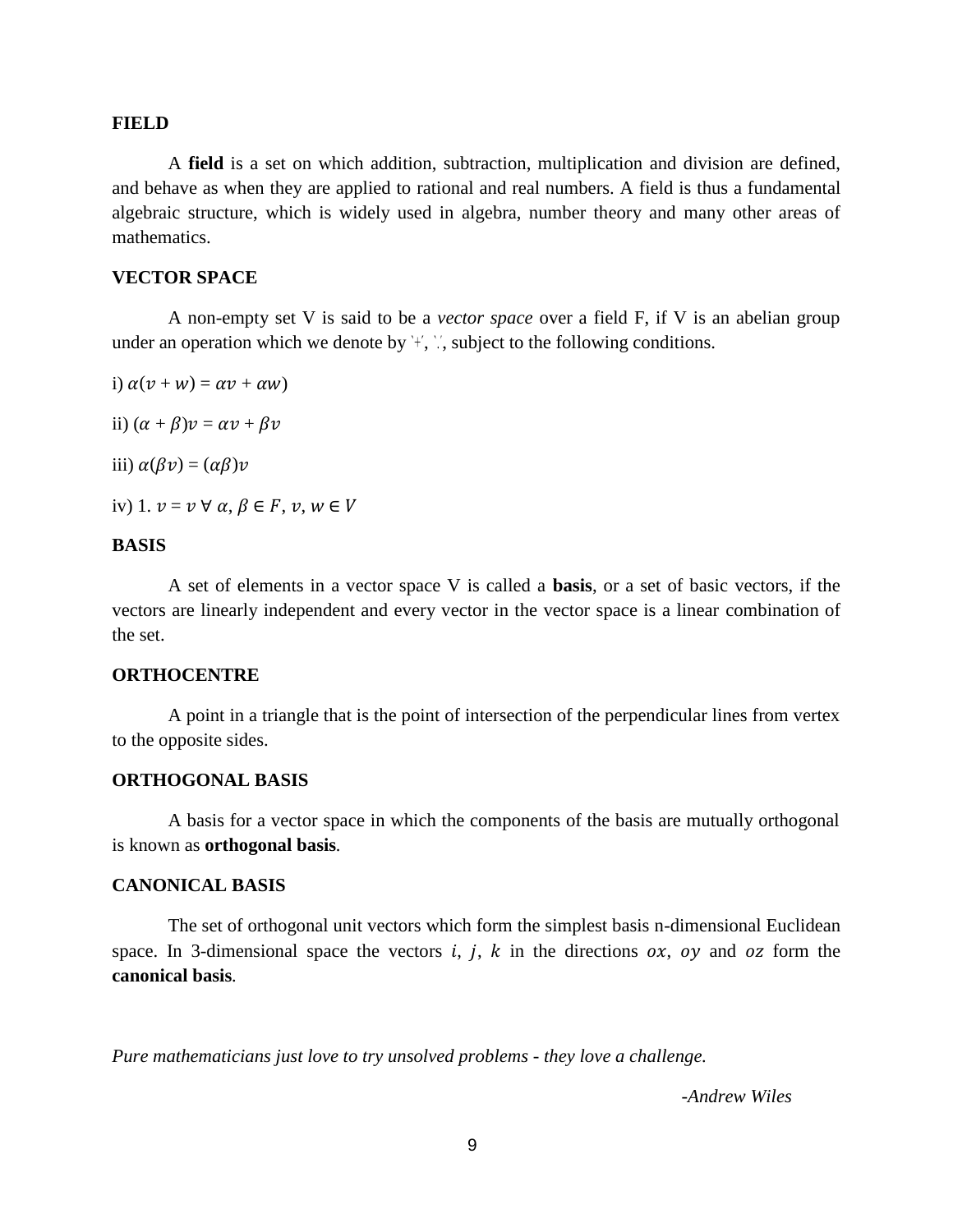## **PERMUTATION**

Permutation refers to the different ways of arranging a set of objects in a sequential order.

## **ODD PERMUTATION**

A permutation  $f \in S_n$  is called *odd* if and only if it can be written as a product of an odd number of transpositions.

## **EVEN PERMUTATION**

The *rearrangement* of the original ordering which can be obtained by an even number of exchanges of pairs of elements.

*The only way to learn mathematics is to do Mathematics.*

- *Paul Halmos*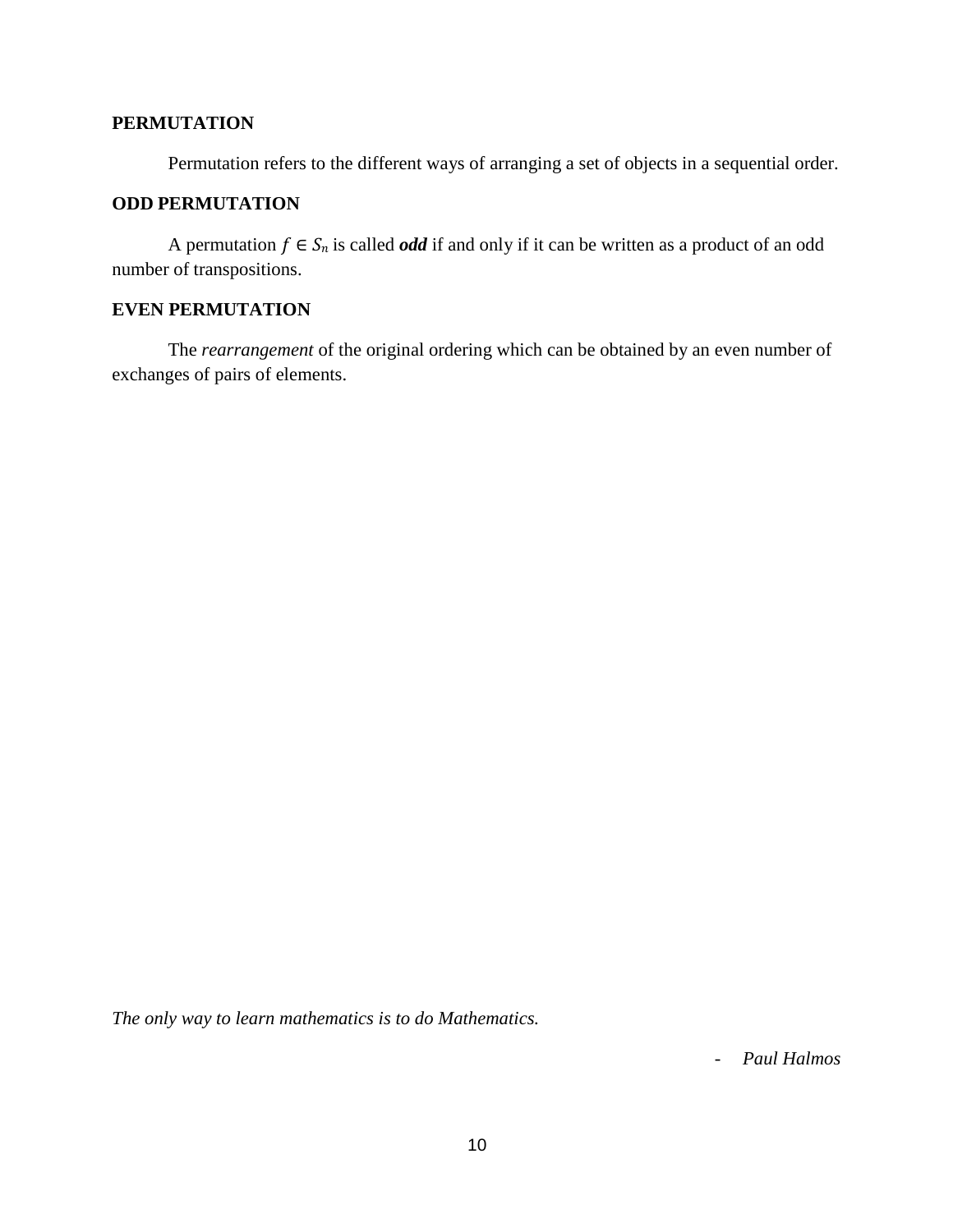## **KNOW YOUR MATHEMATICIAN**

## **RENE DESCARTES**



**Rene Descartes, French Mathematician and Philosopher were born in 1596**. It was partly because of his contribution that western philosophy and Mathematics flourished. In recognition of his contribution, he is often referred as "**Father or founder of modern philosophy**". He is also considered as precursor of rationalist school of thought.

In Mathematics, his contribution lies chiefly in geometry, so he is known as **Father of analytical geometry**. His main achievement was to bridge the gulf between algebra and geometry. With regard to algebra, he explained in detail that how algebraic equations can be expressed and explained through use of geometrical shapes. His major contribution lies in bringing forth coordinate system that also bears his name. This Cartesian coordinate system tended to explain the algebraic equations through geometrical shapes. He "**Invented the convention of representing unknowns in equations by**  $x$ **,**  $y$  **and**  $z$ **".** It was his work on calculus and later it was used by **[Newton](http://www.famous-mathematicians.com/isaac-newton/)**, thus evolving a new branch of Mathematics. Besides that, he also invented rule of signs to establish **the positive and negative roots of polynomial.**  He died in **1650** in Stockholm, Sweden.

*Perfect numbers like perfect men are very rare.*

*- Rene Descartes*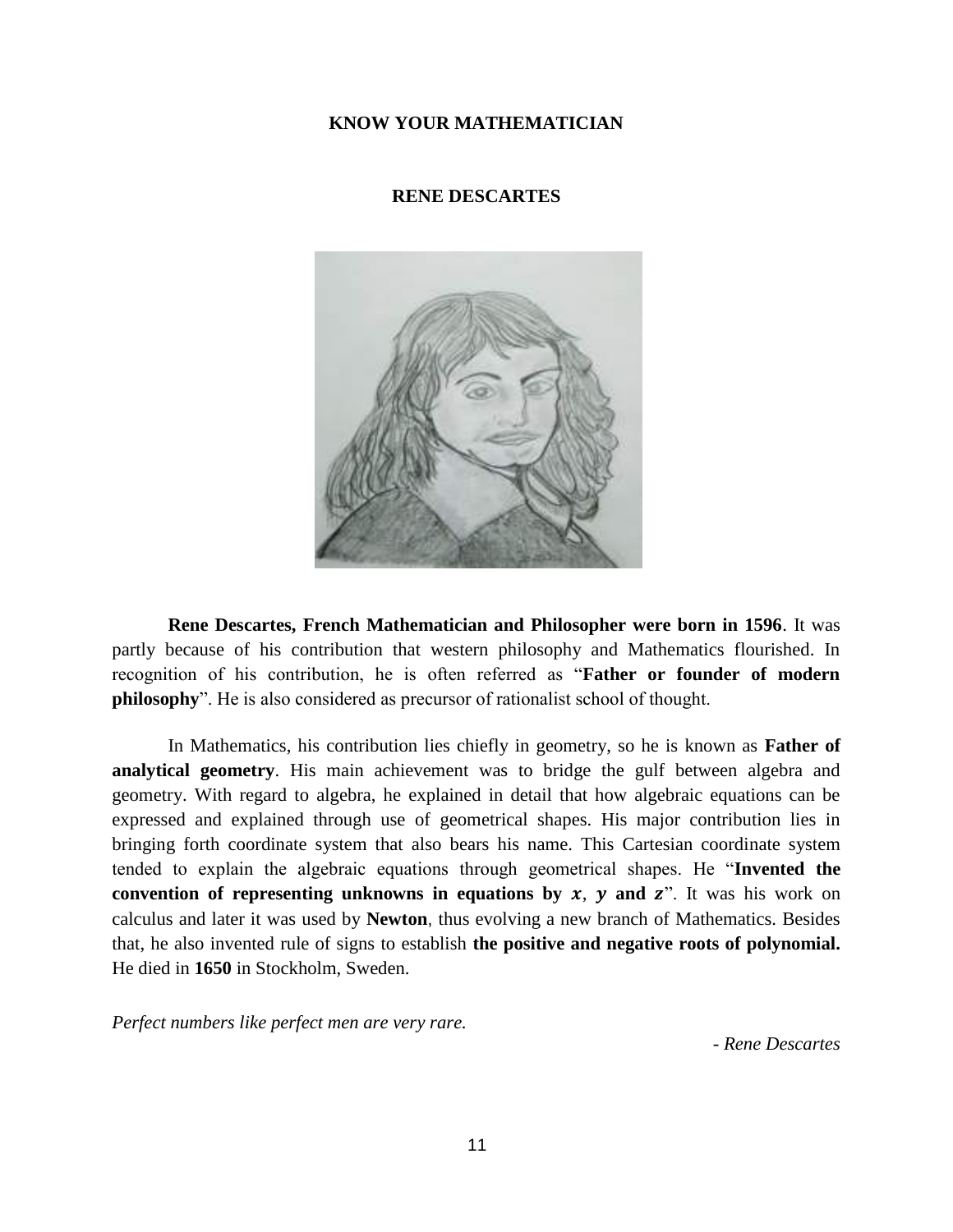#### **JOSEPH FOURIER**



**Joseph Fourier** was a French Mathematician and Physicist born in Auxerre and best known for initiating the investigation of Fourier series and their applications to problems of heat transfer and vibrations. The Fourier transform and Fourier's law are also named in his honour. Fourier is also generally credited with the discovery of the greenhouse effect.

In Mathematics, Fourier claimed that any function of a variable, whether continuous or discontinuous, can be expanded in a series of sines of multiples of the variable. Though this result is not correct without additional conditions, Fourier's observation that some discontinuous functions are the sum of infinite series was a breakthrough. The question of determining when a Fourier series converges has been fundamental for centuries. **Joseph-Louis Lagrange** had given particular cases of this (false) theorem, and had implied that the method was general, but he had not pursued the subject. **Peter Gustav Lejeune Dirichlet** was the first to give a satisfactory demonstration of it with some restrictive conditions. This work provides the foundation for what is today known as the Fourier transform. He died on **May 16, 1830** in Paris.

*Mathematics compares the most diverse phenomena and discovers the secret analogies that unite them.*

*- Joseph Fourier*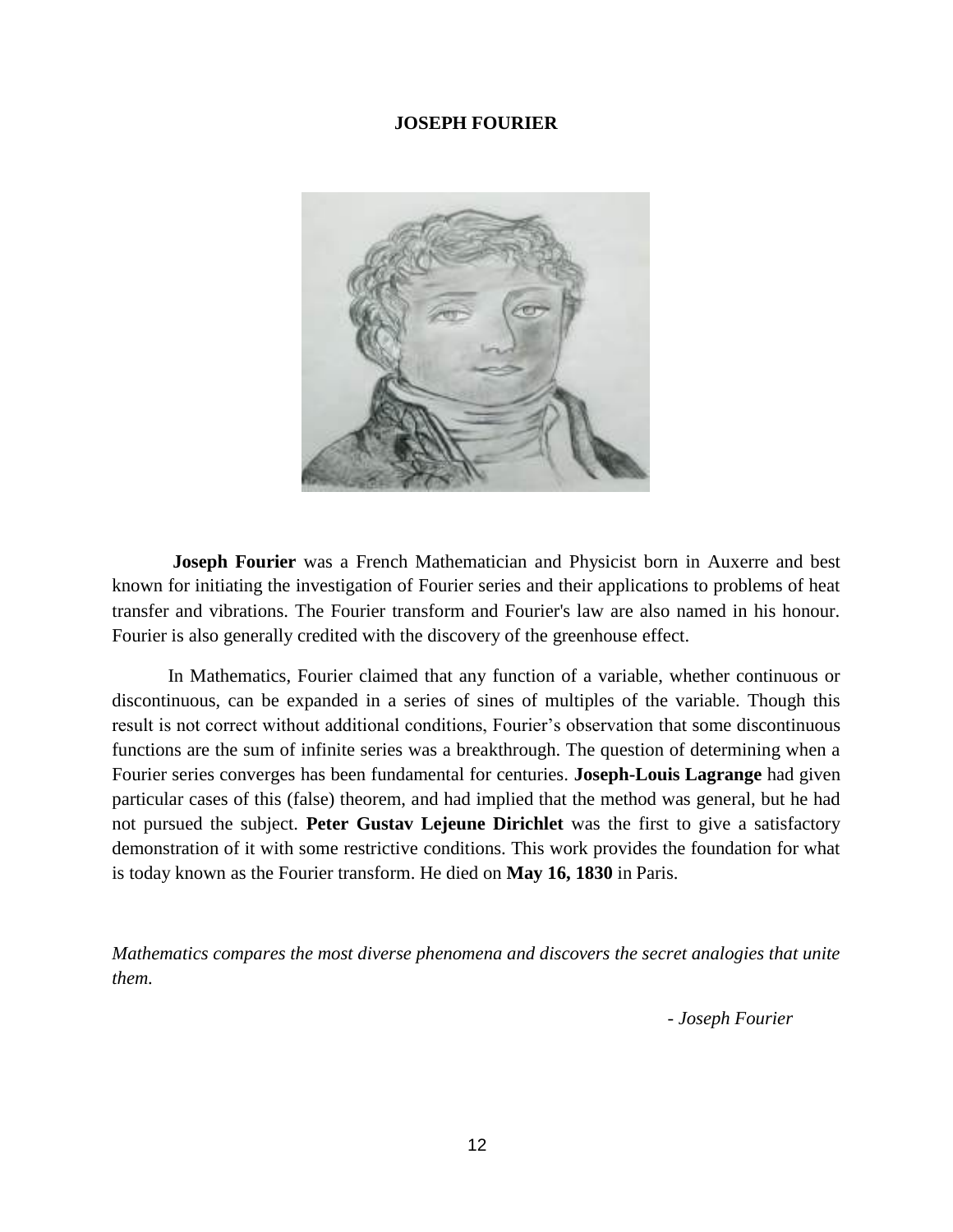#### **NIELS HENRIK ABEL**



**Niels Henrik Abel** was born in 5<sup>th</sup> August 1802 and was a **Norwegian Mathematician** who made pioneering contributions in a variety of fields. His most famous single result is the first complete proof demonstrating the impossibility of solving the **general quintic equation** in radicals. This question was one of the outstanding open problems of his day, and had been unresolved for 250 years. He was also an innovator in the field of **elliptic functions**, discoverer of **Abelian functions**. Despite his achievements, Abel was largely unrecognized during his lifetime; he made his discoveries while living in poverty and died at the age of 26.

Abel showed that there is no general algebraic solution for the roots of a **quintic equation**, or any general **polynomial equation** of degree greater than four, in terms of explicit algebraic operations. To do this, he invented (independently of **Galois**) a branch of Mathematics known as **group theory**, which is invaluable not only in many areas of Mathematics, but for much of **physics** as well. Abel sent a paper on the unsolvability of the quintic equation to **Carl Friedrich Gauss**, who proceeded to discard without a glance what he believed to be the worthless work of a crank. At the age of 16, Abel gave a rigorous proof of the **binomial theorem**  valid for all numbers, extending **Euler**'s result which had held only for **rationals**.

*Mathematics reveals its secrets only to those who approach it with pure love, for its own beauty.* - *Archimedes*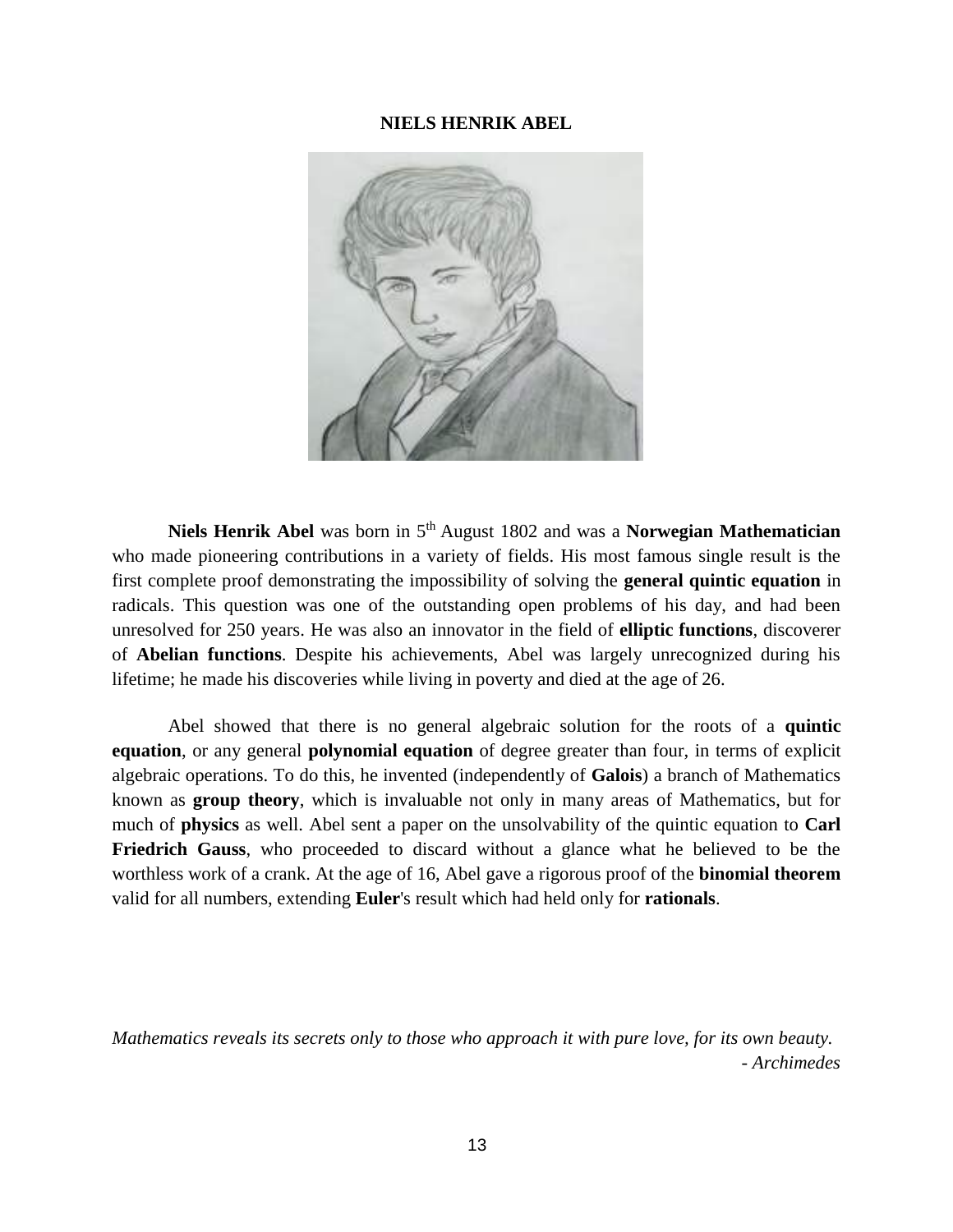**Abel** wrote a fundamental work on the theory of **elliptic integrals**, containing the foundations of the theory of **elliptic functions.** While travelling to Paris, he published a paper revealing the double periodicity of elliptic functions, which **Adrien-Marie Legendre** later described to **Augustin-Louis Cauchy** as "a monument more lasting than bronze" (borrowing a famous sentence by the Roman poet **Horatius**). The paper was however, misplaced by Cauchy.

While in abroad, Abel had sent most of his work to Berlin to be published in the Crelle's Journal, but he had saved what he regarded as his most important work for the French Academy of Sciences, a theorem on addition of algebraic differentials. The theorem was put aside and forgotten until his death. While in Freiberg, Abel did research in the theory of functions, particularly, **elliptic, hyper elliptic**, and a new class known as **abelian functions.**

In 1823, Abel wrote a paper titled "a general representation of the possibility to integrate all differential formulas" (*Norwegian: en alminnelig Fremstilling af Muligheten at integrere allemulige Differential-Formler)*. He applied for funds at the university to publish it. However the work was lost, while being reviewed, never to be found thereafter Abel said famously of **Carl Friedrich Gauss**'s writing style, "He is like the fox, which effaces his tracks in the sand with his tail". He died in **1829**, Paris.

*I have hardly ever known a mathematician who was able to reason.*

*- Stephen Hawking*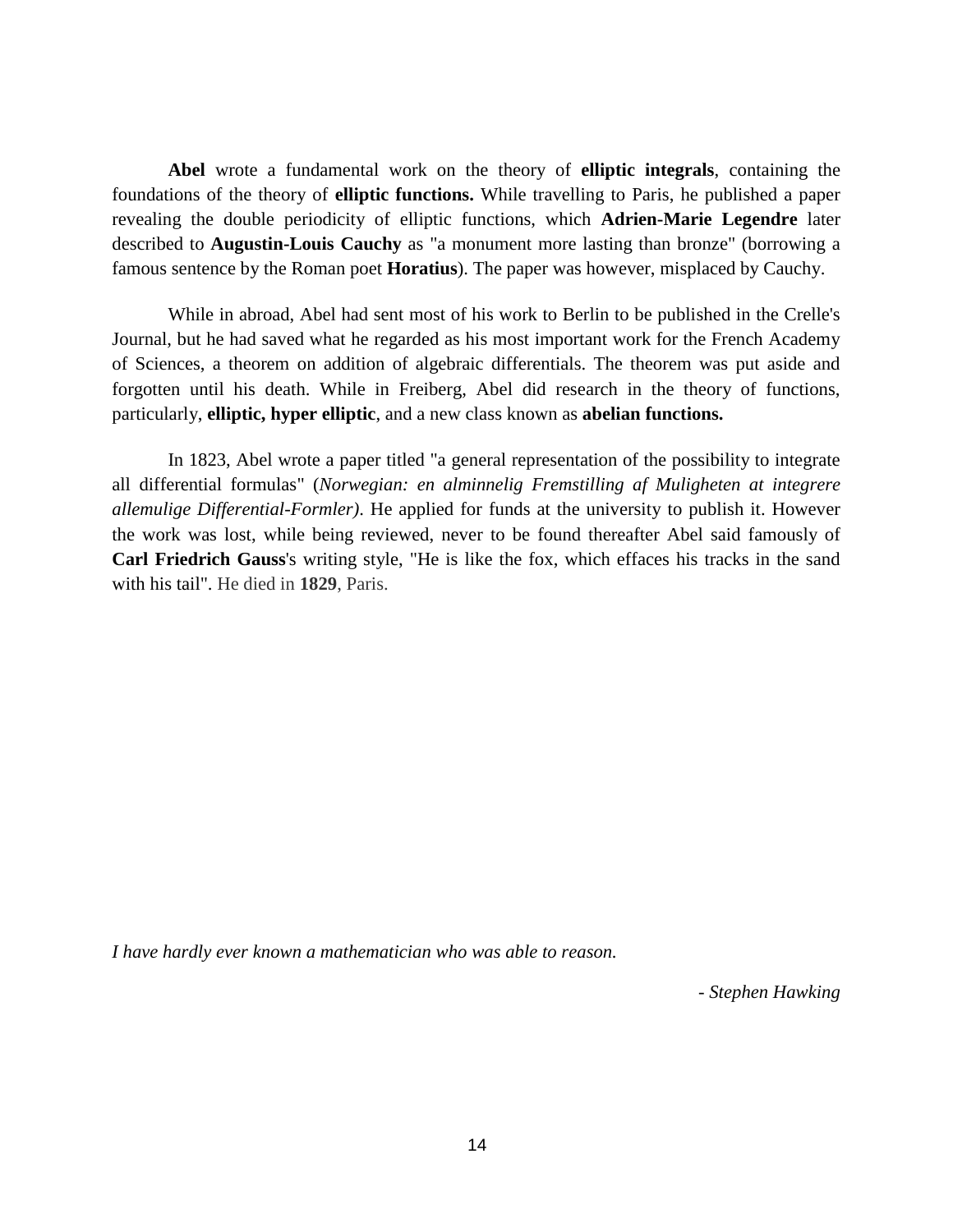# 1 2 3 4 5 6 7 8 9 | | | | | | | | | | 10 11 12 13 14 15 16 17

## **ALGEBRA CROSS WORD PUZZLES**

## **RIGHT TO LEFT:**

1. equations are necessary condition for a complex function to be analytic.

7. A matrix that is equal to its own conjugate transpose is called .

8. Rectification of a curve is used to determine the length of an irregular (Shuffled).

11. is an irrational number.

12. is one of the decomposition method for solving matrix in which lower and upper triangular matrix are formed.

17. The term is also used to refer to the identity element of the ring.

*Mathematics is the art of giving the same name to different things.*

*-Henri Poincare*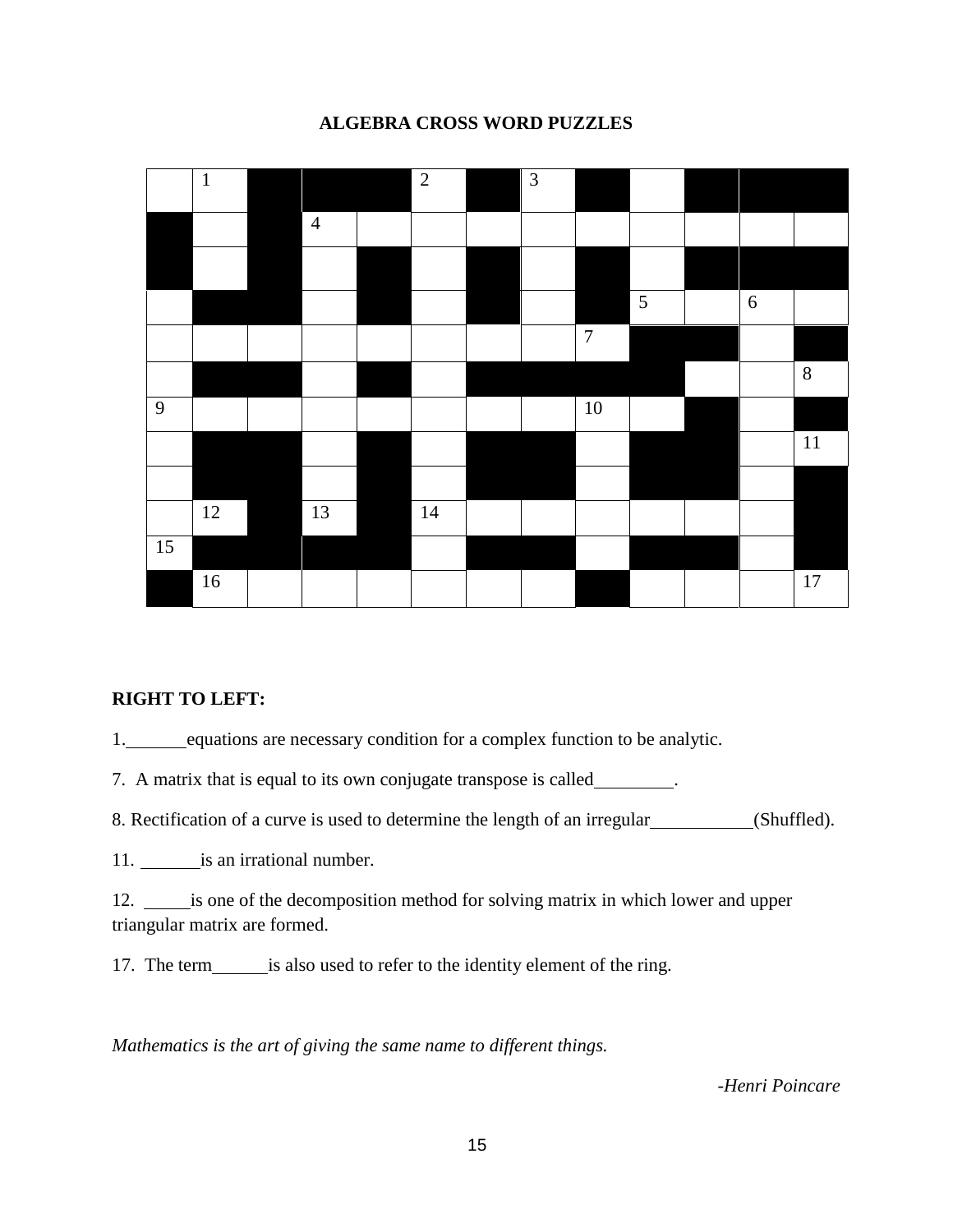## **LEFT TO RIGHT:**

4. is always specified relative to an ordered basis.

5.  $A = \overline{A}$  (Conjugate of A) is possible only when A is \_\_\_\_\_\_(Shuffled).

9. If an isomorphism exists between two functions then they are .

14. This is a function that interchanges the dependent and independent variables of another function

16. An element which is not smaller than any other element in the set.

## **UP TO DOWN:**

1. Real part of  $e^{i\theta}$  can also be written as  $\theta$  \_\_\_\_\_\_\_.

2. is a structure preserving a map between two algebraic structures of the same type such as two groups, two rings and two vector spaces.

3. A is necessarily an integral domain. (Shuffled)

6. The algorithm is an efficient method for computing the GCD of two numbers.

10. In a ring theory, is a special subset of a ring. (Shuffled)

## **DOWN TO UP:**

5. A commutative ring is a in which multiplication operation is commutative.

13. If A is a square matrix with  $A = A<sup>T</sup>$ , then A is

15. ring is also called as residue class ring.

*Mathematics is the alphabet in which god has written the universe.*

*–BoreMe*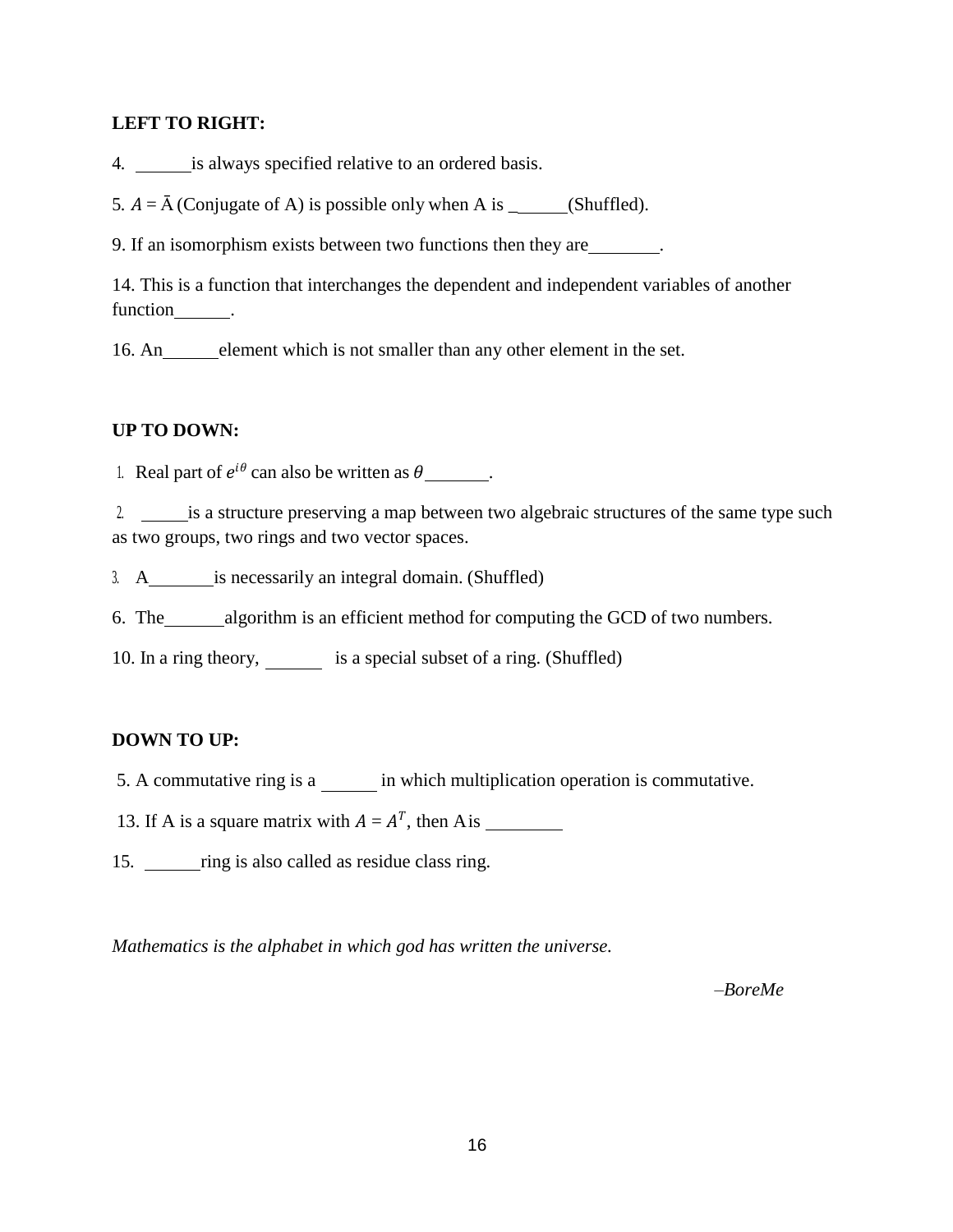#### **CROSS OUT CROSSWORD PUZZLES**

W L S M M S E Q U E N C E M B Z D Q O U S U B T R A C T Y S W B B I L L O C O Y E A S U M M E R E HVTREDUCETHHTAM T VEI Q A M GI S T I C U I C J E A P D WC K P I L S O J O F N S P L J E A X R Q M O F N S O O C O Y U M E A O Y C L J H A B I HL V N A G C C F N U E X H L T O Y V F O T L A P G T X E G N A O N C L S I E L A U I P Y R L M L O C E I V T T W Z O O A O B M D M R T K D E C D G N N C W A U S I MP L I F Y A G WE E T D S E A R B E G L A X R S N D H D S P L N O I T A U Q E F T W E N

- 1. Integration is a form of  $\_\_\_\_\_\_\$ .
- 2. A variable with its \_\_\_\_\_\_ gives the real part of the corresponding variable.
- 3. Inverse of A is called the  $\qquad$  of A.
- 4. Trigonometric functions, exponential functions, complex functions are one of the elementary functions.
- 5. Inverse of logarithm is .
- 6. A term which contains both numerator and denominator is called \_.
- 7. Which function is used to get ' $i\theta$ ' by using  $e^{i\theta}$ ?

*Mathematics is the music of reason.*

*- James Joseph Sylvester*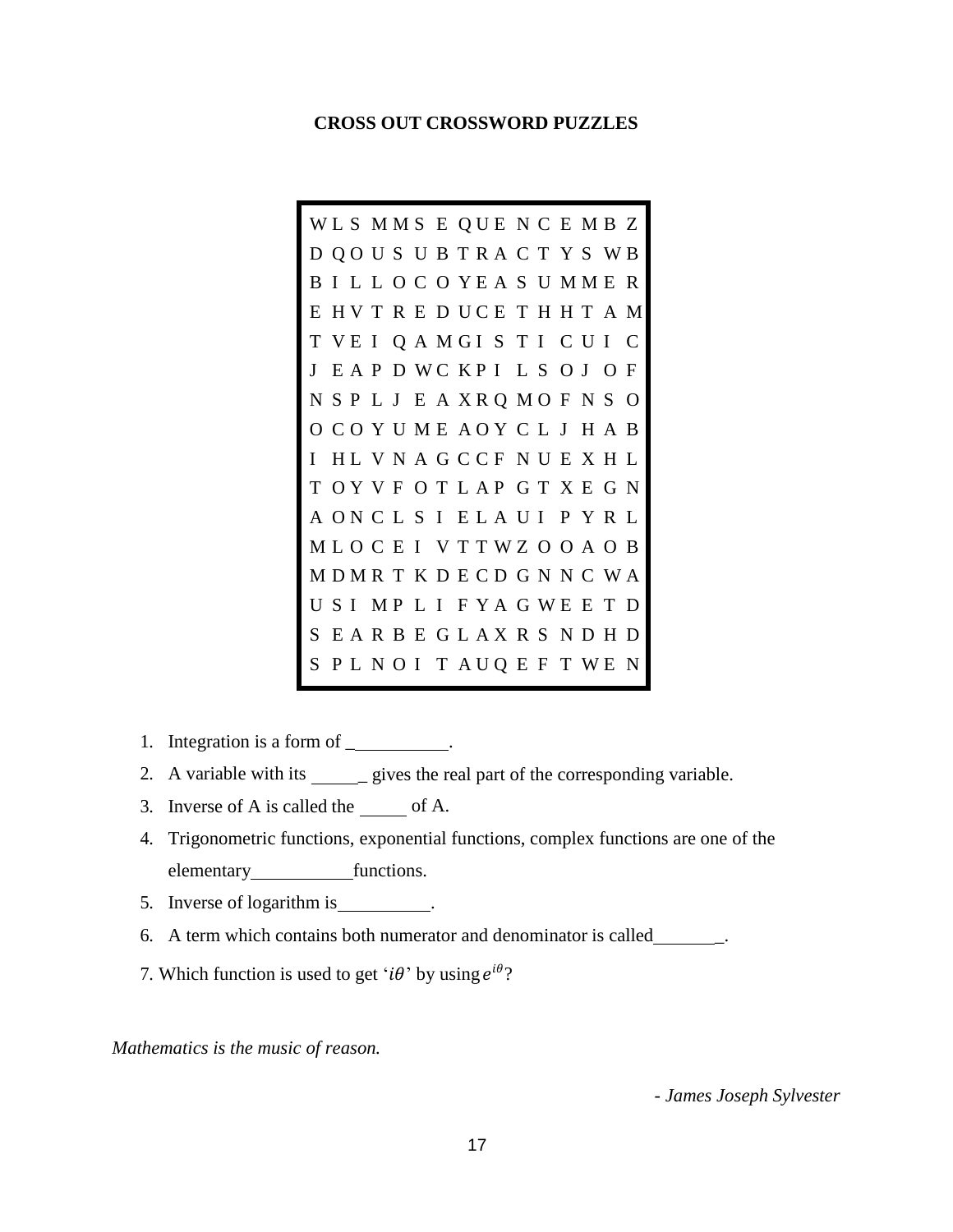- 8. The inverse of addition is \_\_\_\_\_\_\_.
- 9. Abu Ja'far Muhammad ibn Musa-al-Khwarizmi is the father of \_\_\_\_\_\_\_.
- 10. When an equal sign is added to an expression, it becomes an \_\_\_\_\_\_.
- 11. Complement of irrational number is \_\_\_\_\_\_\_\_ number.
- 12. Higher order degree equations are called \_\_\_\_\_.
- 13. By adding complementary function and particular integral, we get the general .
- 14. An operator which is used in fraction is \_\_\_\_\_\_.
- 15. <u>of positive divisors of *n*</u> is denoted by  $\tau(n)$ .

*A Mathematician who is not also something of a poet will never be a complete mathematician.*

*- Karl Weierstrass*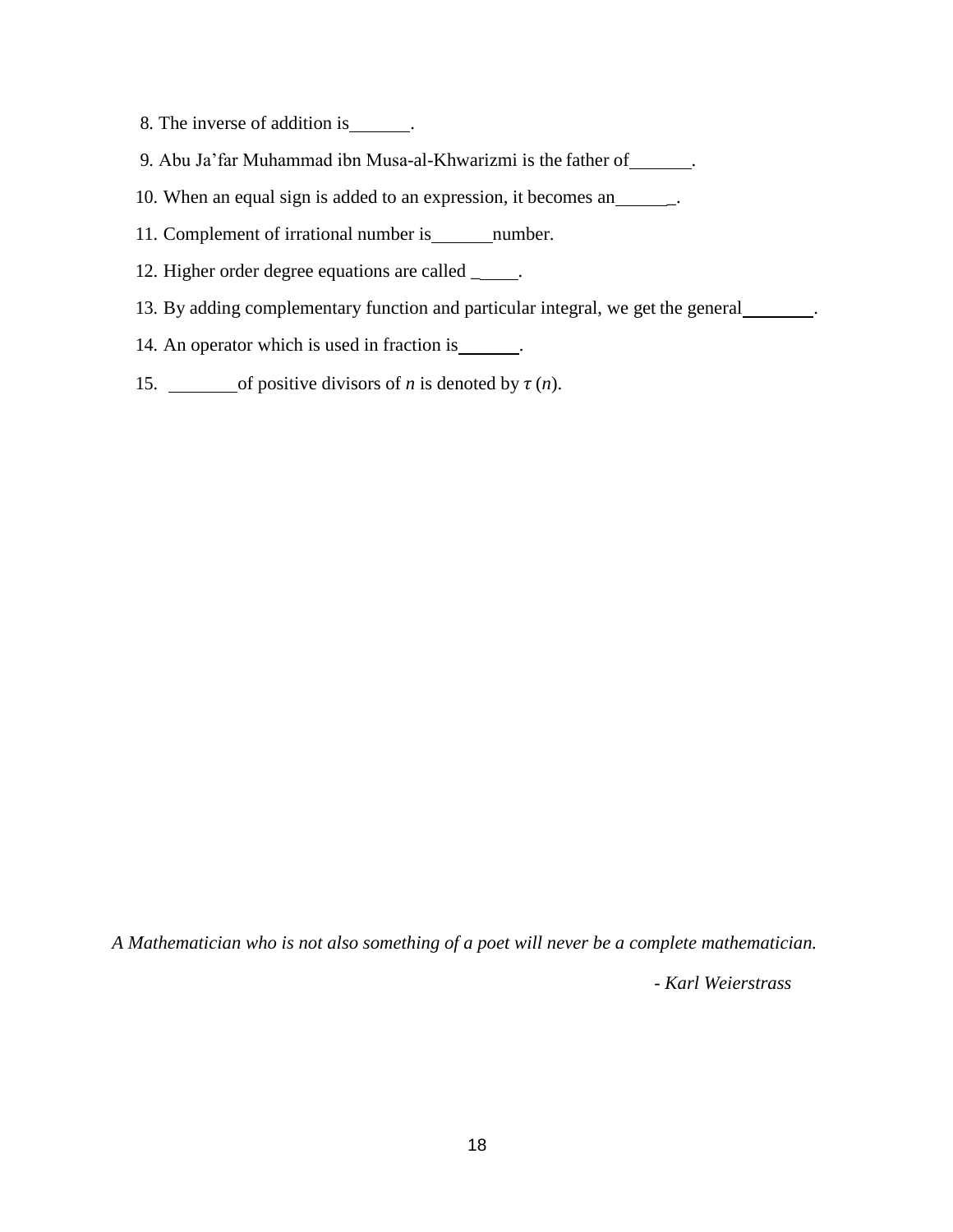## **FOSS FOR ALGEBRA**

#### **GEOGEBRA**



**Geogebra** is a powerful platform that helps students learn math effectively and solve math problems on different topics that include vectors, calculus, linear programming, algebra, complex numbers and statistics. Geogebra allows us to directly enter and manipulate equations and coordinates, enabling us to plot functions, work with sliders to investigate parameters; find symbolic derivatives and use powerful commands like Root or Sequence.

*Mathematicians stand on each other's shoulders.*

*-Carl Friedrich Gauss*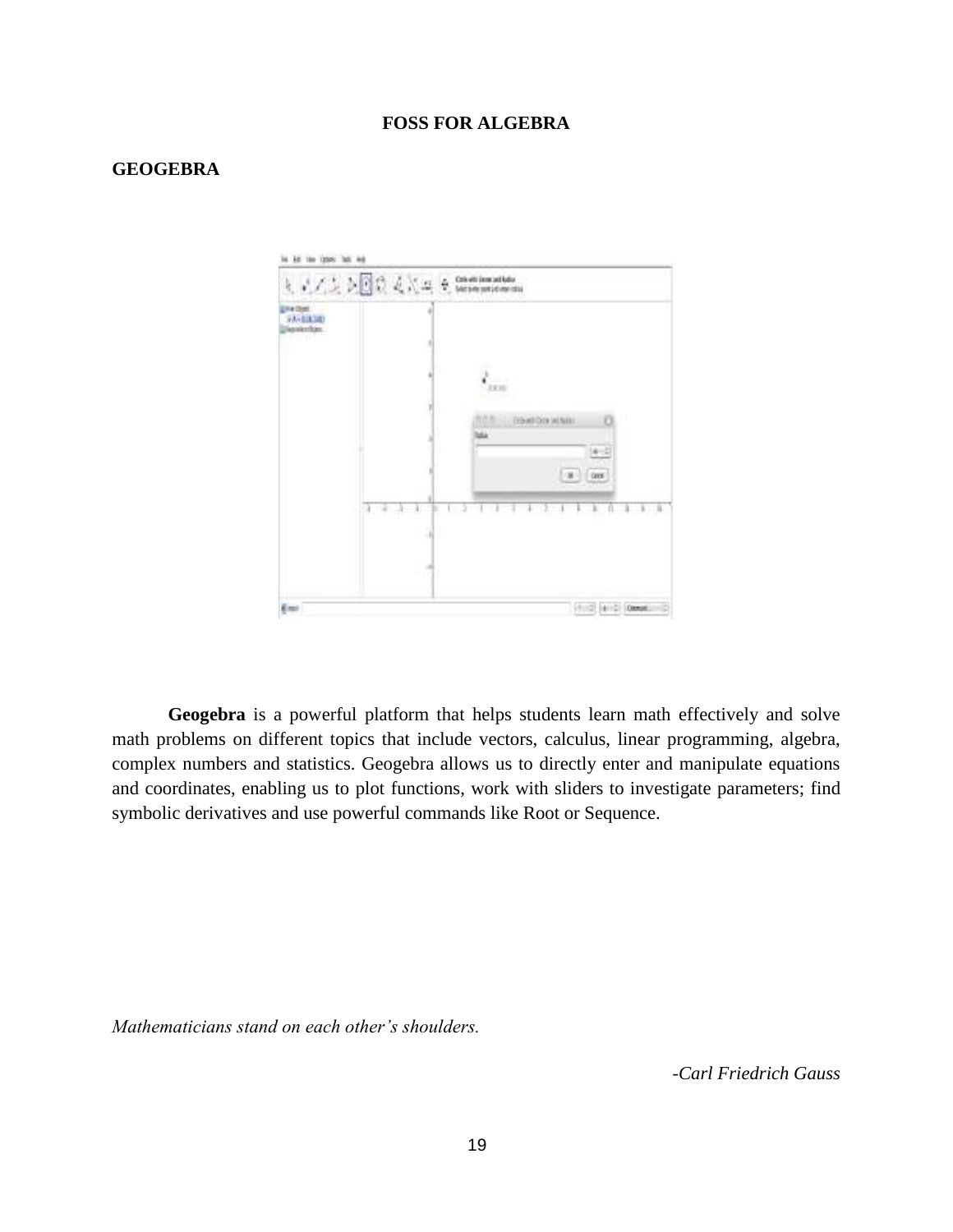## **SAGEMATH**



**Sagemath** is an open source and free software that helps students with general, applied, advanced and pure mathematics. This includes topics like calculus, cryptography, algebra, advanced number theory and more. Sagemath uses many software packages and smoothly assimilates their features for a common usage. It is more suited for research, studies and education.

*Mathematics is the door and key to the sciences***.**

*-Roger Bacon*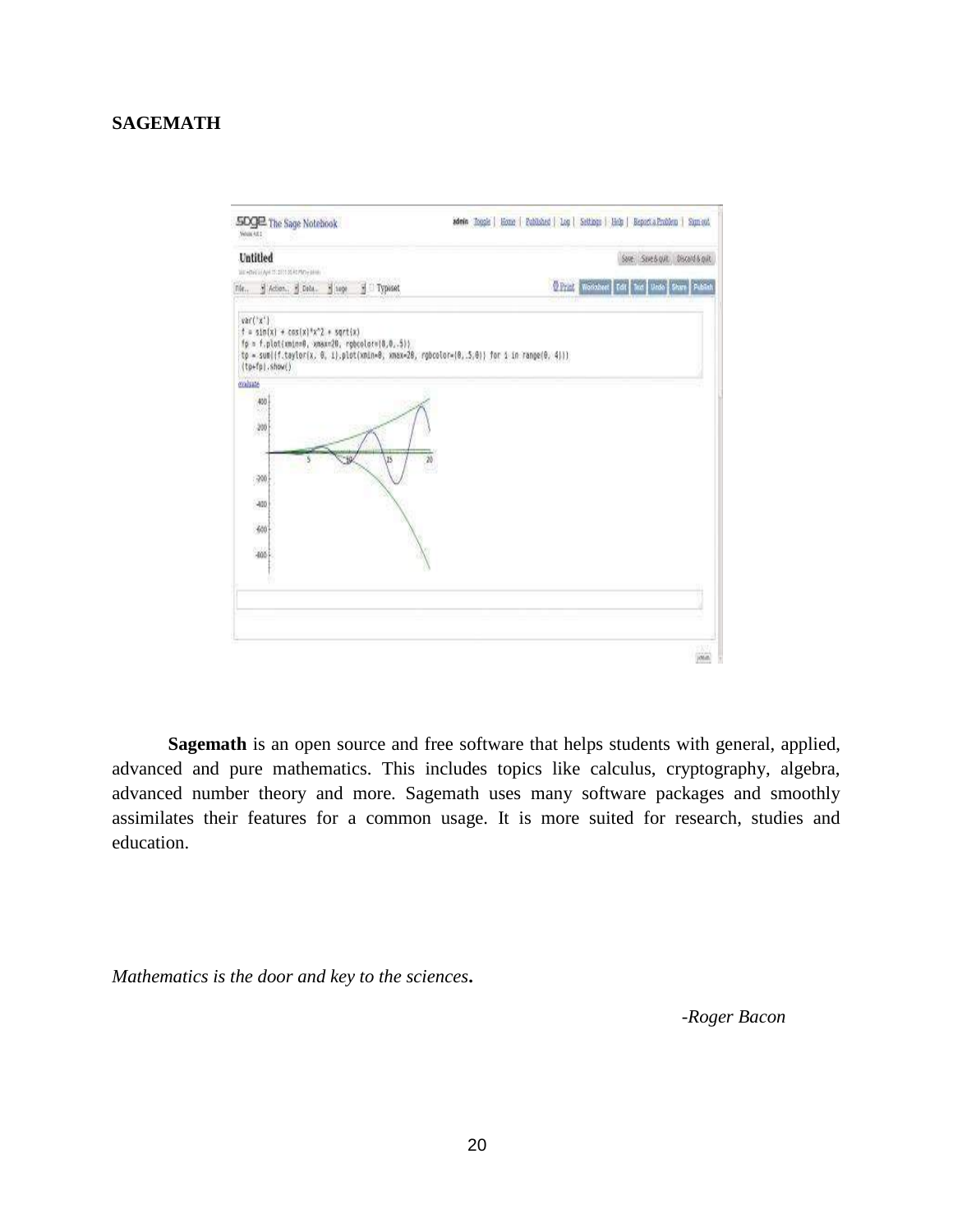# **SCILAB**



**Scilab** is free and open source software which provides a platform for numerical computation. It features a top-class programming language that is used for the progressive data structure and 2D & 3D graphical options. It includes a wide variety of functionalities such as optimization, control, signal processing, simulation and more along with hybrid dynamic systems modeler and simulator.

*Mathematics is a Queen of science.*

*-Gauss*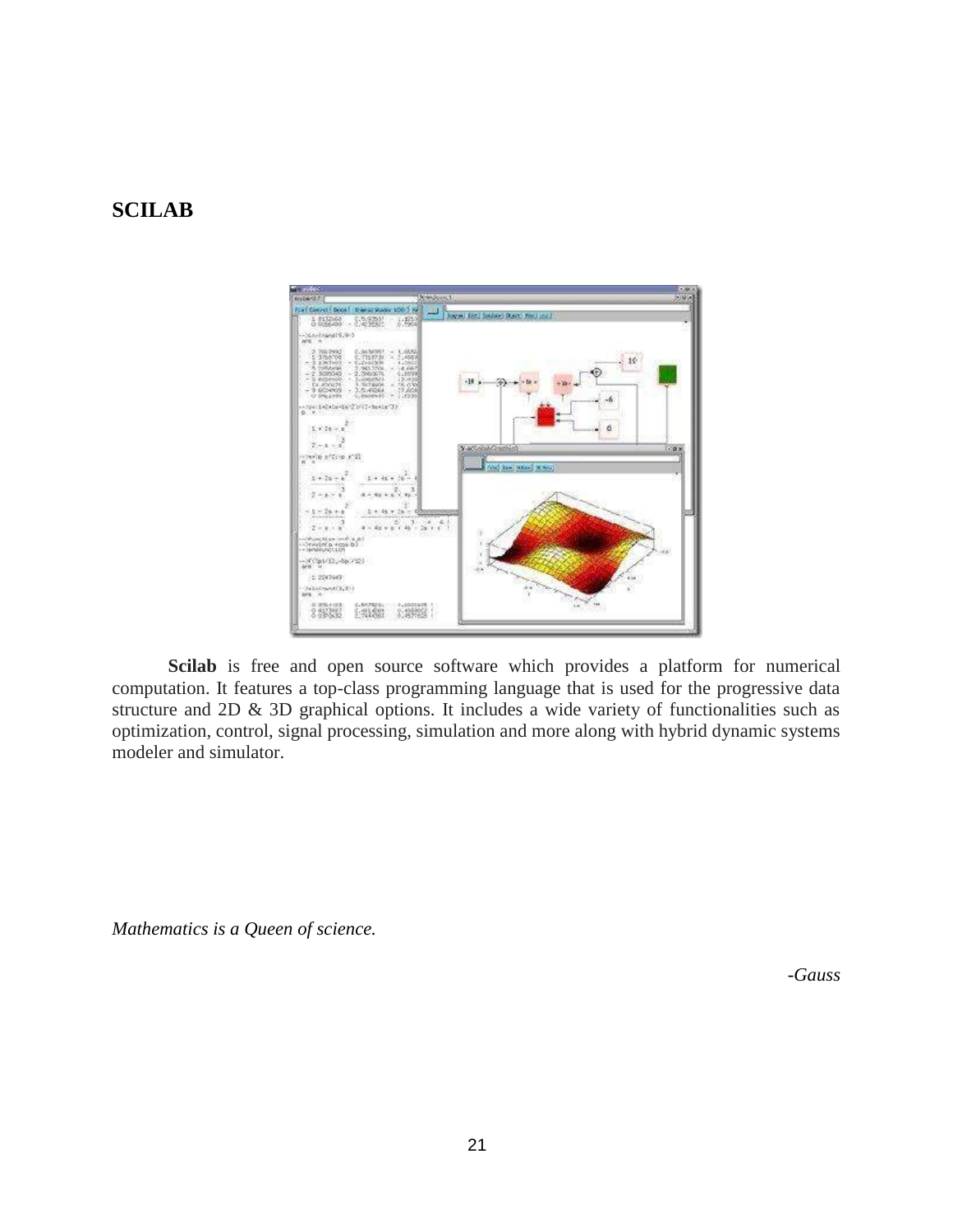## **WOLFRAM ALGEBRA COURSE ASSISTANT**



Wolfram Algebra course assistant can most certainly support and assist in many algebra topics, it's geared for high school algebra and early college level algebra. All the main topics in Algebra are addressed and its a powerful homework helper.

## **ALGEBRA GENIE**



It addresses the main algebraic topics expressions, exponents, linear relations, [Pythagorean Theorem,](https://www.thoughtco.com/pythagorean-theorem-visual-2312560) function basics, functions, [quadratic functions,](https://www.thoughtco.com/what-are-quadratic-functions-2311978) absolute function, square root function, exponentials and logarithms, factoring, systems of equations, conics. **Algebra Genie** was developed by teachers. There are over 200 lessons suitable for high school students.

*Mathematics is the abstract key which turns the lock of the physical universe.*

*-John Polkin Ghome*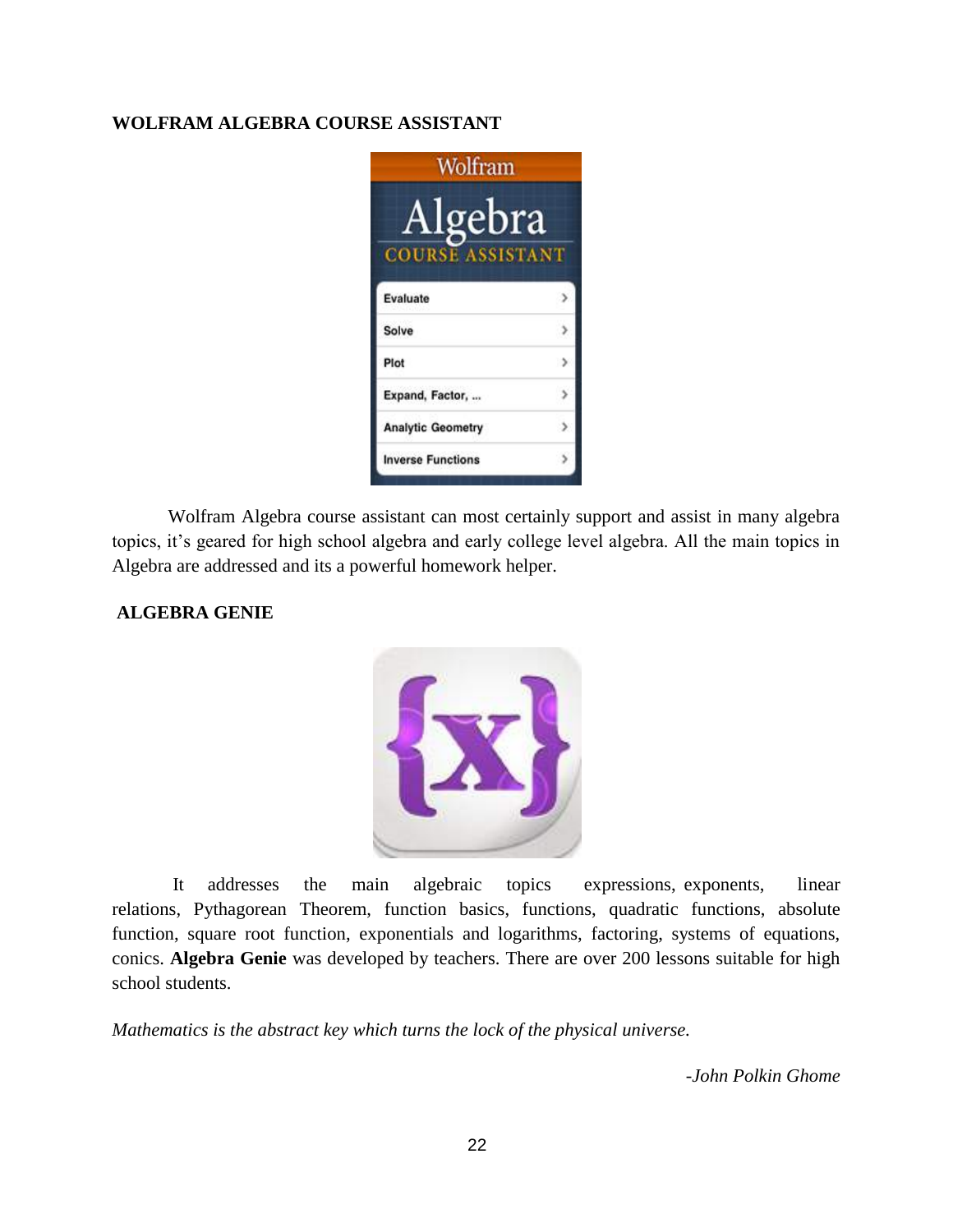## **ALGEBRA BOOT CAMP**



**Algebra Boot Camp** is really like the book and find that this app is like a textbook turned into app. This app has some basic pre-algebra like fractions, exponents, basic equations but it does lead into quadratic equations, matrices, radical and polynomials. It comes from the authors of the book '**Effortless Algebra**' and the app follows the book for the most part.

## **QUADRATIC MASTER**



It is used to solve **quadratic equations**, inequalities and functions. Again, it's a great practice tool but students should have a basic understanding of quadratics. This app helps to build mastery.

*All mathematics is symbolic logic.*

*-Bertrand Russell*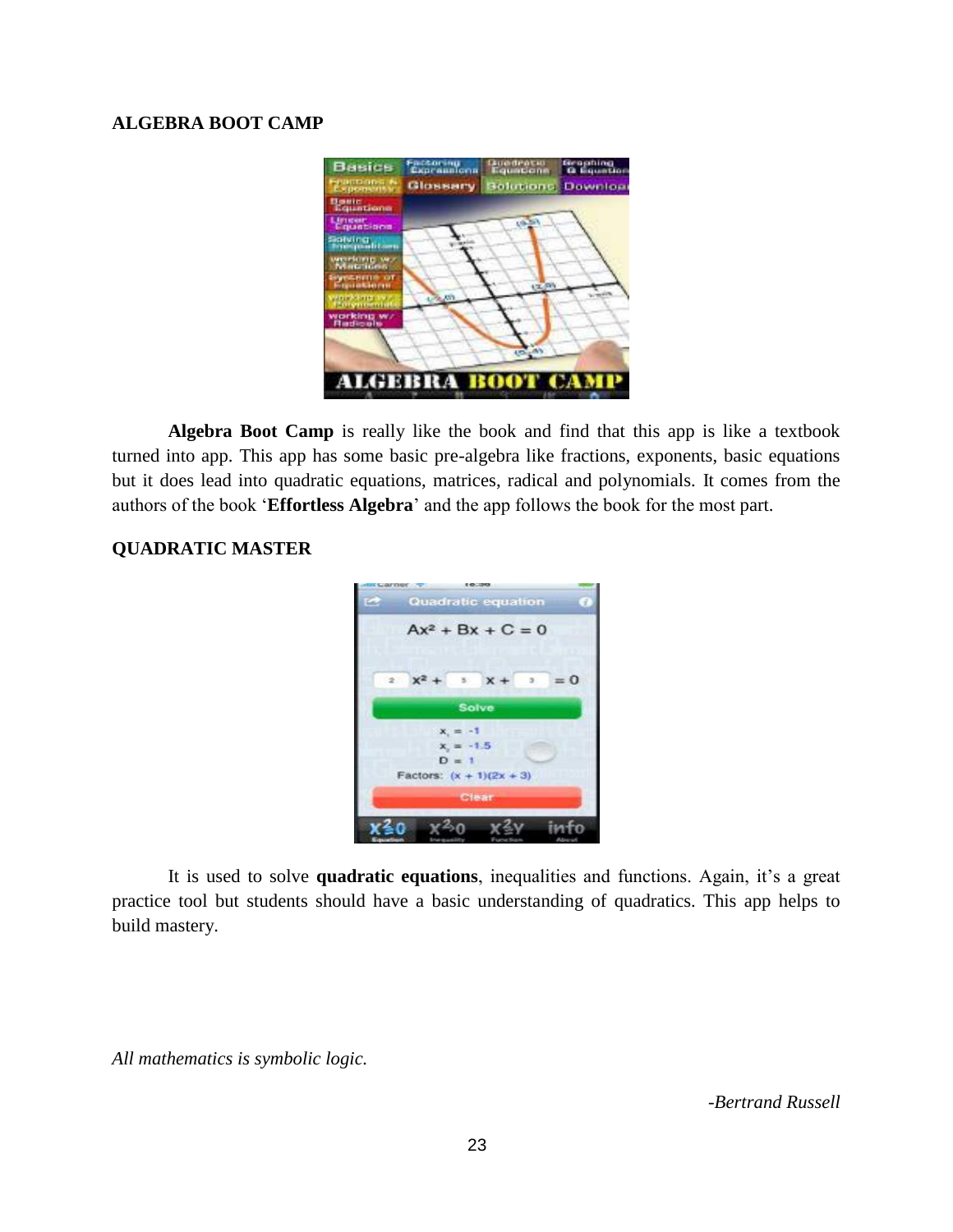# **SpeQ Mathematics**



**SpeQ** is a small, extensive mathematics program with a simple, intuitive interface. All calculations are entered in a sheet. SpeQ supports all common functions, constants and units. Furthermore, the custom variables and functions can be defined also the graphs can be plotted for the given functions.

SpeQ is useful for simple, brief calculations as well as working out sheets with extensive variable definitions, functions and complex calculations.

*I have hardly ever known a Mathematician who was capable of reasoning.*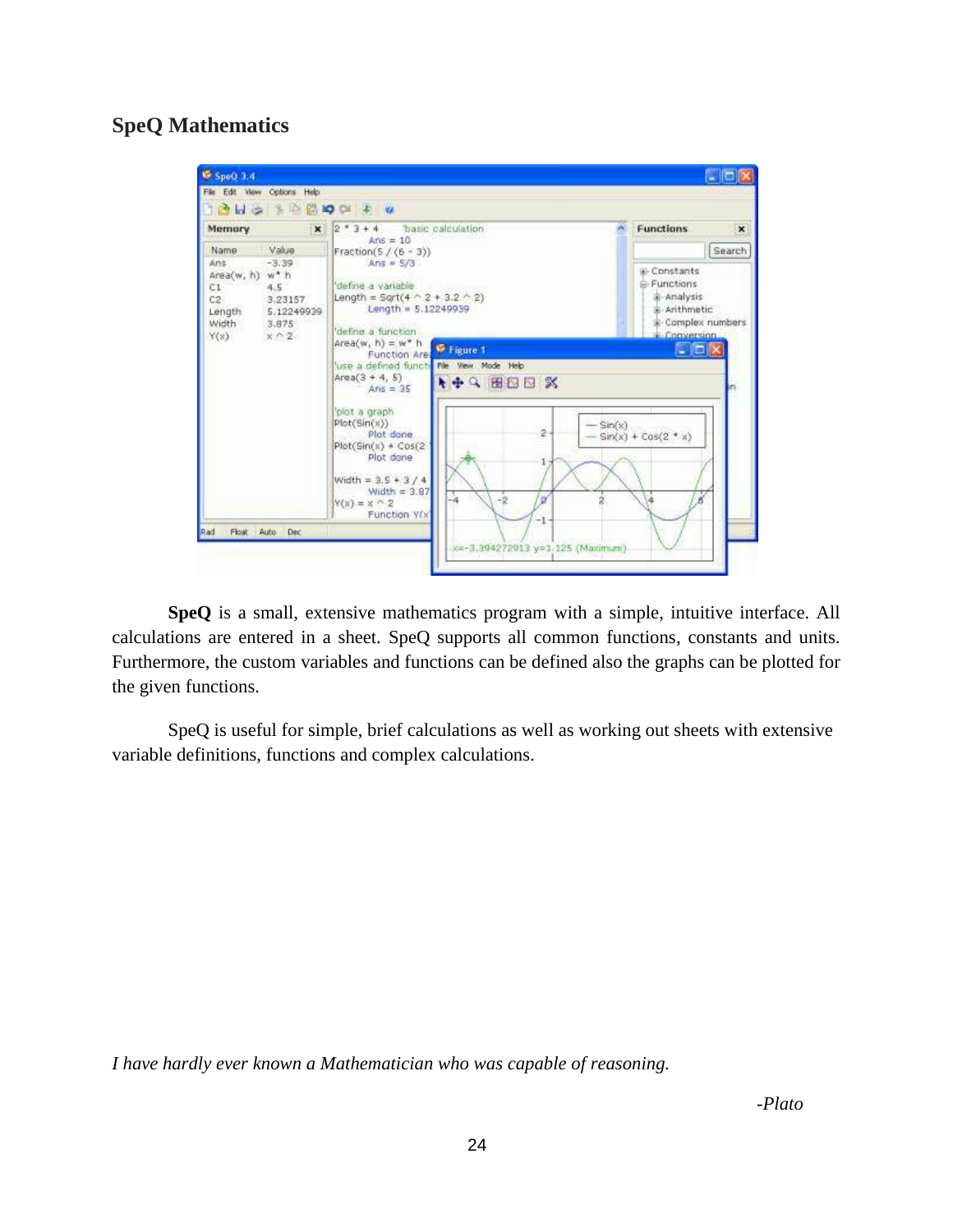## **USEFUL RESEARCH LINKS**

## **BOOKS**

[http://libgen.io](http://libgen.io/) <http://gen.lib.rus.ec/> <http://libgen.pw/> <http://b-ok.org/> <http://en.bookfi.net/> <http://www.scribd.com/> <http://www.avaxhome.co/> <http://www.ebook3000.com/> <http://www.freebookspot.es/>

## **LINKS**

<https://www.youtube.com/watch?v=VE0xIpf11Qo>

<http://nptel.ac.in/courses/111102011/module1/lect1.pdf>

<https://www.youtube.com/watch?v=ZK3O402wf1c>

<https://www.youtube.com/watch?v=AqXOYgpbMBM>

[https://www.youtube.com/watch?v=fNk\\_zzaMoSs](https://www.youtube.com/watch?v=fNk_zzaMoSs)

[https://www.khanacademy.org/math/linear-algebra/vectors-and-spaces/vectors/v/vector](https://www.khanacademy.org/math/linear-algebra/vectors-and-spaces/vectors/v/vector-introduction-linear-algebra)[introduction-linear-algebra](https://www.khanacademy.org/math/linear-algebra/vectors-and-spaces/vectors/v/vector-introduction-linear-algebra)

<https://www.youtube.com/watch?v=gAbadNuQEjI>

<https://www.youtube.com/watch?v=zvRdbPMEMUI>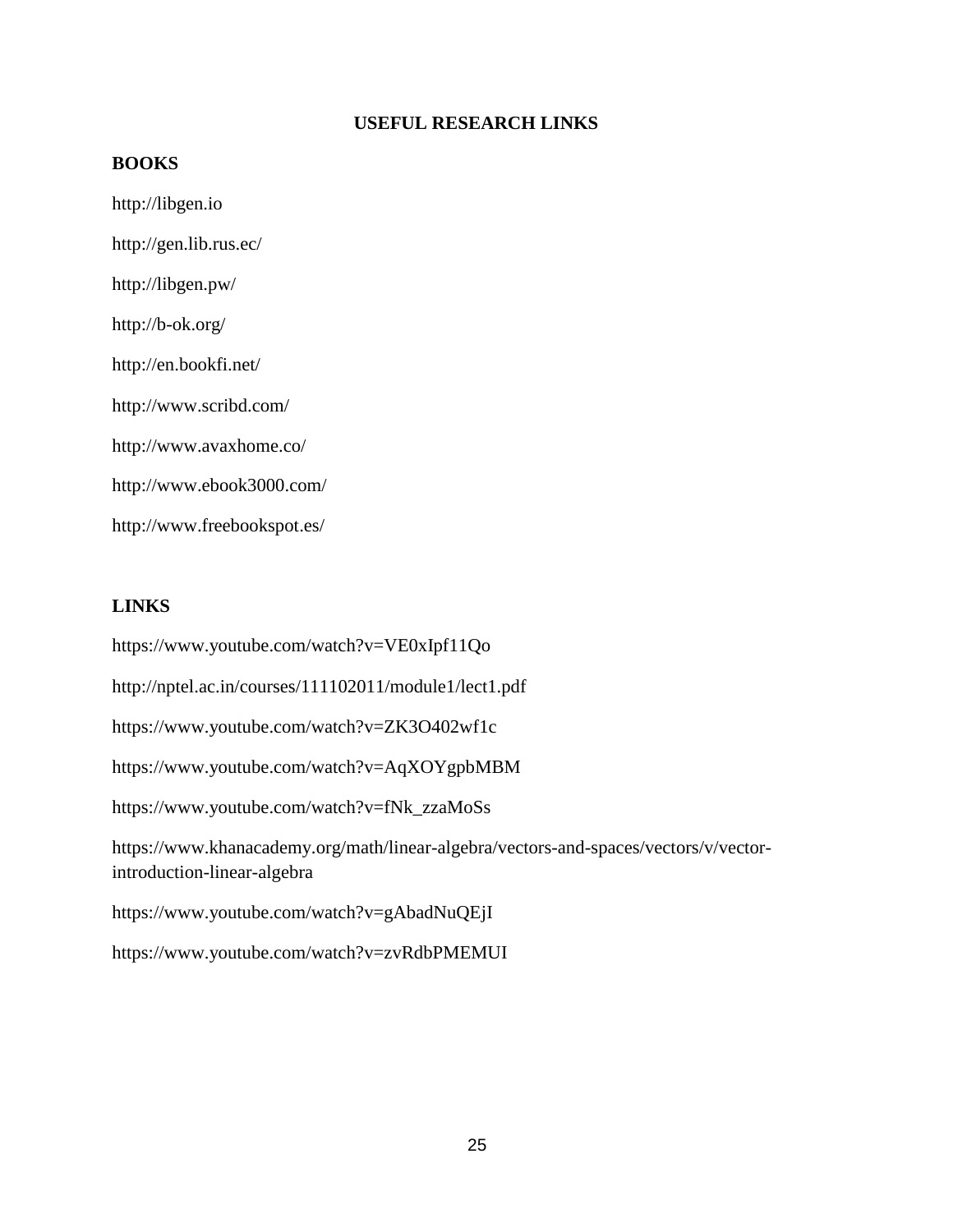## **WEBSITES**

- ht[tps://www.khanacademy.org](http://www.khanacademy.org/)
- ht[tps://www.coolmath.com](http://www.coolmath.com/)
- ht[tps://www.mathgames.com](http://www.mathgames.com/)
- ht[tps://www.purplemath.com](http://www.purplemath.com/)
- ht[tps://www.ixl.com](http://www.ixl.com/)
- ht[tps://www.brightstorm.com](http://www.brightstorm.com/)
- ht[tps://www.mathway.com](http://www.mathway.com/)
- ht[tps://www.math-play.com](http://www.math-play.com/)
- ht[tps://www.freemathhelp.com](http://www.freemathhelp.com/)
- ht[tps://www.mangahigh.com](http://www.mangahigh.com/)
- ht[tps://www.homeschoolmath.com](http://www.homeschoolmath.com/)
- ht[tps://www.wyzant.com](http://www.wyzant.com/)
- ht[tps://www.mathhelp.com](http://www.mathhelp.com/)
- ht[tps://www.mathisfun.com](http://www.mathisfun.com/)
- ht[tps://www.intmath.com](http://www.intmath.com/)
- ht[tps://www.brilliant.org](http://www.brilliant.org/)
- ht[tps://www.shmoop.com](http://www.shmoop.com/)
- [https://www.mathopolis.com](https://www.mathopolis.com/)
- ht[tps://www.fortlewis.edu](http://www.fortlewis.edu/)
- ht[tps://www.softschools.com](http://www.softschools.com/)
- ht[tps://www.algebra.com](http://www.algebra.com/)
- ht[tps://www.code.org](http://www.code.org/)
- ht[tps://www.serpmedia.org](http://www.serpmedia.org/)
- ht[tps://www.mathscareers.org.uk](http://www.mathscareers.org.uk/)
- ht[tps://www.wis.kuleuven.be](http://www.wis.kuleuven.be/)
- ht[tps://www.mathsbitsnotebook.com](http://www.mathsbitsnotebook.com/)
- ht[tps://www.cms.azed.gov](http://www.cms.azed.gov/)
- ht[tps://www.kristakingmath.com](http://www.kristakingmath.com/)
- ht[tps://www.pinterest.com](http://www.pinterest.com/)
- ht[tps://www.apiic.in](http://www.apiic.in/)
- ht[tps://www.accessmaths.co.uk](http://www.accessmaths.co.uk/)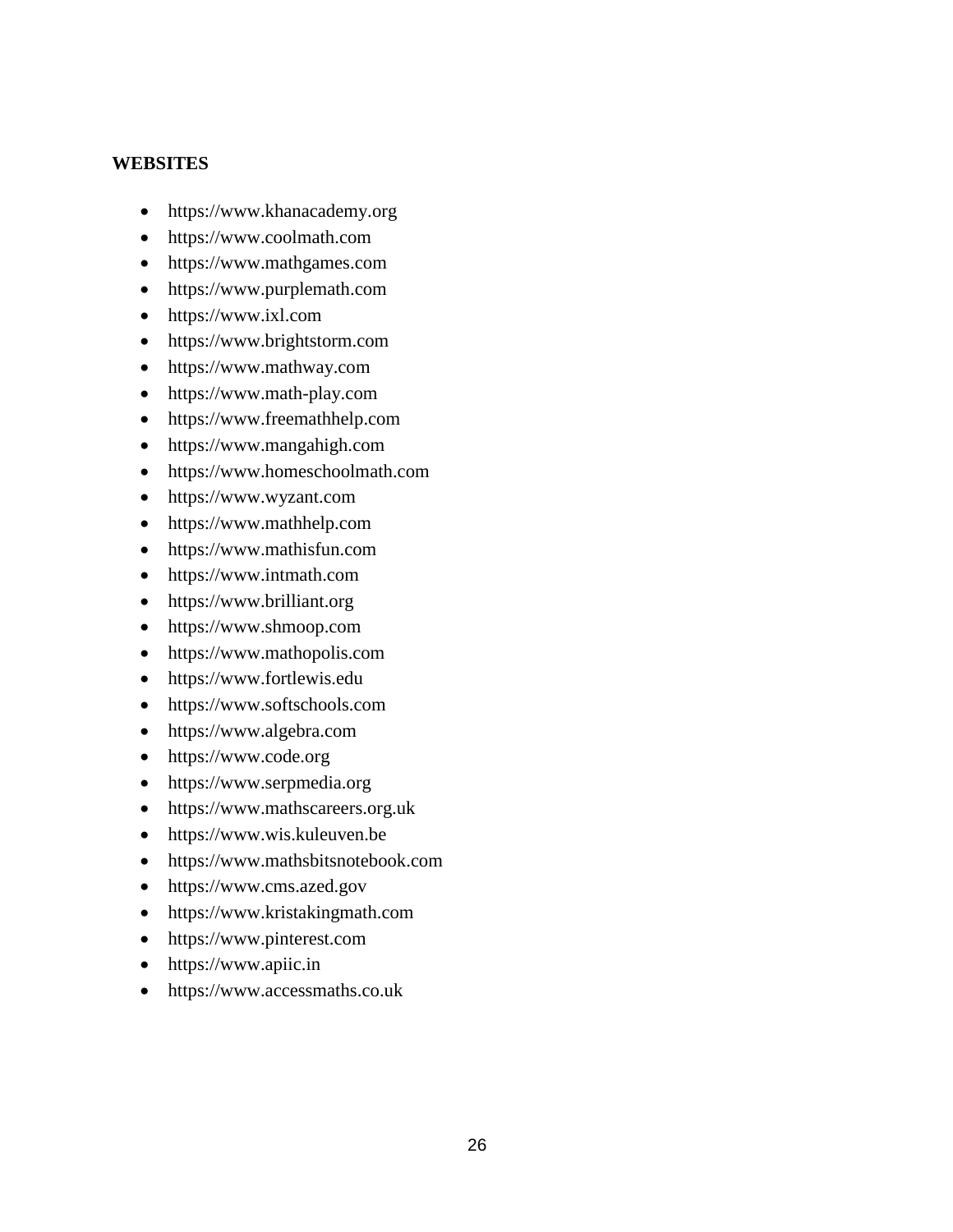## **FRANK NELSON COLE**



**Frank Nelson Cole** (September 20, 1861 – May 26, 1926) was an American [Mathematician,](https://en.wikipedia.org/wiki/Mathematician) born in [Ashland,](https://en.wikipedia.org/wiki/Ashland%2C_Massachusetts) [Massachusetts,](https://en.wikipedia.org/wiki/Massachusetts) and educated at [Harvard,](https://en.wikipedia.org/wiki/Harvard_University) where he lectured on [mathematics f](https://en.wikipedia.org/wiki/Mathematics)rom 1885 to 1887. Cole published a number of important papers, including *The Diurnal Variation of Barometric Pressure* (1892). In 1893 in Chicago, his paper *On a Certain Simple Group* (the group is [PSL \(2, 8\)\)](https://en.wikipedia.org/wiki/Projective_linear_group) was read (but not by him) at the International Mathematical Congress held in connection with the [World's Columbian Exposition.](https://en.wikipedia.org/wiki/World%27s_Columbian_Exposition) Cole died alone in [New York City a](https://en.wikipedia.org/wiki/New_York_City)t the age of 64. The American Mathematical Society's [Cole](https://en.wikipedia.org/wiki/Cole_Prize) [Prize w](https://en.wikipedia.org/wiki/Cole_Prize)as named in his honor.

## **About this Prize**

The **Frank Nelson Cole Prize**, or **Cole Prize** for short, is one of two [prizes a](https://en.wikipedia.org/wiki/Prize)warded to [Mathematicians b](https://en.wikipedia.org/wiki/Mathematician)y the [American Mathematical Society,](https://en.wikipedia.org/wiki/American_Mathematical_Society) one for an outstanding contribution to [algebra](https://en.wikipedia.org/wiki/Algebra) and the other for an outstanding contribution to [number theory. T](https://en.wikipedia.org/wiki/Number_theory)he prize is named after [Frank Nelson Cole,](https://en.wikipedia.org/wiki/Frank_Nelson_Cole) who served the Society for 25 years. The Cole Prize in algebra was funded by Cole himself, from funds given to him as a retirement gift; the prize fund was later augmented by his son, leading to the double award.

To be eligible for the Cole prize, the author must be a member of the American Mathematical Society or the paper should appear in a recognized North American journal. The first award for algebra was made in 1928 to [L. E. Dickson,](https://en.wikipedia.org/wiki/L._E._Dickson) while the first award for number theory was made in 1931 to [H. S. Vandiver.](https://en.wikipedia.org/wiki/H._S._Vandiver)

*The study of mathematics, like the Nile, begins in minuteness but ends in magnificence.*

*-Charles Caleb Cotton*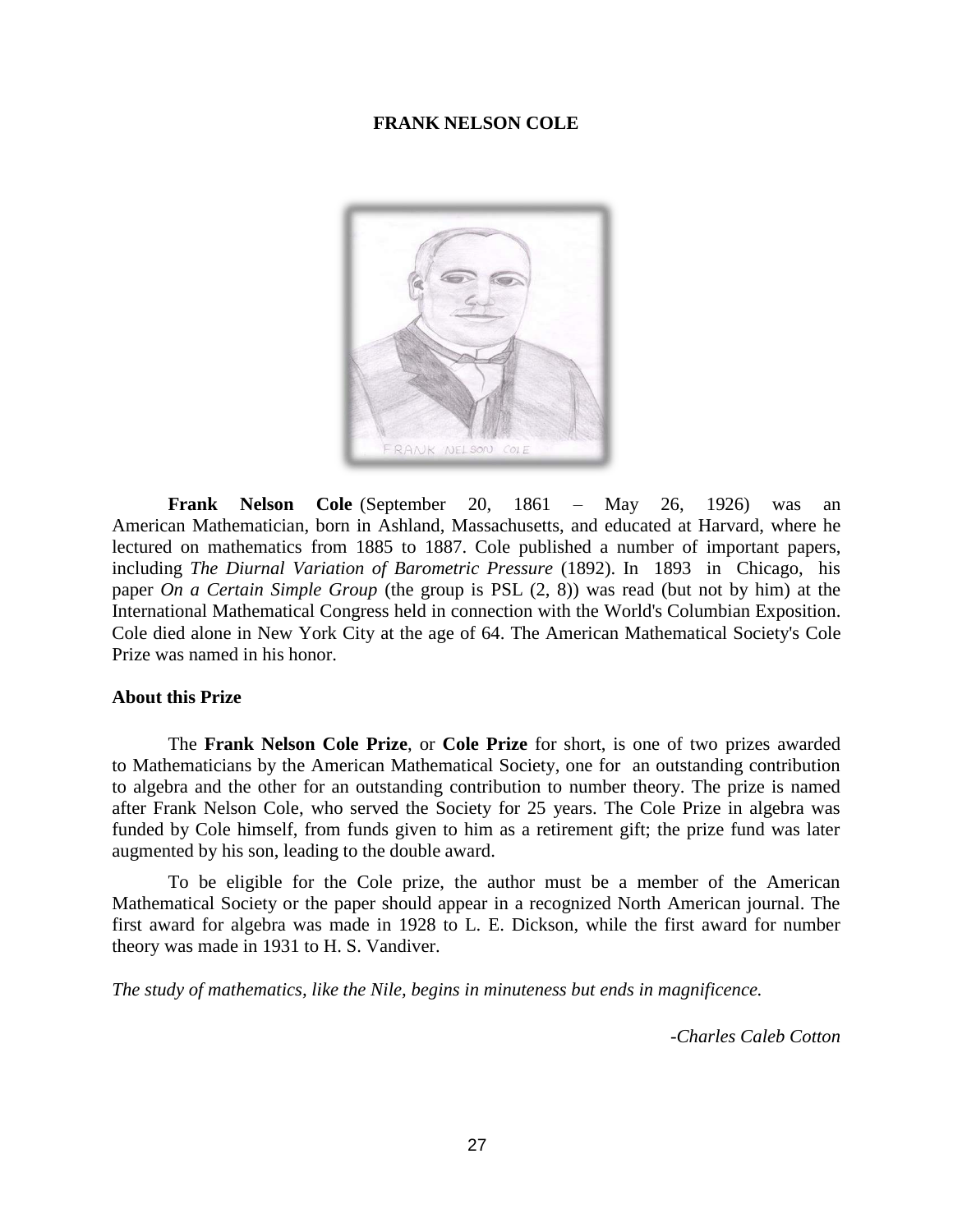| S.NO           | <b>YEAR</b> | <b>PRIZE WINNER</b>                     | <b>CITATIONS</b>                                                                                                                                                                  |
|----------------|-------------|-----------------------------------------|-----------------------------------------------------------------------------------------------------------------------------------------------------------------------------------|
| $\mathbf{1}$   | 1928        | Leonard E. Dickson                      | Algebren und ihre Zahlentheorie                                                                                                                                                   |
| $\overline{2}$ | 1939        | Abraham Adrian Albert                   | <b>Construction of Riemann matrices</b>                                                                                                                                           |
| 3              | 1944        | Oscar Zariski                           | Algebraic varieties                                                                                                                                                               |
| $\overline{4}$ | 1949        | <b>Richard Brauer</b>                   | Artin's L-series with general group<br>characters                                                                                                                                 |
| 5              | 1954        | Harish-Chandra                          | Representations of semisimple Lie<br>algebras and groups                                                                                                                          |
| 6              | 1960        | Serge Lang & Maxwell A. Rosenlicht      | Unramified class field theory over<br>function fields in several variables $\&$<br>Generalized Jacobian varieties and a<br>universal mapping property of<br>generalized Jacobians |
| 7              | 1965        | Walter Feit & John G. Thompson          | Solvability of groups of odd order                                                                                                                                                |
| 8              | 1970        | John R. Stallings & Richard G. Swan     | On torsion $-$ free groups with infinitely<br>many ends & Groups of cohomological<br>dimension one                                                                                |
| 9              | 1975        | Hyman Bass & Daniel G. Quillen          | Unitary algebraic K-theory & Higher<br>algebraic K-theories                                                                                                                       |
| 10             | 1980        | Michael Aschbacher & Melvin<br>Hochster | A characterization of Chevalley groups<br>over fields of odd order & the<br>homological theories of commutative<br>rings                                                          |
| 11             | 1985        | George Lusztig                          | The representation theory of finite<br>groups of Lie type                                                                                                                         |
| 12             | 1990        | Shigefumi Mori                          | Classification of algebraic varieties                                                                                                                                             |
| 13             | 1995        | Michel Raynaud & DavidHarbater          | Solution of Abhyankar's conjecture                                                                                                                                                |

# **FRANK NELSON COLE PRIZE IN ALGEBRA**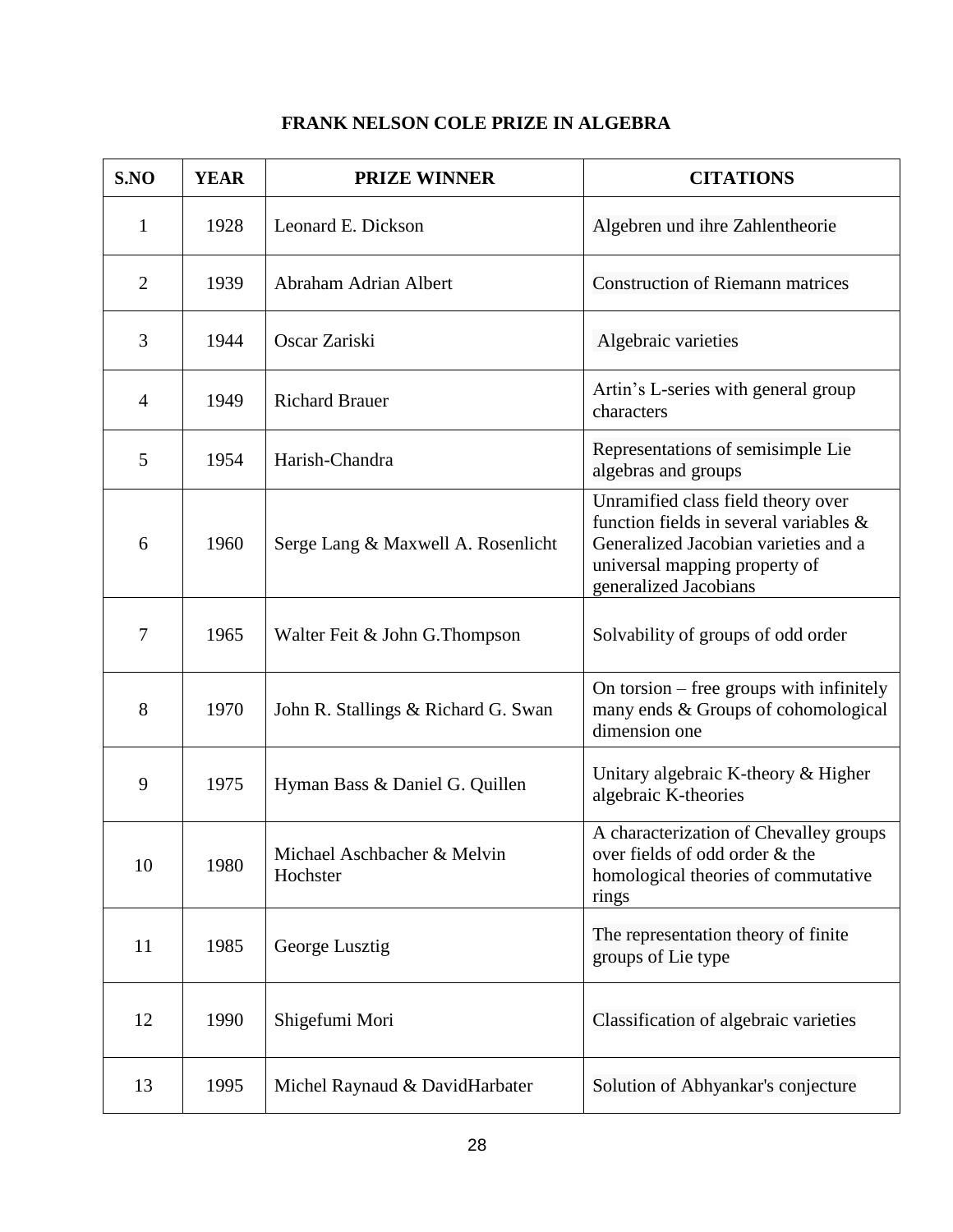| 14 | 2000 | AnderiSuslin & Aise Johan de Jong  | Motivic cohomology&the resolution of<br>singularities by generically finite maps                                                                                                   |
|----|------|------------------------------------|------------------------------------------------------------------------------------------------------------------------------------------------------------------------------------|
| 15 | 2003 | Hiraku Nakajima                    | Representation theory and Geometry                                                                                                                                                 |
| 16 | 2006 | Janos Kollar                       | Theory of rationally connected varieties<br>and for his illuminating work on a<br>conjecture of Nash                                                                               |
| 17 | 2009 | Christopher Hacon & James McKernan | Higher dimensional birational algebraic<br>geometry                                                                                                                                |
| 18 | 2012 | Alexander S. Merkurjev             | The essential dimension of groups                                                                                                                                                  |
| 19 | 2015 | Peter Scholze                      | Perfectoid spaces which has led to a<br>solution of an important special case of<br>the Weight- mondromy conjecture<br>of Deligne                                                  |
| 20 | 2018 | <b>Robert Guralnick</b>            | Representation theory, cohomology,<br>and subgroup structure of finite quasi-<br>simple groups, and the wide-ranging<br>applications of this work to other areas<br>of mathematics |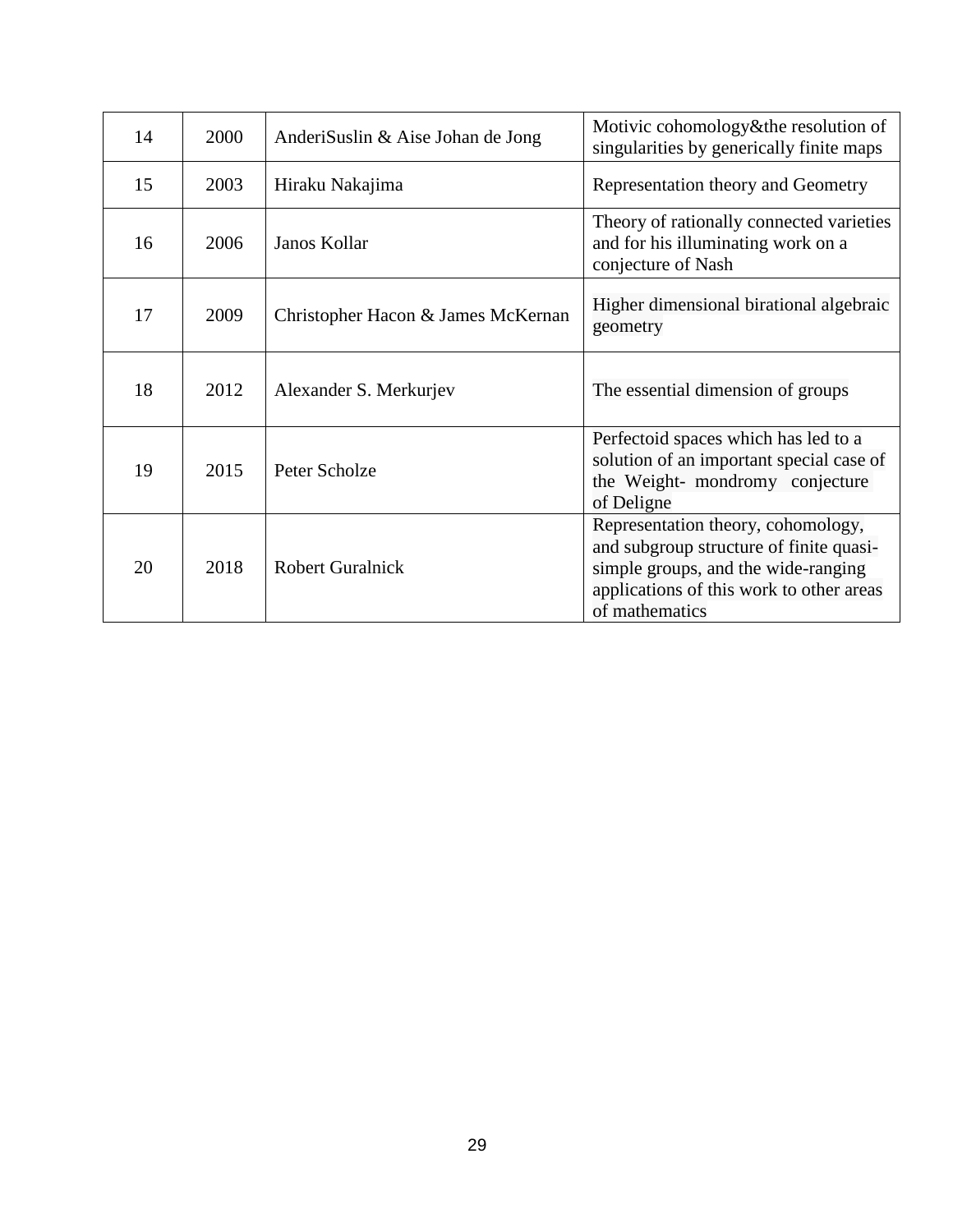## **MATH GLOSSARY**

## **Decade**

A decade is a period of 10 years.

### **Decagon**

A polygon with ten sides.

#### **Deciles**

Deciles are the technique of separating set of ranked data into 10 equally big subsections.

### **Decimal**

Decimal number is a number which contains a decimal point and is written using the base-10 number system. For example, 32.7, 0.321.

## **Decimal fraction**

A fraction expressed by using decimal representation, as opposed to a vulgar fraction. Example:  $\frac{3}{2}$  is a vulgar fraction, 0.75 is a decimal fraction. 4

#### **Decimeter**

Decimeter is a unit of measurement of length used in the metric unit. Symbol of decimeter is *dm*. One Decimeter is equal to one tenth of a meter.

#### **Denary Number**

Denary number is the base 10 number system. It is a standard number system used throughout the world, commonlyknown as decimal number. It uses numbers 1,2,3,4,5,6,7,8and 9. Examples of denary numbers are 5,67,789,4543 etc.

## **Diameter**

A line segment that contains the center and has it's endpoints on the circle. Also, the length of this segment.

*Perfect numbers like perfect men are very rare.*

*-Rene Descartes*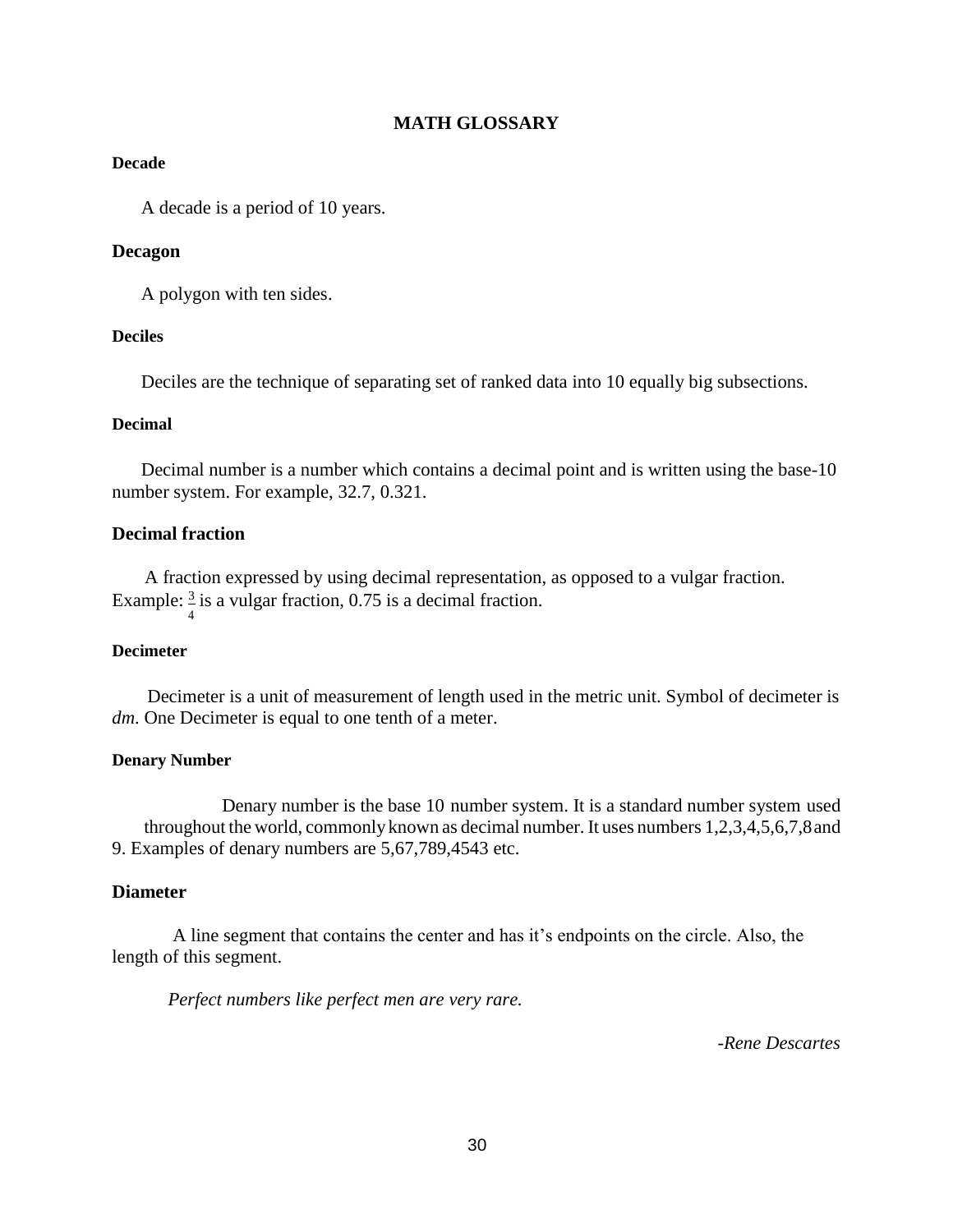#### **Dilation**

Dilation is one among the two basic operations that deals with the areas like Mathematical morphology and erosion. It is a process of resizing the geometric figure into larger or smaller size around the fixed centre point.

#### **Dimensions**

On the most basic level, this term refers to the [measurements d](http://www.mathwords.com/m/measurement.htm)escribing the size of an object. For example, length and width are the dimensions of a [rectangle.](http://www.mathwords.com/r/rectangle.htm)

#### **Dimensional Consistency**

If the dimension of the quantities is equal on both sides of the equation, then it is said to be dimensionally consistent.

#### **Directly Proportional**

A relationship between two [variables i](http://www.mathwords.com/v/variable.htm)n which one is a constant multiple of the other. In particular, when one variable changes the other changes in proportion to the first.

#### **Discrete Data**

Discrete data has a set of data that holds only certain standard values. This data can have only countable number of values which cannot be subdivided further.

## **Discrete Random Variable**

A discrete random variable is one which takes only a countable number of distinct values such as 0,1,2,3,4…. discrete random variables are usually counts. If a random variable can take only a finite number of distinct values, then it must be discrete.

#### **Discriminant**

The Discriminant of an equation gives an idea of the number of roots and the nature of roots of the equation.

*Pure mathematics is, in its way, the poetry of logical ideas.*

*-Albert Einstein*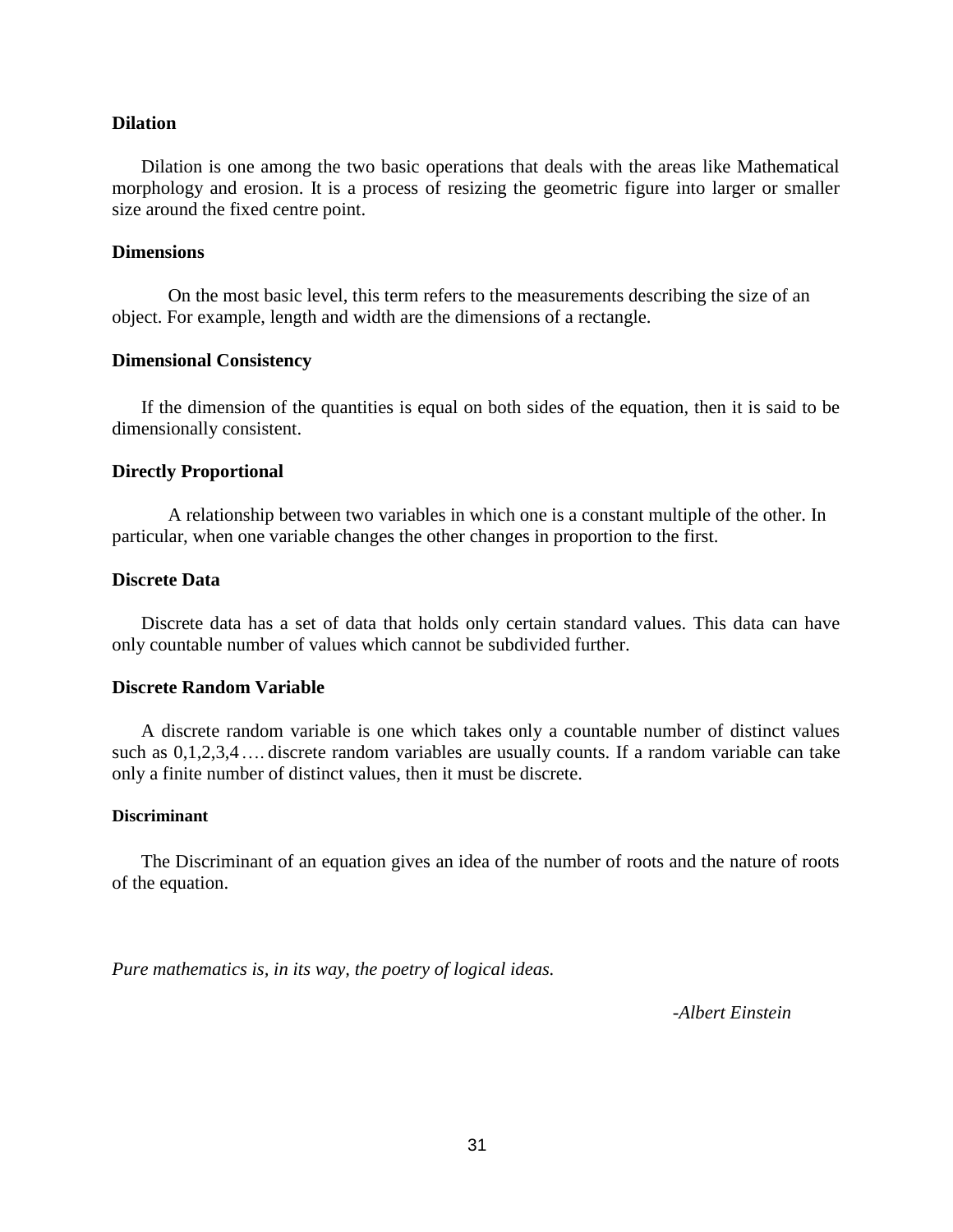#### **Distributive Law**

If same answer is obtained while multiplying a number by set of numbers added together, as when we multiply each number separately and add them together is known as distributive law.

#### **Divergent Series**

A divergent series is an infinite series that is not convergent, meaning that the infinite sequence of the partial sums of the series does not have a finite limit.

#### **Divisibility Rule**

Divisibility rule is a rule that helps to determine whether a given number is divisible by divisor before performing the entire operation. The divisibility rule varies for each number.

#### **Divisor**

A number that divides the integer exactly (no remainder). In other words the division works perfectly with no fractions involved. For example:  $12 \div 3 = 4$ , here 3 is the divisor.

## **Domain**

The [set o](http://www.mathwords.com/s/set.htm)f values of the [independent variable\(s\) f](http://www.mathwords.com/i/independent_variable.htm)or which a [function o](http://www.mathwords.com/f/function.htm)r [relation i](http://www.mathwords.com/r/relation.htm)s defined. Typically, this is the set of *x*-values that give rise to real *y*-values. For example:  $f(x) = x^2$ , the domain of this is all real numbers.

*An equation means nothing to me unless it expresses a thought of god.*

*-Srinivasa Ramanujan*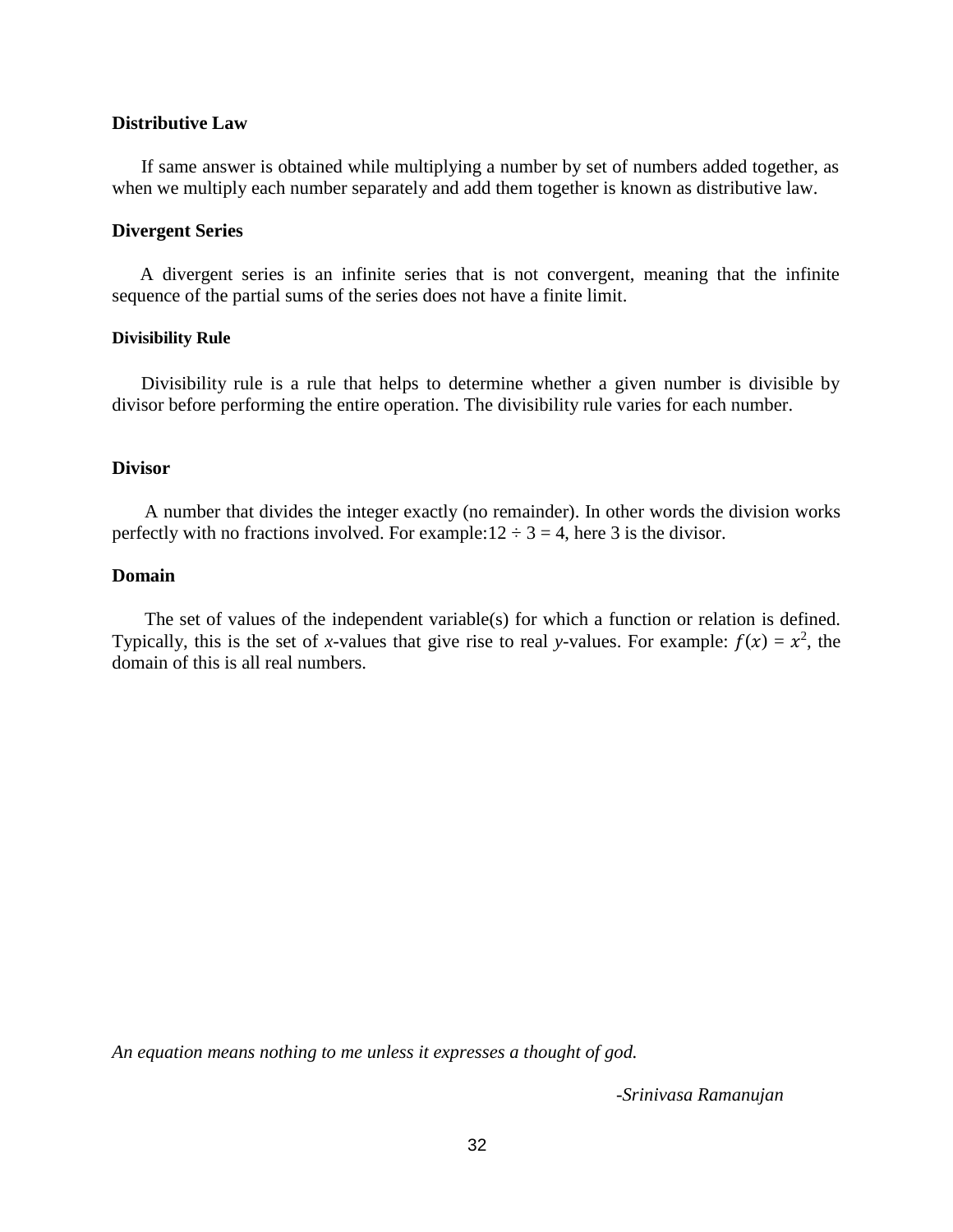# **SOLUTIONS TO THE PROBLEMS OF THE PREVIOUS ISSUE**

# **PUZZLES – BIOSTATISTICS**

| <b>ANSWERS</b>       | <b>CROSSWORDS-BIOSTATISTICS</b> |
|----------------------|---------------------------------|
| <b>LEFT TO RIGHT</b> |                                 |
| 1. Probability       | 1. Sample                       |
| 2. Mean absolute     | 2. Cluster                      |
| 3. Simple            | 3. Class                        |
| <b>RIGHT TO LEFT</b> | 4. Midpoint                     |
| 4. Combined          | 5. Relative                     |
| 5. Random            | 6. Cumulative                   |
| 6. Life              | 7. Mean                         |
| 7. Held              | 8. Negative                     |
| 8. Vital             | 9. Chi-square                   |
| 9. U-test            | 10. Kendall                     |
| <b>BOTTOM TO TOP</b> | 11. Pearson                     |
| 10. Linear           | 12. Multiple                    |
| 11. Extreme          | 13. Availability Sampling       |
| 12. Variable         | 14. Subjective                  |
| 13. Population       | 15. Null                        |
| <b>TOP TO BOTTOM</b> |                                 |

*Mathematicians are like managers- they want improvement without change.*

14. Standard

15. Nature

*-Edsger Diijkstra*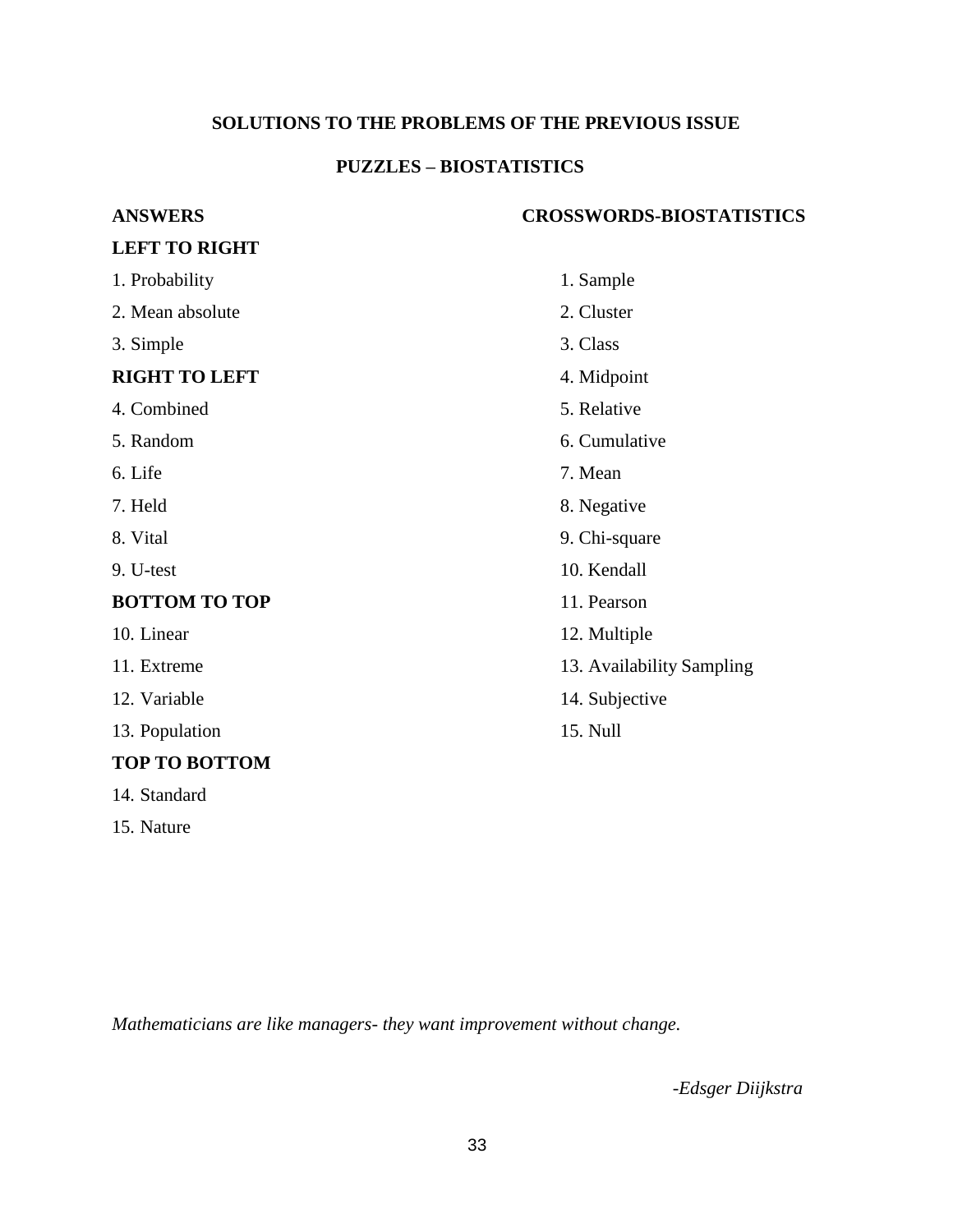## **CONGRATULATIONS**

Congratulations to the following readers who turn out first in providing answers to the problems of the previous issue:

## **CROSSWORD PUZZLE**

| R.T. Ranchitha | III B.sc., (Biochemistry) |
|----------------|---------------------------|
| G. Dharani     | I B.sc., $(Zoology)$      |
| S. Kiruthika   | III B.sc., (Biochemistry) |

## **CROSSOUT CROSSWORD PUZZLE**

| S. Suganya     | III B.sc., (Botany)   |
|----------------|-----------------------|
| L.P. Sangeetha | III B.sc., (Physics)  |
| A. Mythili     | II B.sc., (Chemistry) |

Congratulations to the following students for their Art work in this issue.

| V. Gobika      | I B.sc., (Mathematics A) |
|----------------|--------------------------|
| T. Kamali      | I B.sc., (Mathematics A) |
| G. Dhana Priya | I M.sc., (Mathematics A) |

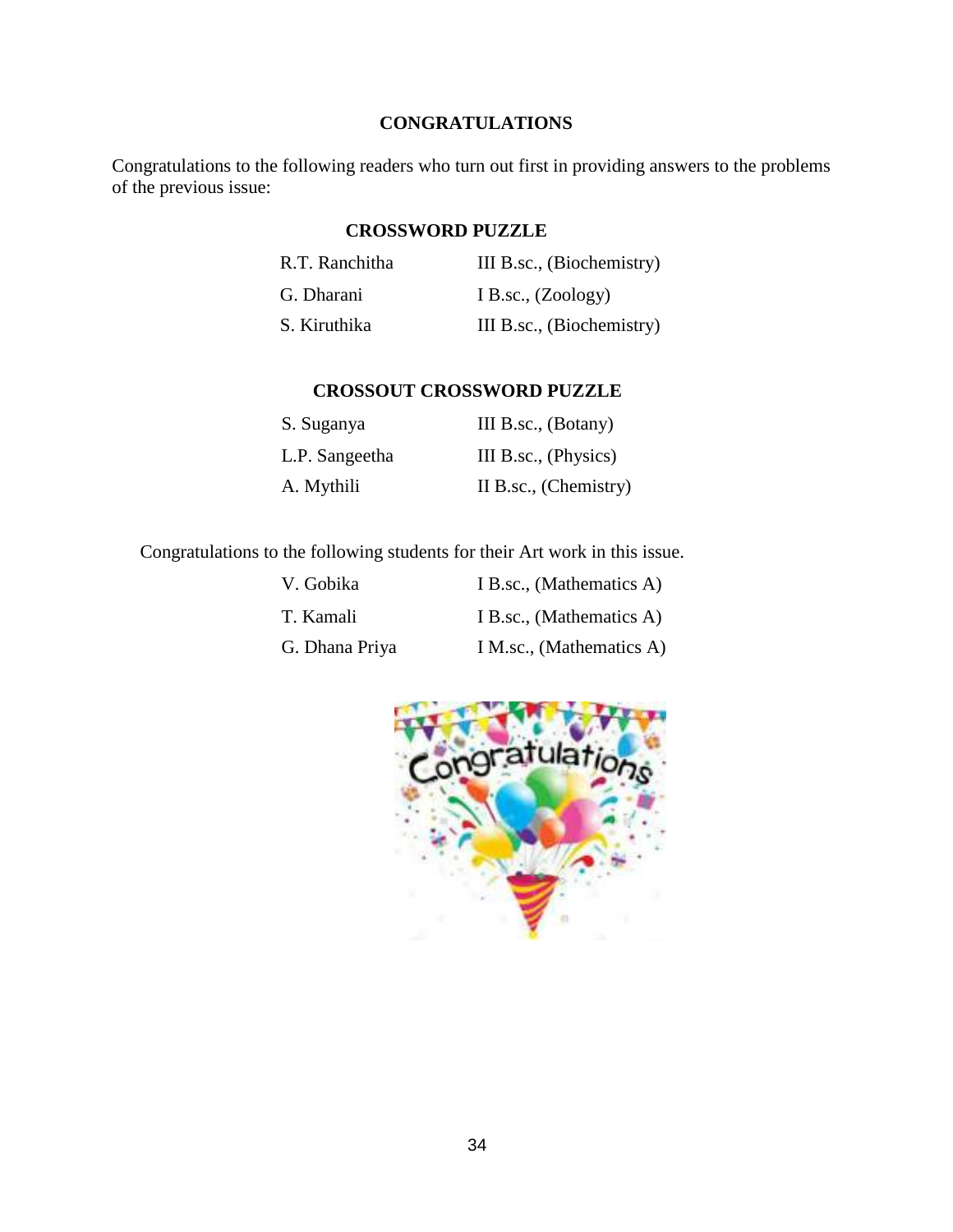#### **DEPARTMENT ACTIVITY 2017-2018**

**CA. S.V. Hari Kesavan** B.Sc., F.C.A, Global Guide, Heartfulness Institute, Palayapalayam, Erode was the resource person in the Special Meeting on **International Yoga Day** (21.06.2017) addressed on the topic **"Connect, Integrate, Become One Through Meditation".**

As a part of **Bridge Course,** the fresher's were acquainted with "**Fundamentals of Mathematics**" on 30.06.2017, to test and improve their knowledge. The aim of the entry level test is to enable them to cope with the transform from school to college level. Basic skills of students was tested through entry level test, which carries questions from the topics Trigonometry, Differentiation and Integration, Statistics, Complex Analysis and Vector Analysis.

The final year UG and PG Students and Staff members of the Department visited three and half days **trip** to **Bangalore, Mysore and Coorg** on 11.08.2017 to 14.08.2017. The students enjoyed the first day trip at Lal park, BAMUL(Bangalore Milk Cooperation Union), Visvesvaraya Industrial and Technological Museum, Siva Temple, HAL(Hindustan Aeronautical Limited), Iskon Temple and Majestic Mall in Bangalore. The second day, students exalted at Thalacauveri, Thiruveni Sangamam and Golden Temple in Coorg. Finally they adored Samundeshwari Temple, Mysore Maharaja Palace, Zoo and shopping in Mysore.

In the Faculty Development Program on 10.08.2017, **Peeyush Chandra**, Professor (Retired), Department of Mathematics & Statistics, Indian Institute of Technology, Kanpur shared his ideas on **"Art of writing research proposal"**.

On 11.08.2017, **Dr. S. Somasundaram**, Professor, Department of Mathematics, Manonmaniam Sundaranar University, Tirunelveli was the chief invite for the Guest Lecture on **"Introduction to Analysis"**.

In One day Workshop on **Differential Equations** (30.08.2017), the chief guests were, **Dr. P.Kandaswamy FNASC,** (Formerly of Bharathiar University, Coimbatore), Visiting Fellow, Energy Conservation Research Centre, Doshisha University, Kyoto, gave the lecture on "Biological Applications of Differential Equations" and **Dr. Ramajayam Sahadevan, M.Sc., Ph.D.,** UGC Emeritus Fellow, Ramanujan Institute for Advanced Study in Mathematics,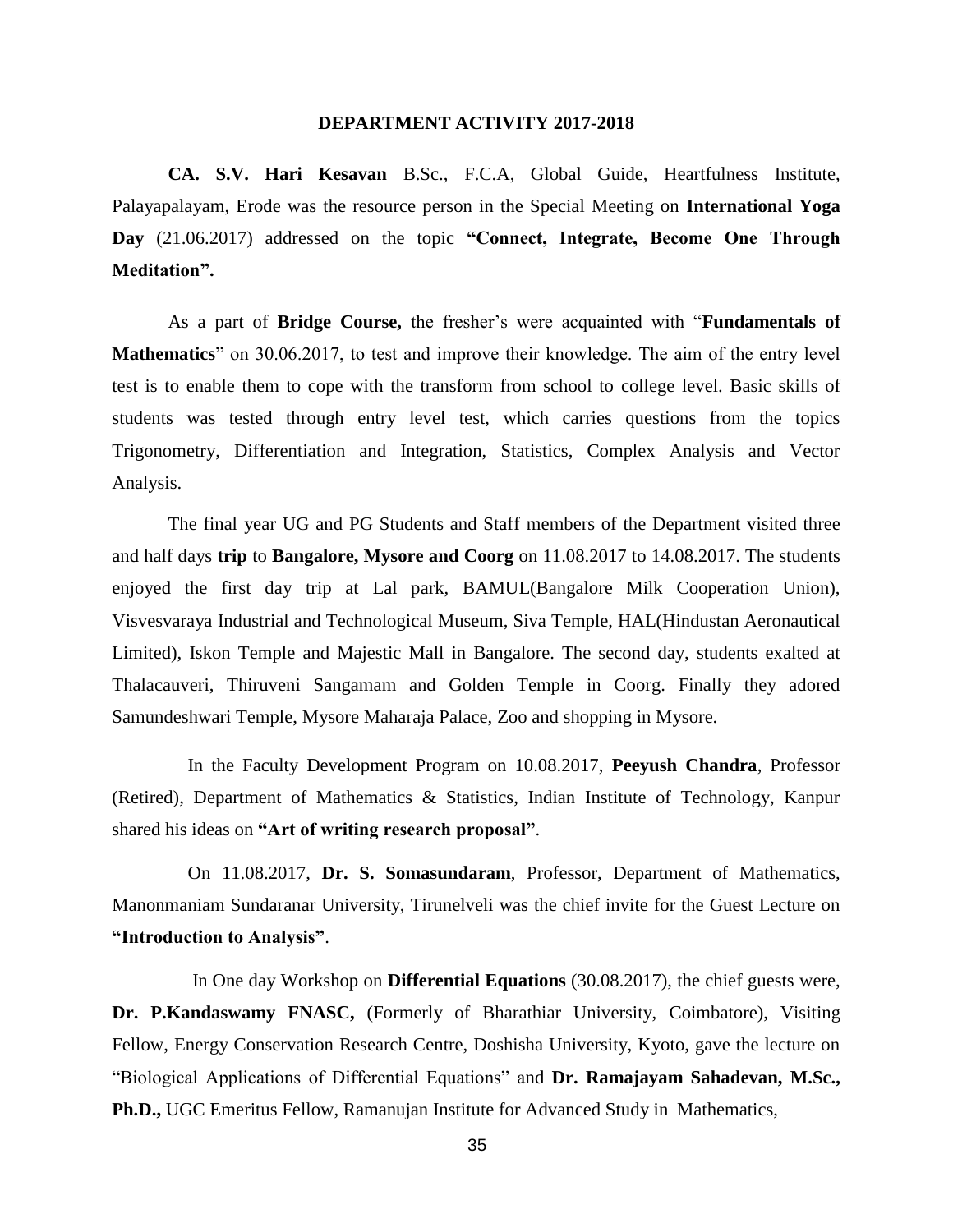University of Madras, Chennai delivered a lecture on "Non-Linear Differential Equation and their Applications".

Guest Lecture programme was organized on 05.12.2017 in the topic **"Controllability and Inverse Problems on PDEs"** with **Dr. K. Sakthivel**, Assistant Professor, Indian Institute of Space Science and Technology, Trivandrum, Kerala.

To render respectful accolades to the Math icon Ramanujam, **"MATH EXPO – 17"**  was organized on 28.12.2017 for his 130<sup>th</sup> birthday celebration, **Dr. P. Senthilkumar**, Assistant Professor, Department of Mathematics, Government Arts and Science college, Kangeyam was the chief guest.

One day International Seminar on **Introduction to Number Theory** was held on 10.01.2018. **Prof. Taekyun Kim,** Kwangwoon University, South Korea gave the lecture on "Euler's Criterion on Quadratic Residue" in the morning session. **Prof. Seog-Hoon Rim,**  Department of Mathematics, Kyungpook National University, South Korea delivered a talk on "Diophantine Equation in Number Theory" in the afternoon session.

On 18.01.2018, the Workshop on **"Introduction to Maple"** was organized to broaden the learner's knowledge about Maple software, **Dr. Ramajayam Sahadevan,** Director, Ramanujan Institute for Advanced Study in Mathematics, University of Madras, Chennai, was the chief guest.

The UG & PG students created Math models to facilitate easy learning of mathematics to the students of Panchayat Union School, Sengodampalayam, on 30.01.2018, as a part of **Extension Activity**.

A Special Meeting was organized on 31.01.2018, **Dr. Ramesh Venkadachalam Palani,** Assitant Professor, School of Mathematics, Central University of Tamilnadu, Neelakudi, Thiruvarur, dealt in detail on **"Mathematics for Researchers"**.

**Association Competitions** like Math Quiz, Math Sketching, e-invitation making and Math Connections were conducted by the Department of Mathematics on **14.02.2018 & 15.02.2018** to activate the interest of the students.

36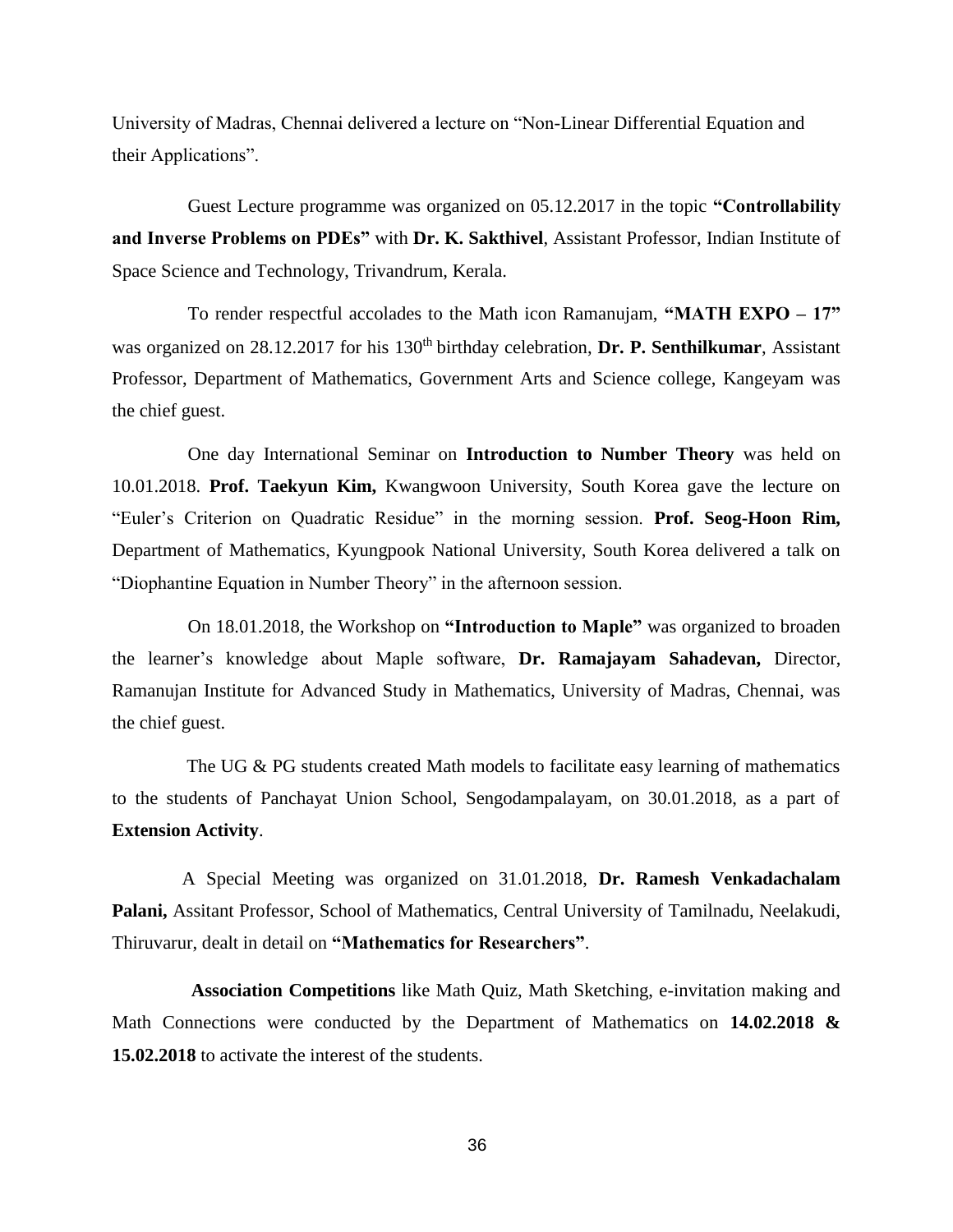# **Faculty Achievements**

1. Research activities of the faculty

| Ph.D Awarded         | Dr. G. Thamizhendhi,<br>Assistant Professor & Head,<br><b>PG Department of Mathematics</b> |
|----------------------|--------------------------------------------------------------------------------------------|
|                      | Dr. K. K. Myithili<br><b>Assistant Professor,</b><br><b>PG Department of Mathematics</b>   |
| <b>SET Qualified</b> | R. Akilandeswari<br>Assistant Professor,<br><b>PG Department of Mathematics</b>            |
| M.Phil Produced      |                                                                                            |

2. Details of Conference/Seminars/Workshops/Symposium – Resource Person / Presented / attended by the staff members

|                             | <b>Type</b>          | <b>Number of Faculty</b>  | 2017-2018                |                |                      |
|-----------------------------|----------------------|---------------------------|--------------------------|----------------|----------------------|
| S.No                        | оf                   | <b>Resource Person/</b>   | <b>State</b>             | National       | <b>International</b> |
|                             | <b>Programme</b>     | <b>Presented/Attended</b> | <b>Level</b>             |                |                      |
|                             |                      | Resource person           |                          |                |                      |
|                             | Conference           | Presented                 | $\qquad \qquad$          |                | 4                    |
|                             |                      | Attended                  | $\overline{\phantom{0}}$ |                |                      |
|                             |                      | Resource person           |                          |                |                      |
| $\mathcal{D}_{\mathcal{L}}$ | Seminar              | Presented                 |                          | $\overline{2}$ |                      |
|                             |                      | Attended                  |                          |                |                      |
| 3                           | Workshop             | Attended                  | 21                       | $\overline{4}$ |                      |
| 4                           | <b>Guest Lecture</b> | Resource person           |                          |                |                      |

3. Faculty Recharging strategies (FDP/Orientation/Refresher/Retraining) attended by the staff members

FDP Attended - 3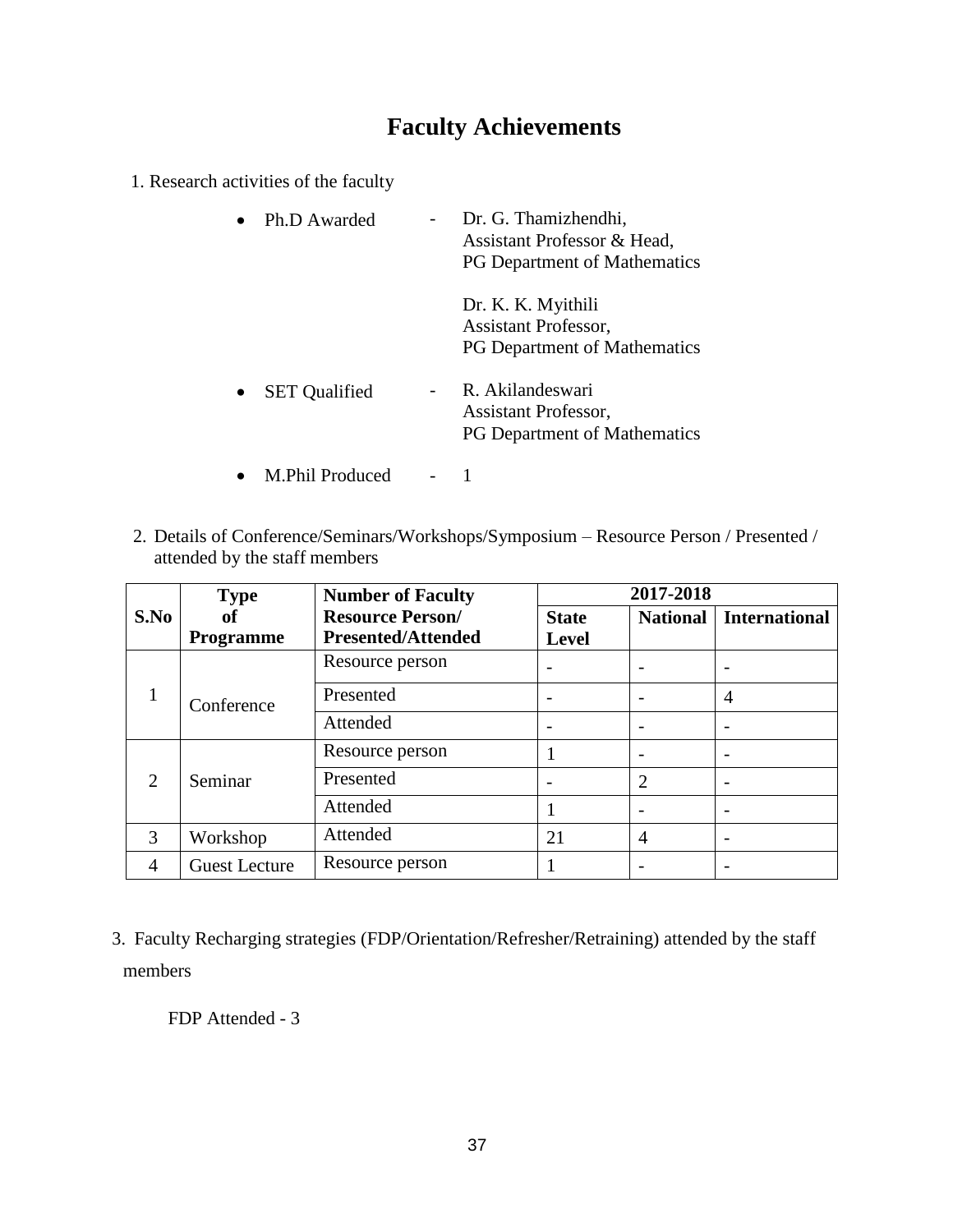# 4. Research Publications by the Staff members.

|                |                |                                                                                                                                                          | Name of the                                                       |                                       | Month &                 |                                                                                                           |
|----------------|----------------|----------------------------------------------------------------------------------------------------------------------------------------------------------|-------------------------------------------------------------------|---------------------------------------|-------------------------|-----------------------------------------------------------------------------------------------------------|
| S.             | Name of the    | Title of the                                                                                                                                             |                                                                   | /Book                                 | Year, PP                | <b>ISBN/ISSN</b>                                                                                          |
| N <sub>0</sub> | <b>Staff</b>   | paper                                                                                                                                                    | Journal/Book                                                      | Volume no.                            |                         |                                                                                                           |
| $\mathbf{1}$   | G.Thamizhendhi | Some Types of<br>Domination in<br>Intuitionistic<br><b>Fuzzy Graphs</b>                                                                                  | International<br>Journal of<br>Mathematical<br>Archive            | Volume 9, No.<br>1 (Special<br>Issue) | Jan-2018,<br>PP 245-250 | $ISSN -$<br>2229-5046                                                                                     |
| $\overline{2}$ | K.K.Myithili   | Intersecting<br>Intuitionistic<br><b>Fuzzy Directed</b><br>Hypergraphs                                                                                   | International<br>Journal of<br>Mathematical<br>Archive            | Volume 9, No.<br>1 (Special<br>Issue) | Jan-2018,<br>PP 238-244 | $ISSN -$<br>2229-5046                                                                                     |
| 3              | K.K.Myithili   | An Application<br>of Transversals<br>of Intuitionistic<br><b>Fuzzy Directed</b><br>Hypergraphs                                                           | The Journal of<br>Fuzzy<br>Mathematics                            | Volume 26,<br>No. 1                   | 2018,<br>PP 35-49       | $ISSN -$<br>1066-8950                                                                                     |
| $\overline{4}$ | R.Prahalatha   | Existence of<br>Solution of<br><b>Global Cauchy</b><br>Problem for<br>Some Fractional<br>Abstract<br>Differential<br>Equation                            | International<br>Journal of<br>Pure and<br>Applied<br>Mathematics | Volume 116,<br>No. 22                 | 2017,<br>PP 163-174     | $ISSN -$<br>$1311 - 8080$<br>(printed<br>version)<br><b>ISSN -1314</b><br>$-3395$<br>(on-line<br>version) |
| 5              | R.Prahalatha   | Existence of<br>Extremal<br>Solution for<br>Integral<br><b>Boundary Value</b><br>Problem of Non<br><b>Linear Fractional</b><br>Differential<br>Equations | International<br>Journal of<br>Pure and<br>Applied<br>Mathematics | Volume 116,<br>No. 22                 | 2017,<br>PP 175-185     | $ISSN -$<br>$1311 - 8080$<br>(printed<br>version)<br>$ISSN -$<br>$1314 - 3395$<br>(on-line)<br>version)   |
| 6              | R.Prahalatha   | Existence of<br>Solution for<br><b>Boundary Value</b><br>Problems of<br>Fractional<br>Differential<br>Equations with<br>Global Boundary<br>Conditions    | Global Journal<br>of Pure and<br>Applied<br>Mathematics           | Volume 13,<br>No. 5                   | 2017,<br>PP 196-207     | $ISSN -$<br>$0973 - 1768$                                                                                 |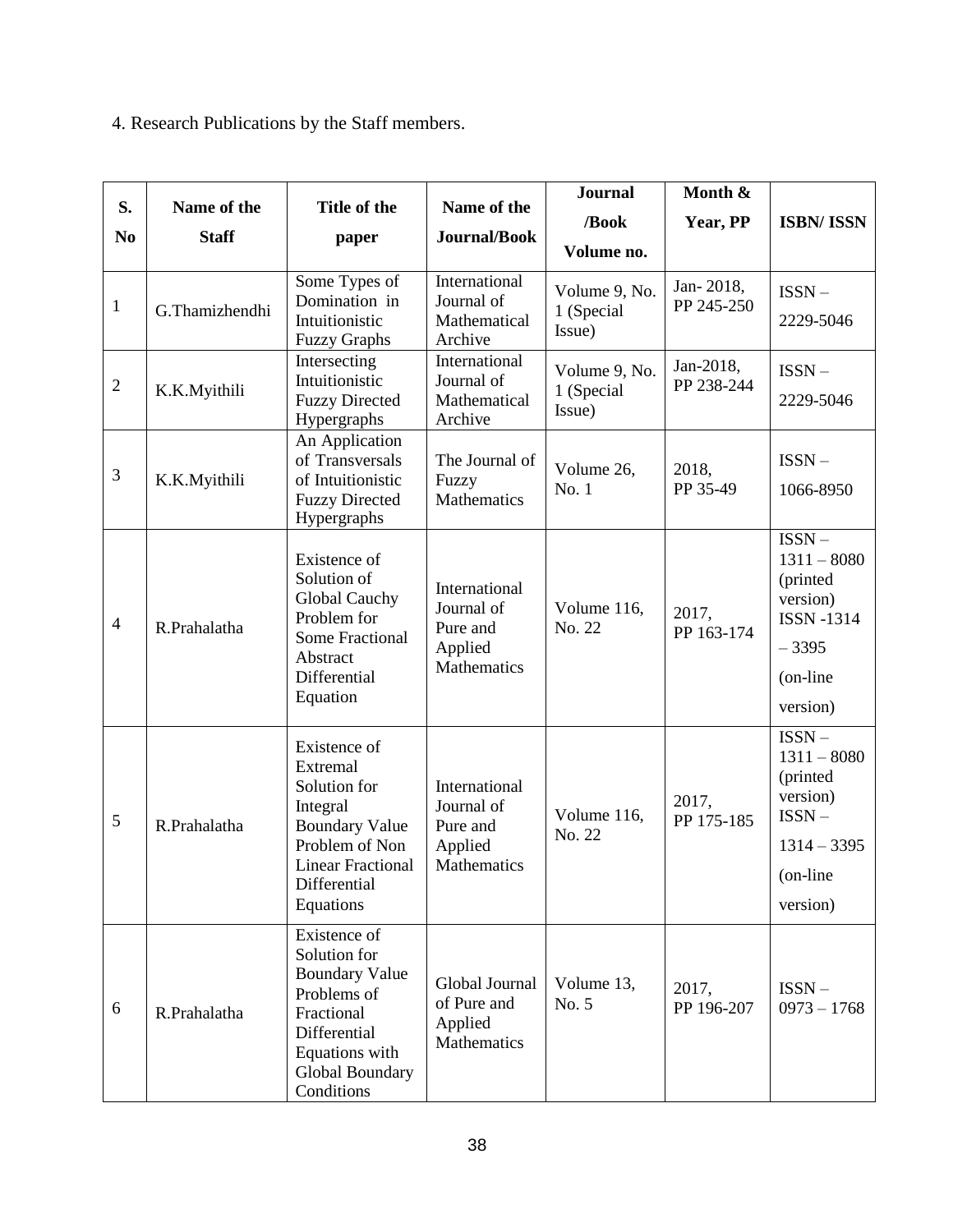# **STUDENT ACTIVITIES**

| S.     | <b>Student participation</b><br>Name & Class<br><b>Numbers</b> |    | $\mu$ and $\mu$ and $\mu$ is community connected by $\mu$<br>Title of<br>Seminar/<br>Conference/ | $\cdots$ ormorrope of impositant<br>Presented/ | Organizer                        | Title of the                            | Date(s)                 | <b>Remark</b><br>(Award/ |
|--------|----------------------------------------------------------------|----|--------------------------------------------------------------------------------------------------|------------------------------------------------|----------------------------------|-----------------------------------------|-------------------------|--------------------------|
| No.    |                                                                |    | Workshop/<br>Symposium                                                                           | <b>Attended</b>                                |                                  | Paper                                   |                         | <b>Prize</b><br>etc.)    |
| 1      | A.V.Ghowsigaa<br>II-M.Sc., Maths(A)<br>V.Kanjana Devi          |    |                                                                                                  |                                                |                                  |                                         |                         |                          |
| 2      | II-M.Sc., Maths(A)                                             |    |                                                                                                  |                                                |                                  |                                         |                         |                          |
| 3      | K.Nandhini<br>$II-M.Sc., Maths(A)$                             |    |                                                                                                  |                                                |                                  |                                         |                         |                          |
| 4      | <b>B.Gopika</b><br>II-M.Sc., Maths(A)                          |    |                                                                                                  |                                                |                                  |                                         |                         |                          |
| 5      | R.Bhuvaneshwari                                                |    |                                                                                                  |                                                |                                  |                                         |                         |                          |
|        | II-M.Sc., Maths(A)<br>R.Shribhavadharrany                      |    |                                                                                                  |                                                |                                  |                                         |                         |                          |
| 6      | II-M.Sc., Maths(B)                                             |    | Science<br>Academies                                                                             | Attended                                       | Vellalar<br>College for<br>Women |                                         | 22.6.2017&<br>23.6.2017 |                          |
| $\tau$ | R.K.Nivedhaa<br>II-M.Sc., Maths(B)                             | 13 | Lecture<br>Workshop on<br>Real                                                                   |                                                |                                  |                                         |                         |                          |
| 8      | S.Soundarya<br>II-M.Sc., Maths(B)                              |    |                                                                                                  |                                                |                                  |                                         |                         |                          |
| 9      | M.Sathananthy<br>II-M.Sc., Maths(B)                            |    | Analysis                                                                                         |                                                |                                  |                                         |                         |                          |
| 10     | V.Sudha<br>II-M.Sc., Maths(B)                                  |    |                                                                                                  |                                                |                                  |                                         |                         |                          |
| 11     | M.Deepa<br>M.Phil                                              |    |                                                                                                  |                                                |                                  |                                         |                         |                          |
| 12     | M.Dharini<br>M.Phil                                            |    |                                                                                                  |                                                |                                  |                                         |                         |                          |
| 13     | T.Hemalatha<br>M.Phil                                          |    |                                                                                                  |                                                |                                  |                                         |                         |                          |
| 14     | P.Dharani<br>II M.Sc., Maths(A)                                |    |                                                                                                  |                                                |                                  | Nuffman<br><b>Coding Tree</b>           |                         |                          |
| 15     | C.Bhavanandhini<br>II M.Sc., Maths(A)                          |    |                                                                                                  |                                                |                                  | in Graph<br>Theory & Its<br>Application |                         |                          |
| 16     | <b>B.Dhanu</b><br>II M.Sc., Maths(A)                           |    | National                                                                                         |                                                |                                  | Detection of<br>Heart                   |                         |                          |
| 17     | V.Dhivya<br>II M.Sc., Maths(A)                                 | 8  | Conference<br>on Pure and                                                                        | Presented                                      | P.K.R Arts<br>College for        | Disease by<br>Data Mining               | 1.8.2017                |                          |
| 18     | R.A.HemaNandhini<br>II M.Sc., Maths(A)                         |    | Applied<br>Mathematics                                                                           |                                                | Women,<br>Gobi                   | Fuzzy logic<br>in Aircraft              |                         |                          |
| 19     | S.Brindhadevi<br>II M.Sc., Maths(A)                            |    |                                                                                                  |                                                |                                  | Landing<br>Control                      |                         |                          |
| 20     | S.Abirami<br>II M.Sc., Maths(A)                                |    |                                                                                                  |                                                |                                  | Fuzzy logic<br>in Waste                 |                         |                          |
| 21     | R.Bhuvaneshwari<br>II M.Sc., Maths(A)                          |    |                                                                                                  |                                                |                                  | Management                              |                         |                          |

(i) Participation in Seminar / Conference / Workshop/Symposium **- 146**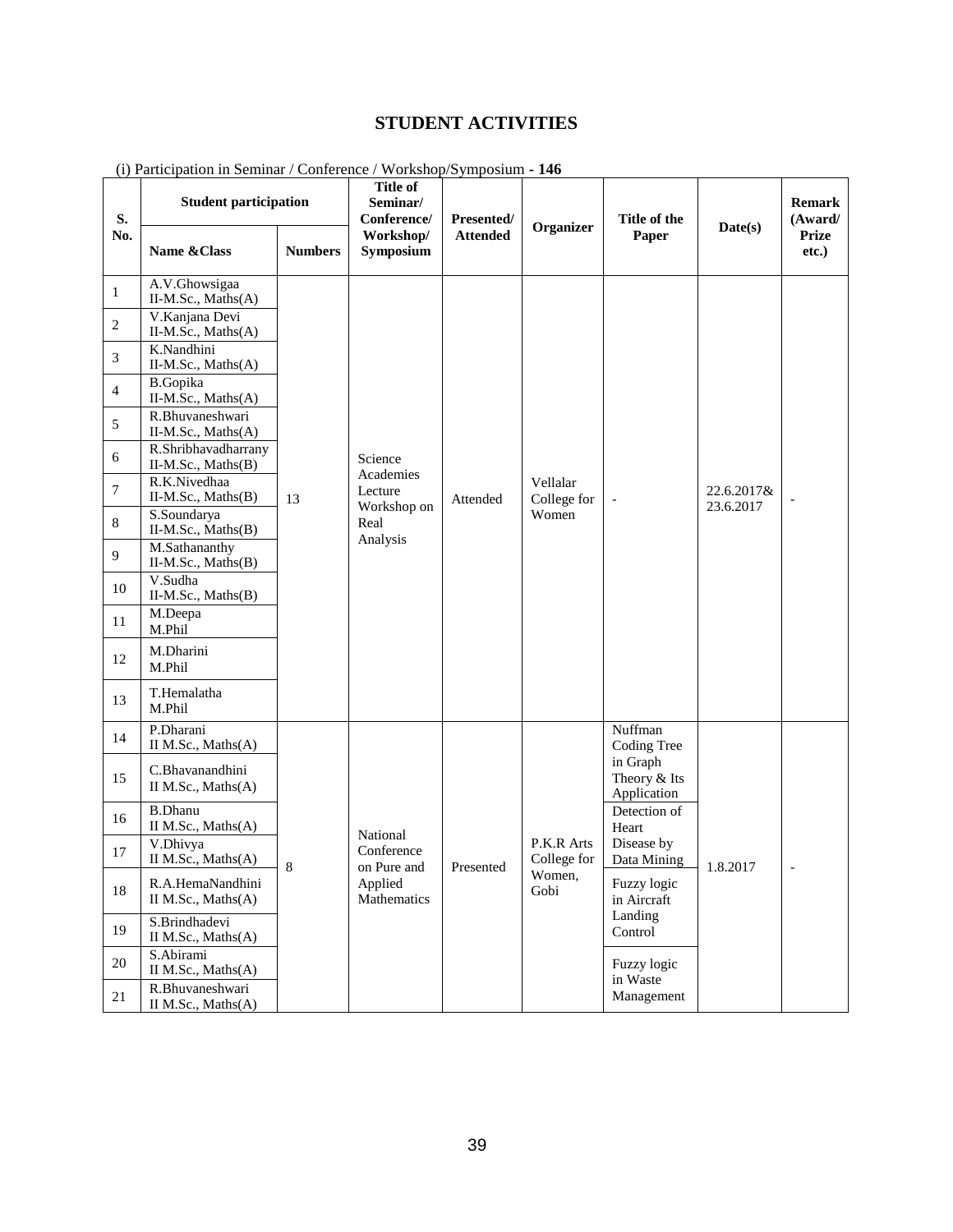| 22<br>23 | R.A.HemaNandhini<br>II M.Sc., Maths(A)<br>S.Brindhadevi<br>II M.Sc., Maths(A) | $\mathbf{2}$                    | Workshop<br>Solstice - 17                                                                            | Presented                                                                             | Sri Ramakrishna<br>Mission<br>Vidyalaya<br>College of Arts<br>and Science,<br>Coimbatore | Fuzzy logic in<br><b>Aircraft Landing</b><br>Control                             | 4.8.2017                |              |
|----------|-------------------------------------------------------------------------------|---------------------------------|------------------------------------------------------------------------------------------------------|---------------------------------------------------------------------------------------|------------------------------------------------------------------------------------------|----------------------------------------------------------------------------------|-------------------------|--------------|
| 24<br>25 | K.M.Vasminfarzana<br>II M.Sc., Maths(B)<br>D.Subatra                          |                                 | <b>CSIR</b><br>Sponsored<br>National<br>Conference on<br>"Mathematical<br>Modeling in<br>Engineering |                                                                                       | Excel                                                                                    | Application of<br>Graph Theory in<br><b>Finger Print</b>                         |                         |              |
| 26       | II M.Sc., Maths(B)<br>K.Hemalatha<br>II M.Sc., Maths(A)                       | $\overline{4}$                  |                                                                                                      | Presented                                                                             | Engineering<br>College                                                                   | Recognition<br>Scheduling<br>Exam Time<br>Table by Using                         | 17.8.2017&<br>18.8.2017 |              |
| 27       | M.Kanchanadevi<br>II M.Sc., Maths(A)                                          |                                 | Sciences"                                                                                            |                                                                                       |                                                                                          | <b>Graph Coloring</b>                                                            |                         |              |
| 28       | P.Dharani<br>II M.Sc., Maths(A)                                               |                                 |                                                                                                      |                                                                                       |                                                                                          | Application of<br>Graph Theory in<br>Traffic                                     |                         |              |
| 29       | S.Menaga<br>II M.Sc., Maths(A)                                                |                                 |                                                                                                      |                                                                                       |                                                                                          | Management                                                                       |                         |              |
| 30       | A.Jasmin<br>II M.Sc., Maths(A)                                                |                                 |                                                                                                      |                                                                                       |                                                                                          | Intiuitionistic<br><b>Fuzzy Multisets</b><br>and Its                             |                         |              |
| 31       | V.Kanjanadevi<br>II M.Sc., Maths(A)                                           | 8                               | National<br>Conference on<br>Optimization<br>Techniques &<br>Its<br>Applications                     | Presented                                                                             | Bharathidasan<br>College of Arts<br>and Science,<br>Erode                                | Application in<br>Medical<br>Diagnosis                                           | 17.8.2017&<br>18.8.2017 |              |
| 32       | R.Renuga<br>II M.Sc., $Maths(B)$                                              |                                 |                                                                                                      |                                                                                       |                                                                                          | Page Rank<br><b>Using Matrix</b>                                                 |                         |              |
| 33       | K.Pavithra<br>II M.Sc., Maths(B)                                              |                                 |                                                                                                      |                                                                                       |                                                                                          | Representation                                                                   |                         |              |
| 34       | V.Parimalam<br>II M.Sc., Maths(B)                                             |                                 |                                                                                                      |                                                                                       |                                                                                          | <b>Impacted Organ</b><br><b>Detection Using</b><br><b>Fuzzy Soft</b><br>matrices |                         | $_{\rm II}$  |
| 35       | V.Sudha<br>II M.Sc., Maths(B)                                                 |                                 |                                                                                                      |                                                                                       |                                                                                          | Impacted Organ<br>Detection Using<br><b>Fuzzy Soft</b><br>matrices               |                         | $\mathbf{I}$ |
| 36       | R.Dharane<br>II M.Sc., Maths(A)                                               |                                 |                                                                                                      |                                                                                       |                                                                                          | Guarding an Art<br>Gallery by<br>Graph                                           |                         |              |
| 37       | G.Kiruthika<br>II M.Sc., Maths(A)                                             |                                 |                                                                                                      |                                                                                       |                                                                                          | Colouring                                                                        |                         |              |
| 38       | S.Geethanjali<br>II M.Sc., Maths(A)                                           |                                 | International                                                                                        |                                                                                       |                                                                                          | Sudoku Game<br>Solution Using                                                    |                         |              |
| 39       | D.Kiruthika<br>II M.Sc., Maths(A)                                             | 8                               | Conference on<br>Recent trends                                                                       | Presented                                                                             | Bharathidasan<br>College of Arts                                                         | <b>Graph Solutions</b><br>28.08.2017                                             |                         |              |
| 40       | K.Selvapriya<br>II M.Sc., Maths(B)                                            | in<br>Mathematical<br>Modelling |                                                                                                      | and Science,<br><b>Fuzzy Rule</b><br>Erode<br><b>Based</b><br>Diagnostic<br>System to |                                                                                          |                                                                                  |                         |              |
| 41       | S.Ponsuryadevi<br>II M.Sc., Maths(B)                                          |                                 |                                                                                                      |                                                                                       |                                                                                          | Detect the Lung<br>Cancer                                                        |                         |              |
| 42       | <b>B.Ramya</b><br>I M.Sc., Maths (B)                                          |                                 |                                                                                                      |                                                                                       |                                                                                          |                                                                                  |                         |              |
| 43       | K.R.Sanjhanaa<br>I M.Sc., Maths (B)                                           |                                 |                                                                                                      |                                                                                       | Cryptography                                                                             |                                                                                  | III                     |              |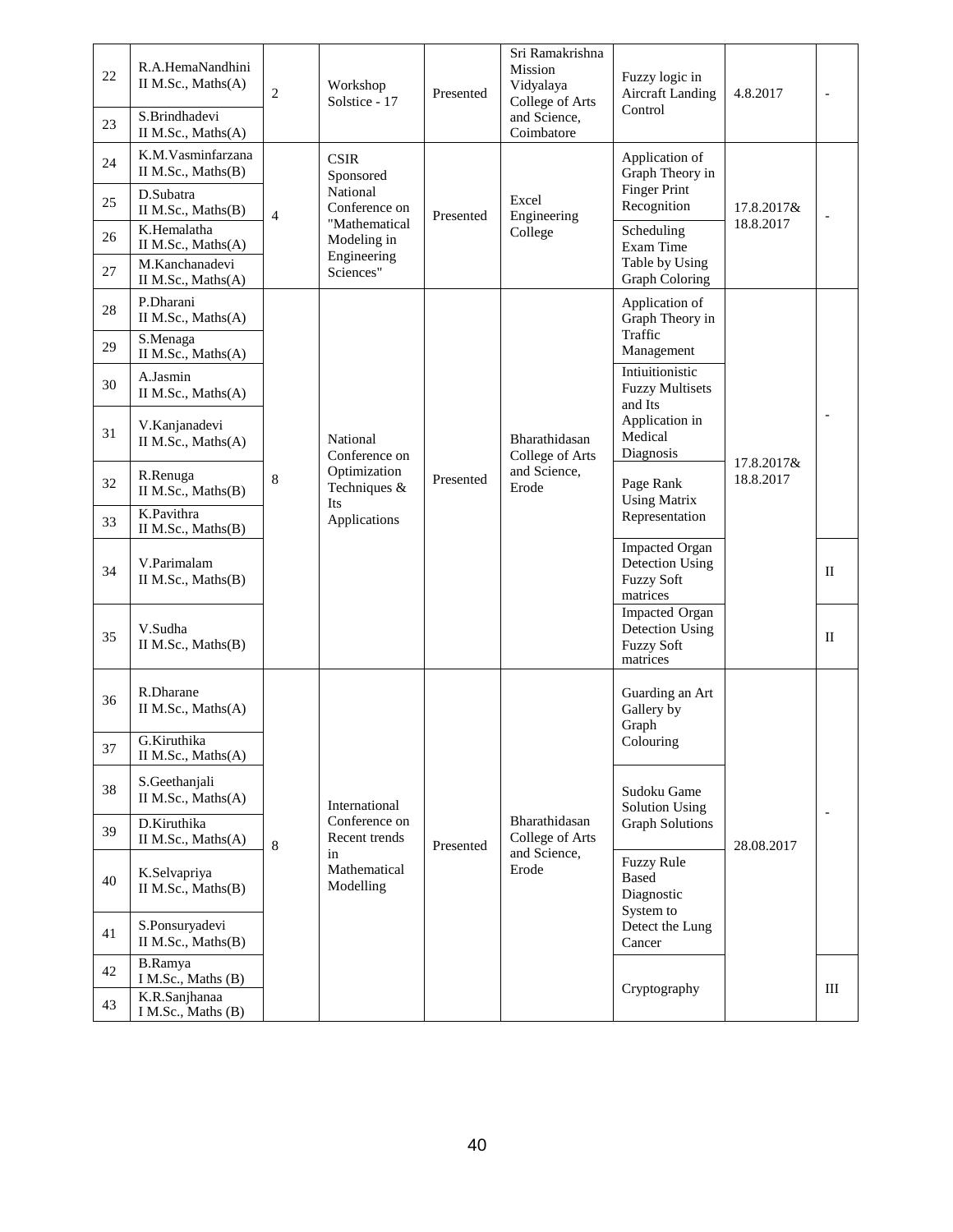| 44 | E.Vaishnavi                            |             |                               |              |                             |                          |                |                          |
|----|----------------------------------------|-------------|-------------------------------|--------------|-----------------------------|--------------------------|----------------|--------------------------|
|    | III- B.Sc., Maths(CA)<br>N.Akshaya     |             |                               |              |                             |                          |                |                          |
| 45 | III- B.Sc., Maths(CA)                  |             |                               |              |                             |                          |                |                          |
| 46 | R.Pavithra<br>III- B.Sc., Maths(CA)    |             |                               |              |                             |                          |                |                          |
| 47 | K.M.Akila                              |             |                               |              |                             |                          |                |                          |
|    | III- B.Sc., Maths(CA)<br>V.C.Sowndarya |             |                               |              |                             |                          |                |                          |
| 48 | III- B.Sc., Maths(CA)                  |             |                               |              |                             |                          |                |                          |
| 49 | M.Abi<br>III- B.Sc., Maths A           |             |                               |              |                             |                          |                |                          |
| 50 | V.Geetha<br>III- B.Sc., Maths A        |             |                               |              |                             |                          |                |                          |
| 51 | C.Hema<br>III- B.Sc., Maths A          |             |                               |              |                             |                          | 5.12.2017<br>& |                          |
|    | L.Janani                               |             |                               |              |                             |                          | 6.12.2017      |                          |
| 52 | III- B.Sc., Maths A                    |             |                               |              |                             |                          |                |                          |
| 53 | D.Dharani<br>III- B.Sc., Maths A       |             | <b>DBT</b><br>Sponsored       |              |                             |                          |                |                          |
| 54 | G.Mythili<br>III- B.Sc., Maths B       | 15          | Workshop on<br>Differential   | Attended     | Vellalar<br>College for     |                          |                |                          |
| 55 | C.Nandhini Devi<br>III- B.Sc., Maths B |             | Equation and<br>their         |              | Women                       | $\overline{\phantom{a}}$ |                |                          |
| 56 | D.Nikkitha<br>III- B.Sc., Maths B      |             | Applications                  |              |                             |                          |                |                          |
| 57 | K.Ponramila<br>III- B.Sc., Maths B     |             |                               |              |                             |                          |                |                          |
| 58 | A.Nandhini<br>III- B.Sc., Maths B      |             |                               |              |                             |                          |                |                          |
| 59 | K.Hemalatha<br>II-M.Sc., Maths A       |             | National                      |              |                             |                          |                |                          |
| 60 | M.Kanchanadevi                         |             | Seminar                       |              |                             |                          |                |                          |
|    | II-M.Sc., Maths A<br>M.Nivetha         |             | Sponsored by<br>(CSIR) on     |              | Erode                       |                          |                |                          |
| 61 | M.Phil                                 | 6           | Numerical                     | Participated | Sengunthar<br>Engineering   | $\overline{\phantom{a}}$ | 22.12.2017&    | $\overline{\phantom{a}}$ |
| 62 | A.Jayashree<br>M.Phil                  |             | Techniques<br>for Partial     |              | College                     |                          | 23.12.2017     |                          |
| 63 | S.Nandhini<br>M.Phil                   |             | Differential<br>Equation      |              |                             |                          |                |                          |
| 64 | P.Saranya<br>M.Phil                    |             |                               |              |                             |                          |                |                          |
| 65 | S.Deepika<br>I-M.Sc., Maths A          | $\,$ 8 $\,$ | Science                       |              | Sri                         |                          |                |                          |
| 66 | B.Kaviyadharsini<br>I-M.Sc., Maths A   |             | Academy<br>Lecture            | Participated | SaradaNiketan<br>College of | $\overline{\phantom{a}}$ | 1.1.2018<br>to | $\overline{\phantom{a}}$ |
| 67 | P.Harini<br>I-M.Sc., Maths A           |             | Workshop on<br>"Linear        |              | Science for<br>Women,       |                          | 3.1.2018       |                          |
| 68 | S.S.Lalitha<br>I-M.Sc., Maths A        |             | Algebra and<br>its            |              | Karur-639005                |                          |                |                          |
| 69 | P.Jayasuriya<br>I-M.Sc., Maths A       |             | Application"<br>$(SALW-2018)$ |              |                             |                          |                |                          |
| 70 | C.Nandhini<br>I-M.Sc., Maths B         |             |                               |              |                             |                          |                |                          |
| 71 | P.Pavithra                             |             |                               |              |                             |                          |                |                          |
|    | I-M.Sc., Maths B<br>A.Shobanapriya     |             |                               |              |                             |                          |                |                          |
| 72 | I-M.Sc., Maths B                       |             |                               |              |                             |                          |                |                          |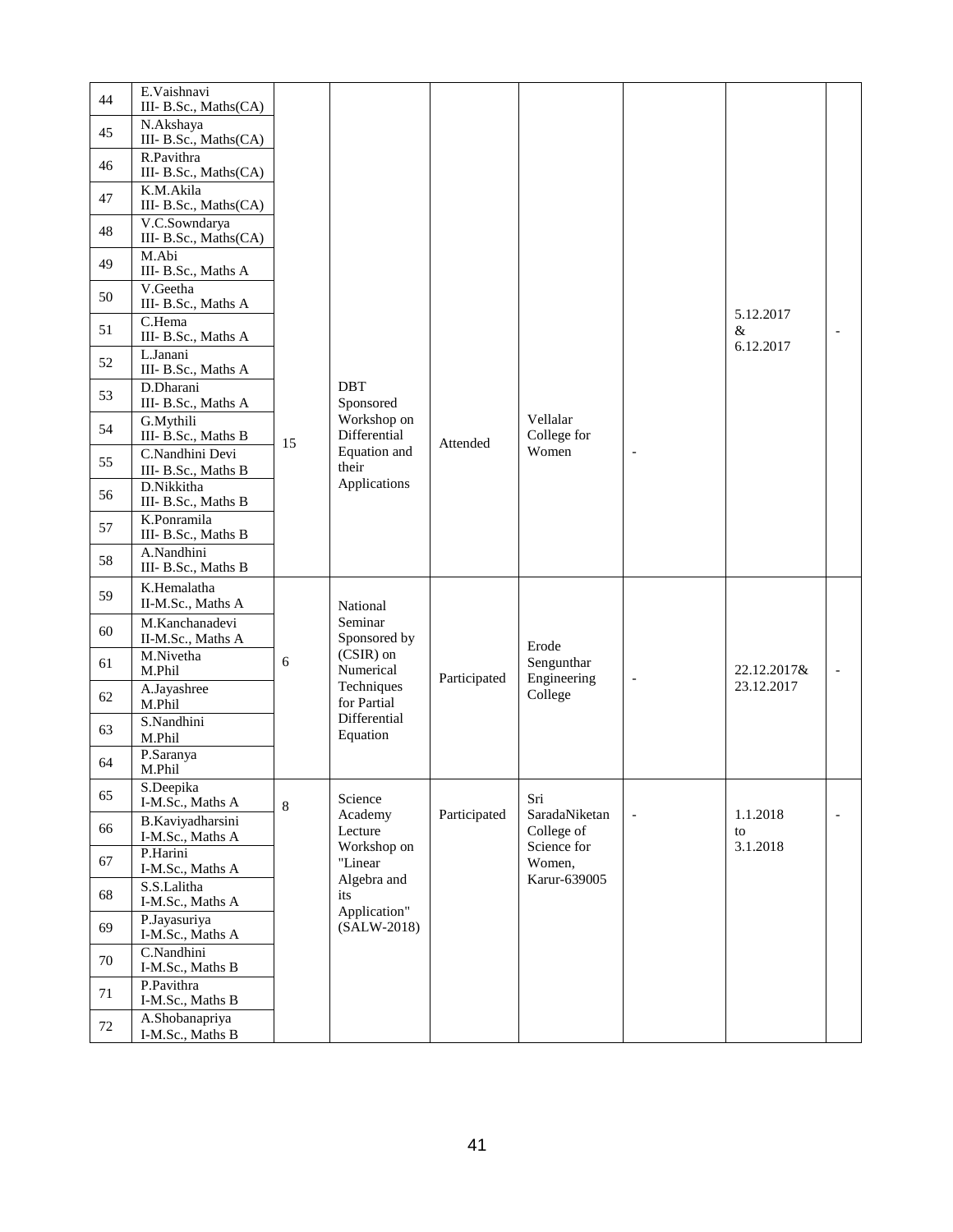| 73 | B.Priyadharshini<br>II-M.Sc., Maths B |                |                                                                                            |           |                                                           | Application of<br>Graph Theory on                                                                   |                   |  |
|----|---------------------------------------|----------------|--------------------------------------------------------------------------------------------|-----------|-----------------------------------------------------------|-----------------------------------------------------------------------------------------------------|-------------------|--|
| 74 | R.Ragahvi<br>II-M.Sc., Maths B        |                | National                                                                                   |           |                                                           | Football Game                                                                                       |                   |  |
| 75 | R.Preethi<br>II-M.Sc., Maths B        |                | Level<br>Seminar on<br>'New Horizon<br>on<br>Mathematics                                   |           | Rathinam<br>College of                                    | Application of<br>Necual Network in<br>fingerprint                                                  | 3.1.2018          |  |
| 76 | S.Vedhanayaki<br>II-M.Sc., Maths B    | 6              |                                                                                            | Presented | Arts and<br>Science                                       | Recognition                                                                                         | $\&$<br>4.1.2018  |  |
| 77 | S.Sasikala<br>II-M.Sc., Maths B       |                |                                                                                            |           |                                                           | Temperature<br>Control System and<br>Techniques in                                                  |                   |  |
| 78 | E.Shobana<br>II-M.Sc., Maths B        |                |                                                                                            |           |                                                           | <b>Fuzzy Logic</b>                                                                                  |                   |  |
| 79 | M.Sowndarya<br>II-M.Sc., Maths B      |                |                                                                                            |           |                                                           | Transportation in<br>Operations                                                                     |                   |  |
| 80 | V.Archana<br>II-M.Sc., Maths A        |                | National<br>Seminar on<br>Innovative<br>Trends in<br>Mathematics<br>and its<br>Application | Presented | Sengunthar<br>Arts and<br>Science<br>College,<br>Namakkal | Research                                                                                            |                   |  |
| 81 | M.Sandhiya<br>II-M.Sc., Maths A       |                |                                                                                            |           |                                                           | Application of<br>Differential<br>Equation for                                                      |                   |  |
| 82 | N.Sivanandhini<br>II-M.Sc., Maths A   | 6              |                                                                                            |           |                                                           | Analyzing the<br>2.2.2018<br>spread of Ebola<br>Virus                                               |                   |  |
| 83 | K.Nandhini<br>II-M.Sc., Maths A       |                |                                                                                            |           |                                                           | Temperature                                                                                         |                   |  |
| 84 | A.L.Azhagammai<br>II-M.Sc., Maths A   |                |                                                                                            |           |                                                           | <b>Control Using</b><br><b>Fuzzy Logic</b>                                                          |                   |  |
| 85 | G.Deepika<br>I-M.Sc., Maths A         |                | Inter<br>CollegiateMe                                                                      |           | Sree Amman<br>Arts and                                    | Sir Model for                                                                                       | 2.2.2018          |  |
| 86 | R.T.Divya<br>I -M.Sc., Maths A        | $\overline{2}$ | et TILTA'18'<br>Paper<br>Presentation                                                      | Presented | Science<br>College,<br>Erode                              | Spread of Disease                                                                                   |                   |  |
| 87 | M.Nivetha<br>M.Phil                   |                | Paper                                                                                      |           | <b>PSGR</b><br>Krishnamma                                 | Applications on<br><b>Intutionistic Fuzzy</b><br>Sets in Carrier<br>Determination                   | 21.2.2018         |  |
| 88 | S.Nandhini<br>M.Phil                  | 2              | Presentation                                                                               | Presented | 1 College for<br>Women                                    | An Approach on<br>Solving Time table<br>Scheduling Problem<br>using Graph<br>Colouring<br>Algorithm | $\&$<br>22.2.2018 |  |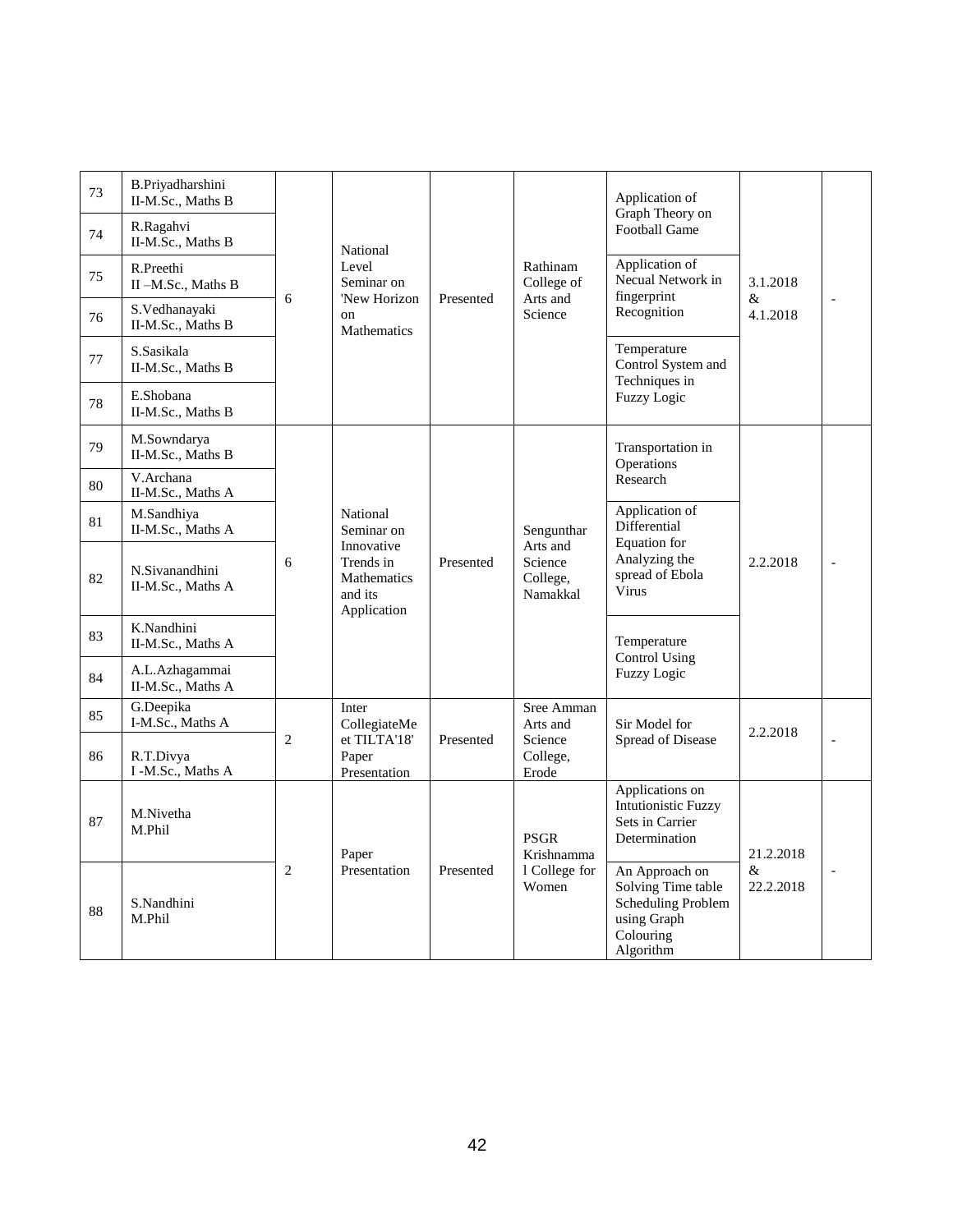| 89      | P.Abinaya<br>II-M.Sc Maths A                          |    |                                           |              |                                     |                          |                          |                          |
|---------|-------------------------------------------------------|----|-------------------------------------------|--------------|-------------------------------------|--------------------------|--------------------------|--------------------------|
| 90      | R.Bhuvaneshwari<br>II-M.Sc Maths A                    |    |                                           |              |                                     |                          |                          |                          |
| 91      | R.Dharane<br>II-M.Sc Maths A                          | 10 | National<br>Workshop on                   | Participated | Vellalar                            |                          | 22.2.2018                |                          |
| 92      | G.Kiruthika<br>II-M.Sc Maths A                        |    | Applications of<br>Graph Theory           |              | College of<br>Engineering           | $\overline{\phantom{a}}$ |                          |                          |
| 93      | S.Meena<br>II-M.Sc Maths A                            |    | in<br>Communicatio                        |              | and<br>Technology                   |                          |                          |                          |
| 94      | V.Priyanga<br>II-M.Sc Maths A                         |    | n Networks                                |              |                                     |                          |                          |                          |
| 95      | S.Ramya<br>II-M.Sc Maths B                            |    |                                           |              |                                     |                          |                          |                          |
| 96      | S.Sabarina<br>II-M.Sc Maths B                         |    |                                           |              |                                     |                          |                          |                          |
| 97      | E.Shobana<br>II-M.Sc Maths B                          |    |                                           |              |                                     |                          |                          |                          |
| 98      | D.Thenmozhi<br>II-M.Sc Maths B                        |    |                                           |              |                                     |                          |                          |                          |
| 99      | P.Asha<br>II-M.Sc., Maths A                           | 35 | Workshop on                               | Participated |                                     | $\overline{\phantom{a}}$ | 21.02.2018               |                          |
| 100     | R.A.HemaaNandhini<br>II-M.Sc., Maths A                |    | Discrete<br>Mathematics                   |              | Vellalar<br>College for             |                          | 22.02.2018               |                          |
| 101     | S.Brindhadevi<br>II-M.Sc., Maths A                    |    | and its<br>Application                    |              | Women                               |                          |                          |                          |
| 102     | <b>B.Dhanu</b><br>II-M.Sc., Maths A                   |    |                                           |              |                                     |                          |                          |                          |
| 103     | A.V.Ghowshigaa                                        |    |                                           |              |                                     |                          |                          |                          |
| 104     | II-M.Sc., Maths A<br>P.Dharini<br>II-M.Sc., Maths A   |    |                                           |              |                                     |                          |                          |                          |
| 105     | V.Dhivya<br>II-M.Sc., Maths A                         |    |                                           |              |                                     |                          |                          |                          |
| 106     | G.MohanaPriya                                         |    |                                           |              |                                     |                          |                          |                          |
| 107     | II-M.Sc., Maths A<br>C.Bavanandhini                   |    |                                           |              |                                     |                          |                          |                          |
| 108     | II-M.Sc., Maths A<br><b>B.Gobika</b>                  |    |                                           |              |                                     |                          |                          |                          |
| 109     | II-M.Sc., Maths A<br>K.Hemalatha                      |    |                                           |              |                                     |                          |                          |                          |
| 110     | II-M.Sc., Maths A<br>M.Kanchanadevi                   |    |                                           |              |                                     |                          |                          |                          |
|         | II-M.Sc., Maths A                                     |    |                                           |              |                                     |                          |                          |                          |
| $111\,$ | K.Nandhini<br>II-M.Sc., Maths A                       |    |                                           |              |                                     |                          |                          |                          |
| 112     | A.L.Azhagammai<br>II-M.Sc., Maths A                   |    |                                           |              |                                     |                          |                          |                          |
| 113     | A.Jasmine<br>II-M.Sc., Maths A                        |    |                                           |              |                                     |                          |                          |                          |
| 114     | V.Sudha<br>II-M.Sc., Maths B                          | 35 | Workshop<br>on<br>Discrete<br>Mathematics | Participated | Vellalar<br>College<br>for<br>Women | $\overline{\phantom{a}}$ | 21.02.2018<br>22.02.2018 | $\overline{\phantom{a}}$ |
| 115     | R.Shribavadharrany                                    |    | its<br>and                                |              |                                     |                          |                          |                          |
| 116     | II-M.Sc., Maths B<br>V.Parimalam<br>II-M.Sc., Maths B |    | Application                               |              |                                     |                          |                          |                          |
| 117     | K.Selvapriya<br>II-M.Sc., Maths B                     |    |                                           |              |                                     |                          |                          |                          |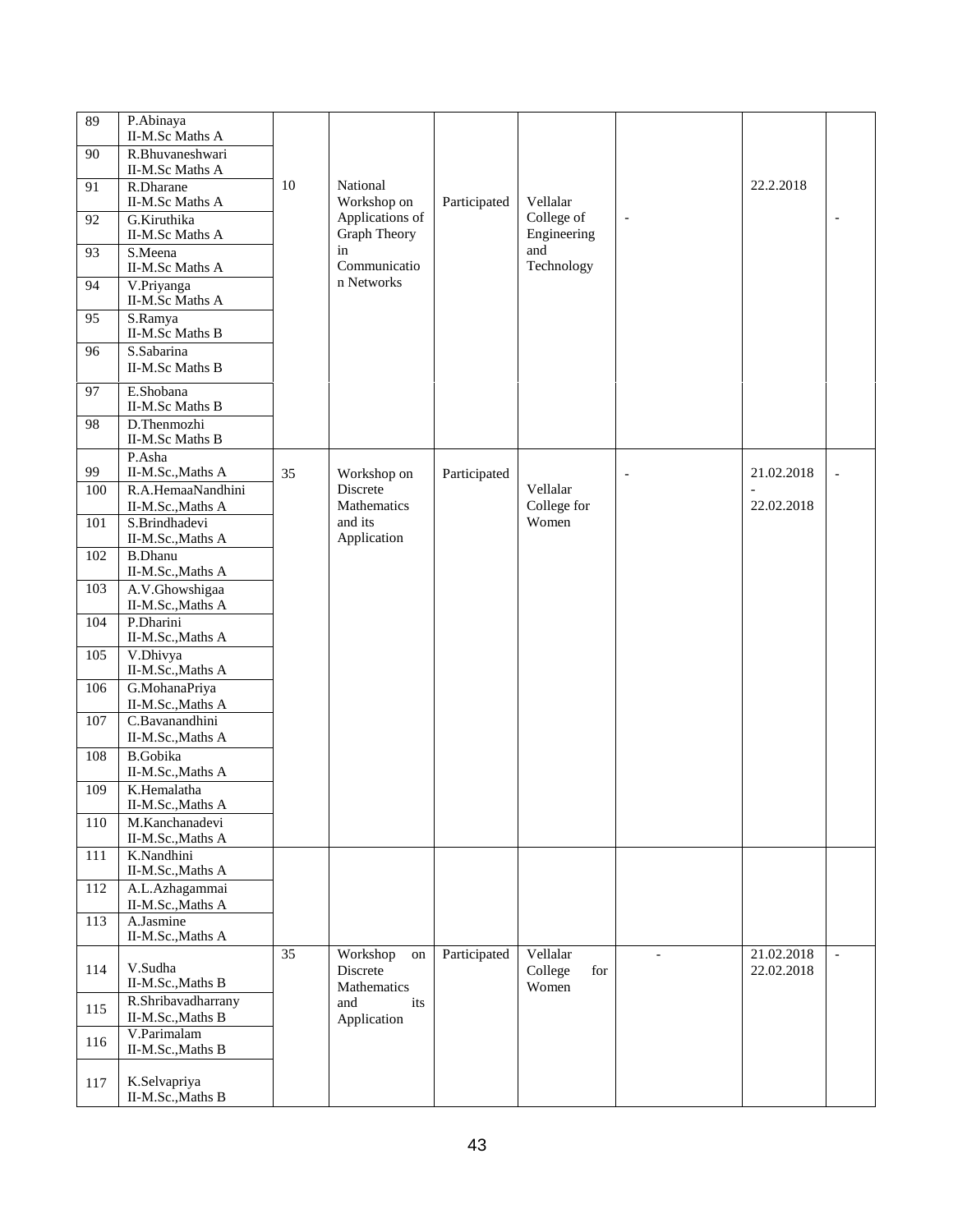| 118 | R.Ramya<br>II-M.Sc., Maths B           |                |                                            |              |                                                                                                                                |                                                                     |                        |  |
|-----|----------------------------------------|----------------|--------------------------------------------|--------------|--------------------------------------------------------------------------------------------------------------------------------|---------------------------------------------------------------------|------------------------|--|
| 119 | S.Ponusuryadevi<br>II-M.Sc., Maths B   |                |                                            |              |                                                                                                                                |                                                                     |                        |  |
| 120 | M.Sathanathy<br>II-M.Sc., Maths B      |                |                                            |              |                                                                                                                                |                                                                     |                        |  |
| 121 | B.Priyadharshini<br>II-M.Sc., Maths B  |                |                                            |              |                                                                                                                                |                                                                     |                        |  |
| 122 | R.Preethi<br>II-M.Sc., Maths B         |                | Workshop<br>on                             |              |                                                                                                                                |                                                                     | 21.02.2018             |  |
| 123 | S.Sowntharya<br>II-M.Sc., Maths B      | 35             | Discrete<br>Mathematics                    | Participated | Vellalar<br>College<br>for                                                                                                     |                                                                     | 22.02.2018             |  |
| 124 | K.Pavithra<br>II-M.Sc., Maths B        |                | and<br>its<br>Application                  |              | Women                                                                                                                          |                                                                     |                        |  |
| 125 | M.Sandhya<br>II-M.Sc., Maths B         |                |                                            |              |                                                                                                                                |                                                                     |                        |  |
| 126 | G.Vinodhini<br>II-M.Sc., Maths B       |                |                                            |              |                                                                                                                                |                                                                     |                        |  |
| 127 | K.M.YasminFarzana<br>II-M.Sc., Maths B |                |                                            |              |                                                                                                                                |                                                                     |                        |  |
| 128 | S.Sasikala<br>II-M.Sc., Maths B        |                |                                            |              |                                                                                                                                |                                                                     |                        |  |
| 129 | M.Nivetha<br>M.Phil                    |                |                                            |              |                                                                                                                                |                                                                     |                        |  |
| 130 | S.Nandhini<br>M.Phil                   |                |                                            |              |                                                                                                                                |                                                                     |                        |  |
| 131 | P.Saranya<br>M.Phil                    |                |                                            |              |                                                                                                                                |                                                                     |                        |  |
| 132 | A.Jayashree<br>M.Phil                  |                |                                            |              |                                                                                                                                |                                                                     |                        |  |
| 133 | E.Leelavathi<br>M.Phil                 |                |                                            |              |                                                                                                                                |                                                                     |                        |  |
| 134 | E.Leelavathi<br>M.Phil                 |                |                                            |              |                                                                                                                                | Hybrid Control on<br><b>Uncontrolled Gene</b>                       |                        |  |
| 135 | A.Jayashree<br>M.Phil                  | 3              | National<br>Seminar<br>on<br>New Trends in | Presented    | Sarada<br>Sri<br>College<br>for                                                                                                | Regulatory<br>Network                                               | 26.2.2018              |  |
| 136 | P.Saranya<br>M.Phil                    |                | Mathematical<br>Modeling                   |              | Women                                                                                                                          | Applications<br>of<br>Vertex and Edge<br>Magic<br>total<br>Labeling |                        |  |
| 137 | M.KarthiNivetha<br>I - M.Sc., Maths A  |                | Science<br>Academies                       |              |                                                                                                                                |                                                                     |                        |  |
| 138 | P.Jayasuriya<br>$I - M.Sc., Maths A$   | $\overline{4}$ | Lecture<br>Workshop<br>on                  | Participated | Bharathidasan<br>College<br>$% \left( \left( \mathcal{A},\mathcal{A}\right) \right) =\left( \mathcal{A},\mathcal{A}\right)$ of |                                                                     | 01.03.2018<br>$\equiv$ |  |
| 139 | S.Deepika<br>$I - M.Sc., Maths A$      |                | Mathematical<br>Modeling<br>in             |              | Arts<br>and<br>Science                                                                                                         |                                                                     | 02.03.2018             |  |
| 140 | S.Gowthami<br>I – M.Sc., Maths A       |                | Biology                                    |              |                                                                                                                                |                                                                     |                        |  |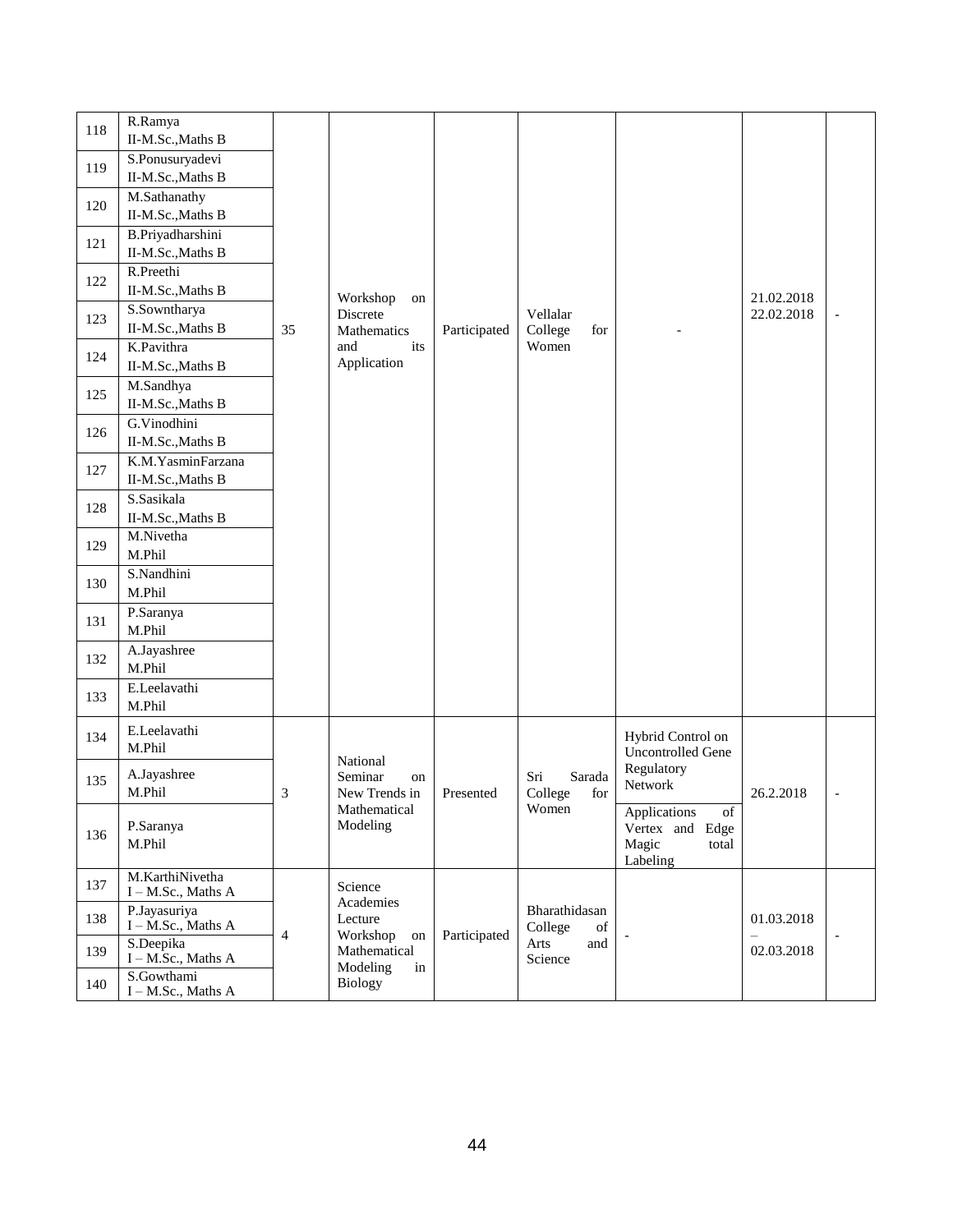| 141 | S.S. Lalitha<br>$I - M.Sc., Maths A$                         |     |                                                                               | Participated |                                | $01.03.2018 -$<br>02.03.2018 |  |
|-----|--------------------------------------------------------------|-----|-------------------------------------------------------------------------------|--------------|--------------------------------|------------------------------|--|
| 142 | K.Priyanka<br>$I - M.Sc., Maths B$                           |     | Science<br>Academies                                                          |              | Bharathidasan<br>of<br>College |                              |  |
| 143 | M.Yasotha<br>$I - M.Sc., Maths B$                            | 6   | Lecture<br>Workshop<br>on<br>Mathematical<br>in<br>Modeling<br><b>Biology</b> |              |                                |                              |  |
| 144 | V. Sowmiya<br>$I - M.Sc., Maths B$                           |     |                                                                               |              | and<br>Arts<br>Science         |                              |  |
| 145 | E.Leelavathi<br>M.Phil                                       |     |                                                                               |              |                                |                              |  |
| 146 | A.Jayashree<br>M.Phil<br>$\cdots$ $\cdots$ $\cdots$ $\cdots$ | . . | $\sim$<br>$\sim$                                                              |              |                                |                              |  |

ii) Participation in MTTS/Training Programme : 10

| S.<br>No       | Name of the Student | <b>Class</b>           | Date of the<br>event           | No<br>of<br>days                              | Organizer                                                                                        | of<br><b>Name</b><br>the<br><b>Training</b><br><b>Programme</b>                                      | Prize/<br>Awar<br>ded    |
|----------------|---------------------|------------------------|--------------------------------|-----------------------------------------------|--------------------------------------------------------------------------------------------------|------------------------------------------------------------------------------------------------------|--------------------------|
| 1              | R.Bhuvaneshwari     | $II-M.Sc$<br>Maths(A)  | 10.05.2017                     |                                               | Ramanujam<br>Institute<br>for<br>advanced study in Mathematics,                                  |                                                                                                      | $\overline{\phantom{0}}$ |
| $\overline{c}$ | R.K.Nivedhaa        | II-M.Sc<br>Maths(B)    | &<br>30.05.2017                | 20<br>University of Madras,<br>Chennai-600005 |                                                                                                  | 9th Summer Training                                                                                  | $\qquad \qquad -$        |
| 3              | S.Menaga            | $II-M.Sc$<br>Maths(A)  |                                |                                               |                                                                                                  |                                                                                                      | $\overline{\phantom{0}}$ |
| $\overline{4}$ | R.K.Nivedhaa        |                        |                                |                                               |                                                                                                  |                                                                                                      | $\overline{\phantom{0}}$ |
| 5              | R.Shribhavadharrany | $II-M.Sc$<br>Maths(B)  | 03.07.2017<br>$\&$             | $\overline{2}$                                | The Institute of Mathematical                                                                    |                                                                                                      | $\overline{\phantom{0}}$ |
| 6              | S.Vedhanayagi       |                        |                                |                                               | Sciences,                                                                                        | <b>Facets 2017-A</b>                                                                                 |                          |
| 7              | A.Nandhini          |                        | 04.07.2017                     |                                               | Chennai-600113                                                                                   |                                                                                                      |                          |
| 8              | C.Nandhini Devi     | $III-B.Sc$<br>Maths(B) |                                |                                               |                                                                                                  |                                                                                                      | $\overline{\phantom{0}}$ |
| 9              | P.ShreeMathi        |                        |                                |                                               |                                                                                                  |                                                                                                      |                          |
| 10             | V.Poornima          | $II-B.Sc$<br>Maths(B)  | 07.08.2017<br>to<br>12.08.2017 | 5                                             | University<br>of<br>Tamil<br>Central<br>&Nandha<br>Arts<br>Nadu<br>and<br>Science College, Erode | in<br>School<br>Summer<br>Mathematics to<br>the<br>Memory of Dr.Harish<br>Chandra<br>Nurture<br>2017 |                          |

# (iii) Co-curricular, Cultural and Sports activities – (Furnish details of only those students who won prizes)

| S.<br>N <sub>0</sub> | Name and Class of<br>the student        | <b>Event/Programme</b>                     | Date       | Organizer                                            | <b>Award/Prize/</b><br><b>Position</b> |
|----------------------|-----------------------------------------|--------------------------------------------|------------|------------------------------------------------------|----------------------------------------|
|                      | N.DharaniPriya<br>III $B.Sc., Maths(A)$ | Bharathidasan A Poetry Oral<br>Competition | 05.08.2017 | Erode<br>TherkkuMavattaManagara<br>D.M.K EllakiyaAni | Cash Award<br>Rs.1500                  |
| $\overline{2}$       | S.Vasuki                                |                                            | 23.08.2017 | Dr.N.G.P Arts and Science                            | Cash Award                             |
|                      | II M.Sc., Maths $(B)$                   | State Level Intercollegiate meet           |            | College, Coimbatore                                  | Rs.350                                 |
|                      | R.Ramya                                 | - Paper Presentation                       |            |                                                      | Cash Award                             |
|                      | II M.ScMaths $(B)$                      |                                            |            |                                                      | Rs.350                                 |
| $\overline{4}$       | T.Harini                                | State Level Intercollegiate meet           |            |                                                      | Cash Award                             |
|                      | I M.Sc., Maths $(A)$                    | - Poster Presentation                      |            |                                                      | Rs.300                                 |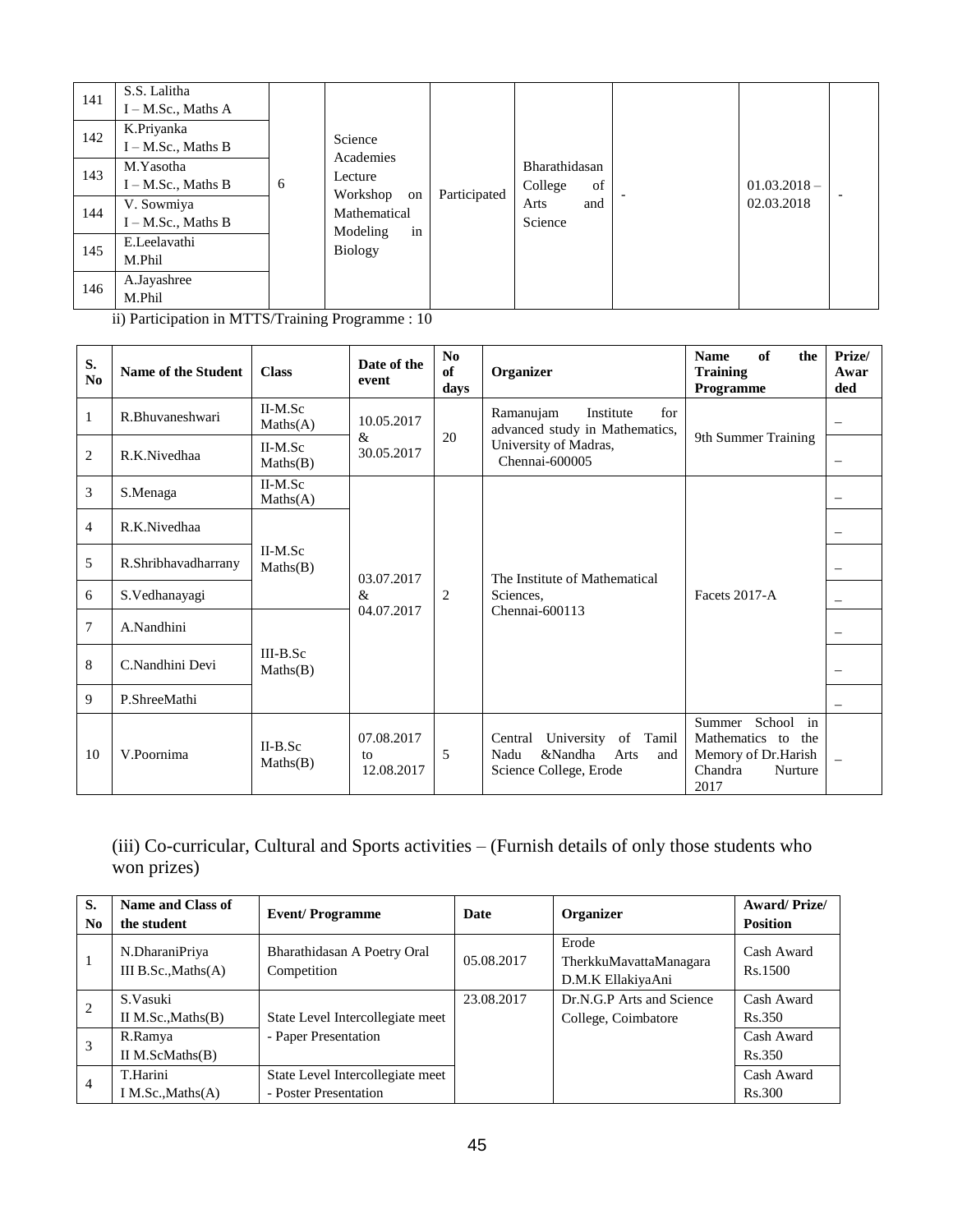| 5              | K.Janaki              |                                  |             |                            | Cash Award   |
|----------------|-----------------------|----------------------------------|-------------|----------------------------|--------------|
|                | II B.Sc., Maths (CA)  |                                  |             |                            | Rs.300       |
| 6              | A.Dharanisri          | State Level Intercollegiate meet |             |                            | Cash         |
|                | I M.Sc., Maths(A)     | - Quiz                           |             |                            | AwardRs. 500 |
| $\overline{7}$ | T.Kamali              |                                  |             |                            | Cash Award   |
|                | I B.Sc., Maths(A)     | State Level Intercollegiate meet |             |                            | Rs.350       |
|                | N.MohamoodaHasmat     | - Math Modeling                  |             |                            | Cash Award   |
| 8              | hNaseera              |                                  |             |                            | Rs.350       |
|                | I B.Sc., Maths (A)    |                                  |             |                            |              |
| 9              | P.Hemalatha           | Chess-women (Single)             |             |                            | III          |
|                | I M.Sc., Maths (A)    |                                  |             |                            |              |
| 10             | P.Hemalatha           | Chess-women (Single)             | 03.08.2017& | BharathiarUniversity,      | <b>VIII</b>  |
|                | I M.Sc., Maths (A)    |                                  | 04.08.2017  | Coimbatore                 |              |
| 11             | P.Mythilipriya        | Chess-women                      |             |                            | Ш            |
|                | III B.Sc., Maths(CA)  |                                  |             |                            |              |
| 12             | P.Surya               |                                  |             |                            |              |
|                | III B.Sc., Maths (B)  | Football                         | 16.09.2017  | BharathiarUniversity,      | Winner       |
| 13             | K.Vijayakumari        |                                  |             | Coimbatore                 |              |
|                | III B.Sc., Maths (B)  |                                  |             |                            |              |
| 14             | E.Vidhya              |                                  |             |                            |              |
|                | III-B.Sc., Maths (CA) |                                  |             |                            | Ι            |
| 15             | M.Parimaladurga       |                                  |             |                            |              |
|                | III-B.Sc., Maths (CA) |                                  |             |                            |              |
| 16             | V.Nandhini            |                                  |             |                            |              |
|                | III-B.Sc., Maths (CA) |                                  |             |                            | $\mathbf{I}$ |
| 17             | V.Dharani             |                                  |             |                            |              |
|                | III-B.ScMaths (CA)    |                                  |             |                            |              |
| 18             | M.Bharathi            |                                  |             |                            |              |
|                | II-B.Sc., Maths(A)    |                                  |             |                            | П            |
| 19             | N.Kiruthiga           | Math Modeling                    | 28.12.2017  | Vellalar College For Women |              |
|                | II-B.Sc., Maths(A)    |                                  |             |                            |              |
| 20             | T.Kamali              |                                  |             |                            |              |
|                | I-B.Sc., Maths(A)     |                                  |             |                            |              |
|                | M.MohamoodaHasmat     |                                  |             |                            | III          |
| 21             | hNaseera              |                                  |             |                            |              |
|                | I-B.Sc., Maths(A)     |                                  |             |                            |              |
| $22\,$         | M.S.Mahima            |                                  |             |                            |              |
|                | I-B.Sc., Maths(CA)    |                                  |             |                            | III          |
| 23             | P.Priyadhrashini      |                                  |             |                            |              |
|                | I-B.Sc., Maths (CA)   |                                  |             |                            |              |
| 24             | V.Dhivya              |                                  |             |                            |              |
|                | II-M.Sc., Maths(A)    |                                  |             |                            |              |
|                | G.Mohanapriya         | MathModeling                     | 28.12.2017  | Vellalar College For Women | III          |
| 25             | II-M.Sc., Maths(A)    |                                  |             |                            |              |
|                |                       |                                  |             |                            |              |
| 26             | M.Nazreenbanu         |                                  |             |                            |              |
|                | I-B.Sc., Maths(B)     |                                  |             |                            |              |
| 27             | M.C.Tharanimathi      | Intercollegiate meet -Miming     | 23.1.2018   | Erode Arts and Science     | III          |
|                | I-B.ScMaths(B)        |                                  |             | College                    |              |
|                | T.Sriponkaviya        |                                  |             |                            |              |
| $28\,$         | I-B.Sc., Maths(B)     |                                  |             |                            |              |
|                | S.Sureka              |                                  |             |                            |              |
| 29             | I-B.Sc., Maths(B)     |                                  |             |                            |              |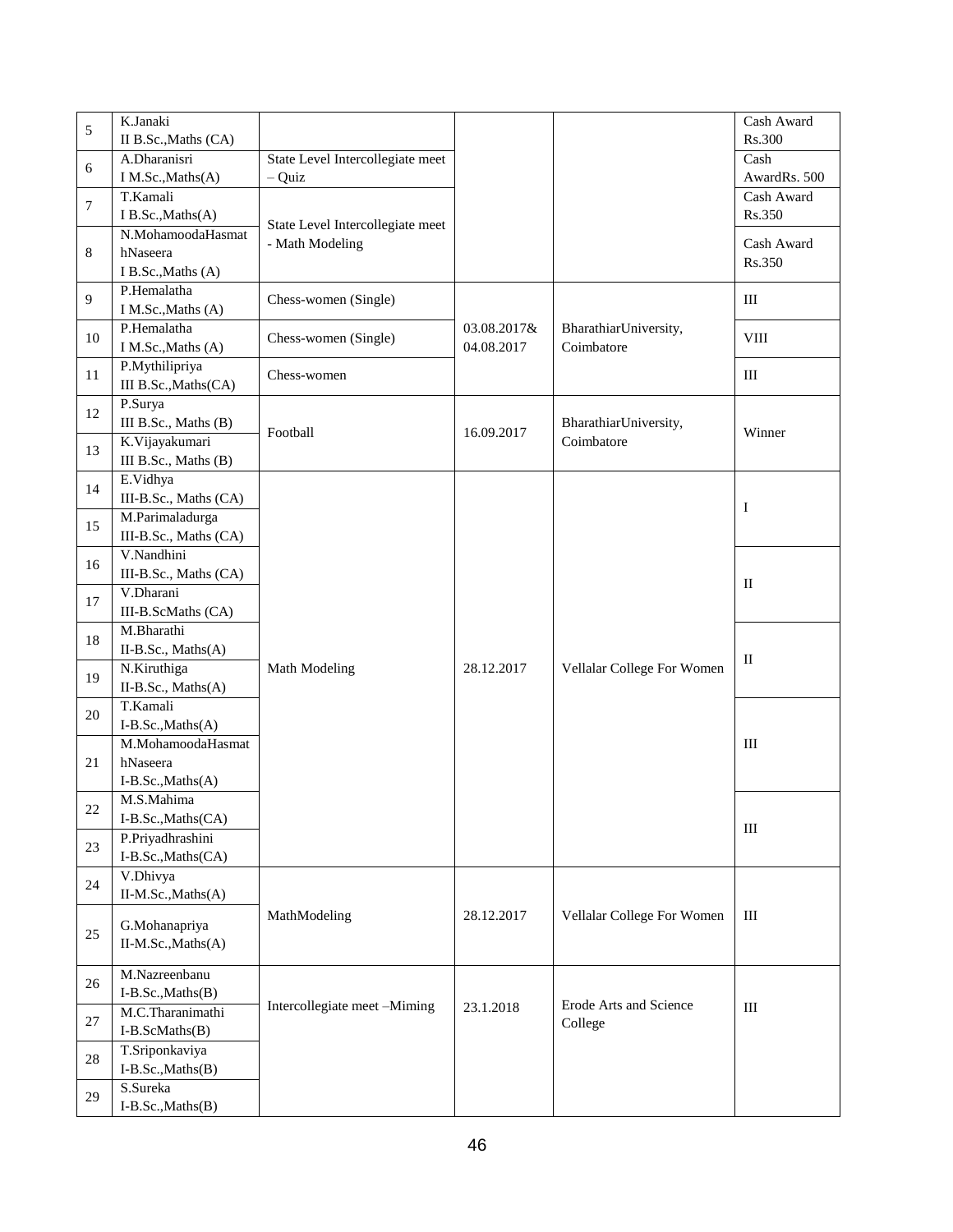|    | J.Viswabharathi                     |                                |            |                            |                    |
|----|-------------------------------------|--------------------------------|------------|----------------------------|--------------------|
| 30 | $I-B.Sc., Maths(B)$                 |                                |            |                            |                    |
|    | V.Deepika                           |                                |            |                            |                    |
| 31 | III-B.Sc., Maths(CA)                |                                |            |                            |                    |
|    | M.Parimaladurga                     |                                |            |                            |                    |
| 32 | III-B.Sc., Maths(CA)                |                                |            |                            |                    |
|    | V.Narmatha                          |                                |            | Erode Arts and Science     |                    |
| 33 | III-B.Sc., Maths(CA)                | Intercollegiate meet -         | 23.1.2018  | College                    | I                  |
|    | K.K.Elamathi                        | Group Dance                    |            |                            |                    |
| 34 | I-B.Sc., Maths(CA)                  |                                |            |                            |                    |
| 35 | R.Dharini                           |                                |            |                            |                    |
|    | I-B.Sc., Maths(CA)                  |                                |            |                            |                    |
|    | N.Ramya                             | National Level Intercollegiate |            | Kamadhenu Arts and         |                    |
| 36 | I-B.Sc., Maths(B)                   | Meet Variety                   | 25.1.2018  | Science College            | $_{\rm II}$        |
|    |                                     | Entertainment(Silambam)        |            |                            |                    |
| 37 | T.Kamali                            |                                |            |                            |                    |
|    | I-B.Sc., Maths(A)                   | Math GALOper'18 an             |            | Kongunadu Arts and Science |                    |
|    | M.MohamoodHasmat                    | Intercollegiate meet - Math    | 30.1.2018  | College(Autonomous), Coim  | Ш                  |
| 38 | hNaseera                            | Modeling                       |            | batore                     |                    |
|    | I-B.Sc., Maths(A)                   |                                |            |                            |                    |
| 39 | P.Vaishnavi                         |                                |            |                            |                    |
|    | I-M.Sc., Maths(B)                   | Intercollegiate meet "TILTA    | 2.2.2018   | Sree Amman Arts and        | I                  |
| 40 | M.Parimalajothi                     | 18" - Paper presentation       |            | Science College, Erode     |                    |
|    | I-M.Sc., Maths(B)                   |                                |            |                            |                    |
| 41 | V.Dharani                           |                                |            |                            |                    |
|    | III-B.Sc., Maths(A)                 | Intercollegiate meet "TILTA    | 2.2.2018   | Sree Amman Arts and        | Ш                  |
| 42 | V.Gowsalya                          | 18"-Quiz                       |            | Science College, Erode     |                    |
|    | III-B.Sc., Maths(A)                 |                                |            |                            |                    |
| 43 | K.Vijayakumari                      |                                |            |                            | $\rm{II}$          |
|    | III-B.Sc., Maths(B)                 |                                |            |                            |                    |
| 44 | R.Srimathi                          | <b>Amusement Game</b>          |            |                            | I                  |
|    | I-B.Sc., Maths(B)                   |                                |            |                            |                    |
| 45 | K.M.Akila                           |                                |            |                            | I                  |
|    | III-B.Sc., Maths(CA)                |                                |            |                            |                    |
| 46 | M.Paviyadharshini                   | Long Jump                      |            |                            | $\mathop{\rm III}$ |
|    | I-B.Sc., Maths (CA)<br>S.Keerthika  |                                |            |                            |                    |
| 47 |                                     |                                |            |                            |                    |
|    | $II-B.Sc., Maths(A)$<br>N.Shanmathi |                                |            |                            |                    |
| 48 | II-B.Sc., Maths(B)                  |                                | 08.02.2018 | Vellalar College For Women |                    |
|    | R.Sneha                             |                                |            |                            |                    |
| 49 | II-B.Sc., Maths(CA)                 |                                |            |                            |                    |
|    | C.Parkavi                           |                                |            |                            |                    |
| 50 | II-B.Sc., Maths(CA)                 | March Past                     |            |                            | I                  |
|    | D.M.Pavithra                        |                                |            |                            |                    |
| 51 | II-B.Sc., Maths(CA)                 |                                |            |                            |                    |
|    | T.Nivedhitha                        |                                |            |                            |                    |
| 52 | II-B.Sc., Maths(B)                  |                                |            |                            |                    |
|    | S.LaxmiPrabha                       |                                |            |                            |                    |
| 53 | II-B.Sc., Maths(A)                  |                                |            |                            |                    |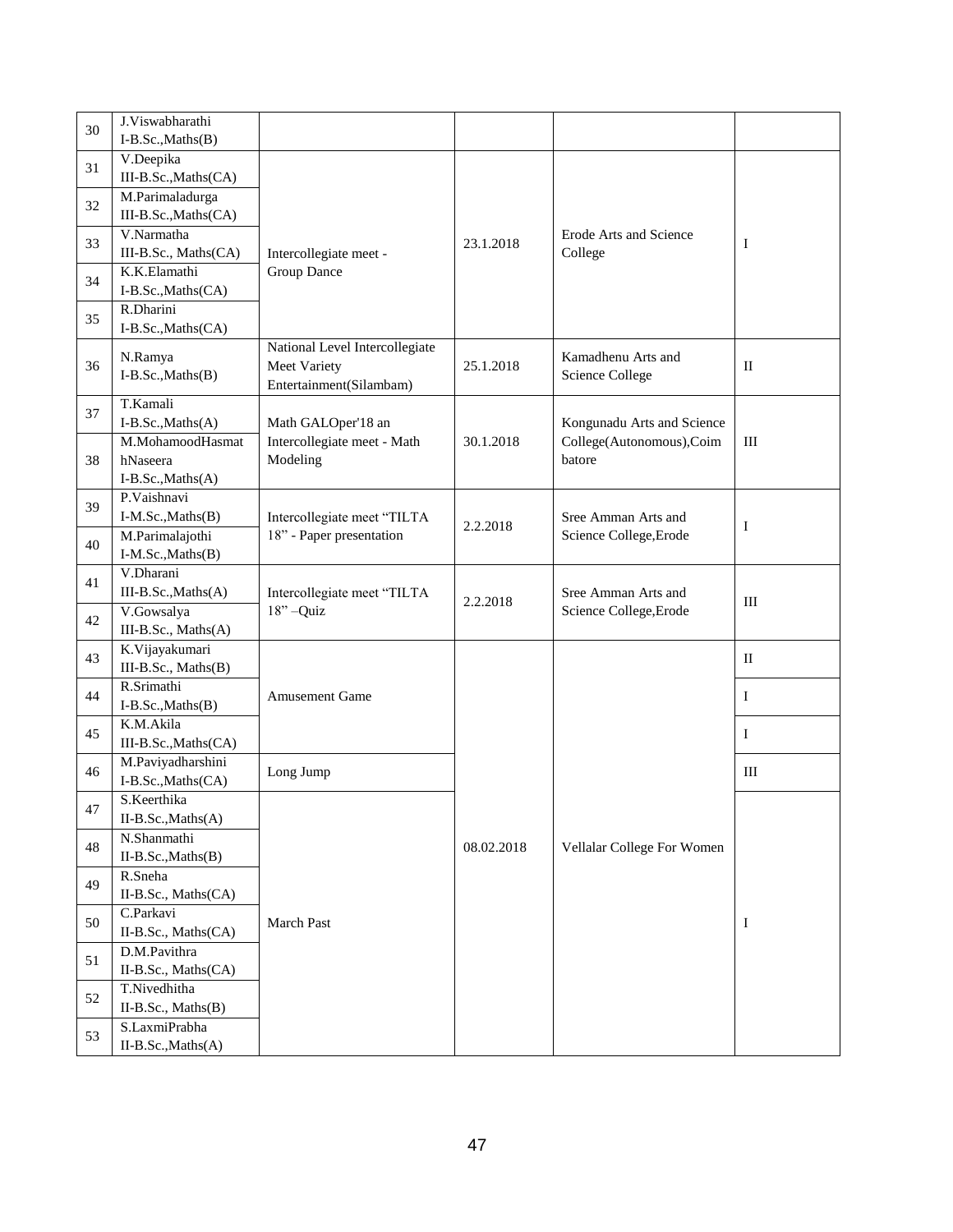|    | R.Kiruba                                |                       |            |                            |                   |
|----|-----------------------------------------|-----------------------|------------|----------------------------|-------------------|
| 54 | II-B.Sc., Maths(A)                      |                       |            |                            |                   |
| 55 | S.Harini<br>I-B.Sc., Maths(CA)          |                       |            |                            |                   |
| 56 | M.Rithika<br>I-B.Sc., Maths (CA)        |                       |            |                            |                   |
| 57 | R.Lishagobika<br>I-B.ScMaths(CA)        |                       |            |                            |                   |
| 58 | R.Rajalakshmi<br>I-B.Sc., Maths(CA)     |                       |            |                            |                   |
| 59 | T.Kayalvizhi<br>I-B.Sc., Maths(CA)      |                       |            |                            |                   |
| 60 | S.Ramyadharshini<br>I-B.Sc., Maths(CA)  |                       |            |                            |                   |
| 61 | C.Ishwaryalakshmi<br>I-B.Sc., Maths(A)  |                       |            |                            |                   |
| 62 | S.Janani<br>I-B.Sc., Maths(A)           | March Past            |            |                            | I                 |
| 63 | B.SubhaPriya<br>I-B.Sc., Maths(B)       |                       |            |                            |                   |
| 64 | M.Nitharshna<br>I-B.Sc., Maths(B)       |                       |            |                            |                   |
| 65 | <b>B.Sindhuja</b><br>I-B.Sc., Maths(B)  |                       |            |                            |                   |
| 66 | T.Pavithra<br>I-B.Sc., Maths(B)         |                       |            |                            |                   |
| 67 | C.Vaishnavi<br>I-B.Sc., Maths(B)        |                       | 08.02.2018 | Vellalar College For Women |                   |
| 68 | K.Niranjini<br>I-B.Sc., Maths(B)        |                       |            |                            |                   |
| 69 | M.Naveena Sri<br>I-B.Sc., Maths (CA)    |                       |            |                            |                   |
| 70 | S.Sindhuja<br>II-B.Sc., Maths(B)        |                       |            |                            |                   |
| 71 | K.K.Sowmiya<br>I-B.ScMaths(B)           | Shot-Put              |            |                            | $\mathop{\rm II}$ |
| 72 | K.Sivabharathi<br>III-B.Sc., Maths(B)   | 400 metres(Athletics) |            |                            | $\rm III$         |
| 73 | S.Roshini<br>III-B.Sc., Maths(B)        |                       |            |                            |                   |
| 74 | R.VishnuPriyaa<br>$III-B.Sc., Maths(B)$ |                       |            |                            |                   |
| 75 | K.Sivabharathi<br>III-B.Sc., Maths(B)   |                       |            |                            |                   |
| 76 | S.Nithya<br>$III-B.Sc., Maths(B)$       |                       |            |                            |                   |
| 77 | V.Gowsalya<br>III-B.S., Maths(A)        | Kho-Kho               |            |                            | $\mathbf{I}$      |
| 78 | K.Poornima<br>I-B.Sc., Maths(CA)        |                       |            |                            |                   |
| 79 | N.Nandhini<br>II-B.Sc., Maths(B)        |                       |            |                            |                   |
| 80 | P.Gomathi<br>II-B.Sc., Maths(A)         |                       |            |                            |                   |
| 81 | V.Vinothini<br>III-B.Sc., Maths(CA)     |                       |            |                            |                   |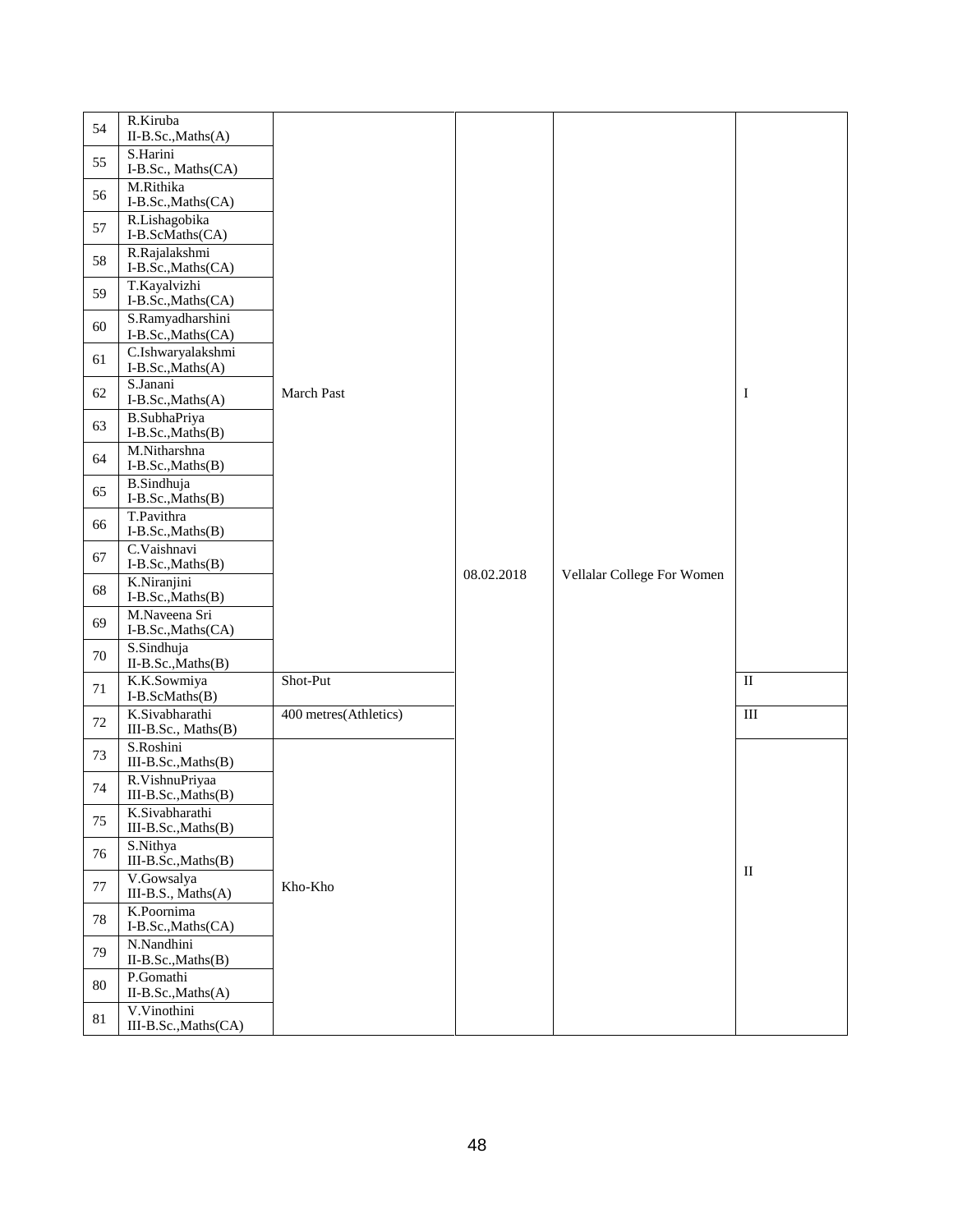| 82     | T.R.Indhumathi<br>$II-B.Sc., Maths(A)$  |                                            |            |                                        |                            |
|--------|-----------------------------------------|--------------------------------------------|------------|----------------------------------------|----------------------------|
| 83     | M.Dhivya<br>II-B.Sc., Maths(A)          |                                            |            |                                        |                            |
| 84     | P.Surya<br>III-B.Sc., Maths(B)          |                                            |            |                                        |                            |
| 85     | K.Vijayakumari<br>III-B.Sc., Maths(B)   | Hand Ball                                  | 08.02.2018 | Vellalar College For Women             | Ι                          |
| 86     | N.Dharanipriya<br>III-B.Sc., Maths(A)   |                                            |            |                                        |                            |
| $87\,$ | S.Roshini<br>III-B.Sc., Maths(B)        |                                            |            |                                        |                            |
| $88\,$ | R.VishnuPriyaa<br>III-B.Sc., Maths(B)   |                                            |            |                                        |                            |
| 89     | R.Moushikaa<br>II-B.ScMaths(B)          | Swimming(Single)                           |            |                                        | $\mathbf{I}$               |
| 90     | R.Moushikaa<br>II-B.ScMaths(B)          |                                            |            |                                        |                            |
| 91     | R.Gopika<br>III-B.Sc., Maths(CA)        | Swimming(Relay)                            |            |                                        | $\mathop{\rm II}\nolimits$ |
| 92     | V.Vindhini<br>III-B.Sc., Maths(CA)      |                                            |            |                                        |                            |
| 93     | K.S.Mithra<br>I-B.Sc., Maths(A)         |                                            |            |                                        |                            |
| 94     | P.Surya<br>III-B.Sc., Maths(B)          |                                            |            |                                        |                            |
| 95     | K.Vijayakumari<br>$III-B.Sc., Maths(B)$ |                                            |            |                                        |                            |
| 96     | S.Roshini<br>III-B.Sc., Maths(B)        |                                            |            |                                        |                            |
| 97     | R.VishnuPriyaa<br>III-B.Sc., Maths(B)   |                                            |            |                                        |                            |
| 98     | K.Varsha<br>III-B.Sc., Maths(B)         | Foot Ball                                  | 08.02.2018 |                                        | I                          |
| 99     | S.Vasumathi<br>III-B.Sc., Maths(B)      |                                            |            |                                        |                            |
| 100    | R.V.Swathi<br>III-B.Sc., Maths(B)       |                                            |            |                                        |                            |
| 101    | N.KanihaVishwa<br>I-B.Sc., Maths(A)     |                                            |            |                                        |                            |
| 102    | T.Harini<br>I-M.Sc., Maths(A)           | Intercollegiate meet<br>"EQUATE 18" - Math |            |                                        | $\mathop{\rm II}\nolimits$ |
| 103    | K.Janaki<br>II-B.Sc., Maths(CA)         | Sketching                                  |            | Kaamadhenu Arts and                    |                            |
| 104    | E.Vidhya<br>III-B.Sc., Maths(CA)        | Intercollegiate meet                       | 9.2.2018   | Science College<br>Sathyamangalam      |                            |
| 105    | M.Parimaladurga<br>III-B.Sc., Maths(CA) | "EQUATE 18" - Math<br>Modeling             |            |                                        | Ι                          |
| 106    | S.Kaviya<br>III-B.Sc., Maths(A)         |                                            |            |                                        |                            |
| 107    | V.Gowsalya<br>III-B.Sc., Maths(A)       |                                            |            |                                        |                            |
| 108    | R.Indhu<br>III-B.Sc., Maths(A)          | Intercollegiate meet - Ads-Zap             | 15.2.2018  | <b>Builders Engineering</b><br>College | $\rm III$                  |
| 109    | J.Mohanapriya<br>III-B.Sc., Maths(A)    |                                            |            |                                        |                            |
| 110    | S.Anusha<br>III-B.Sc., Maths(A)         |                                            |            |                                        |                            |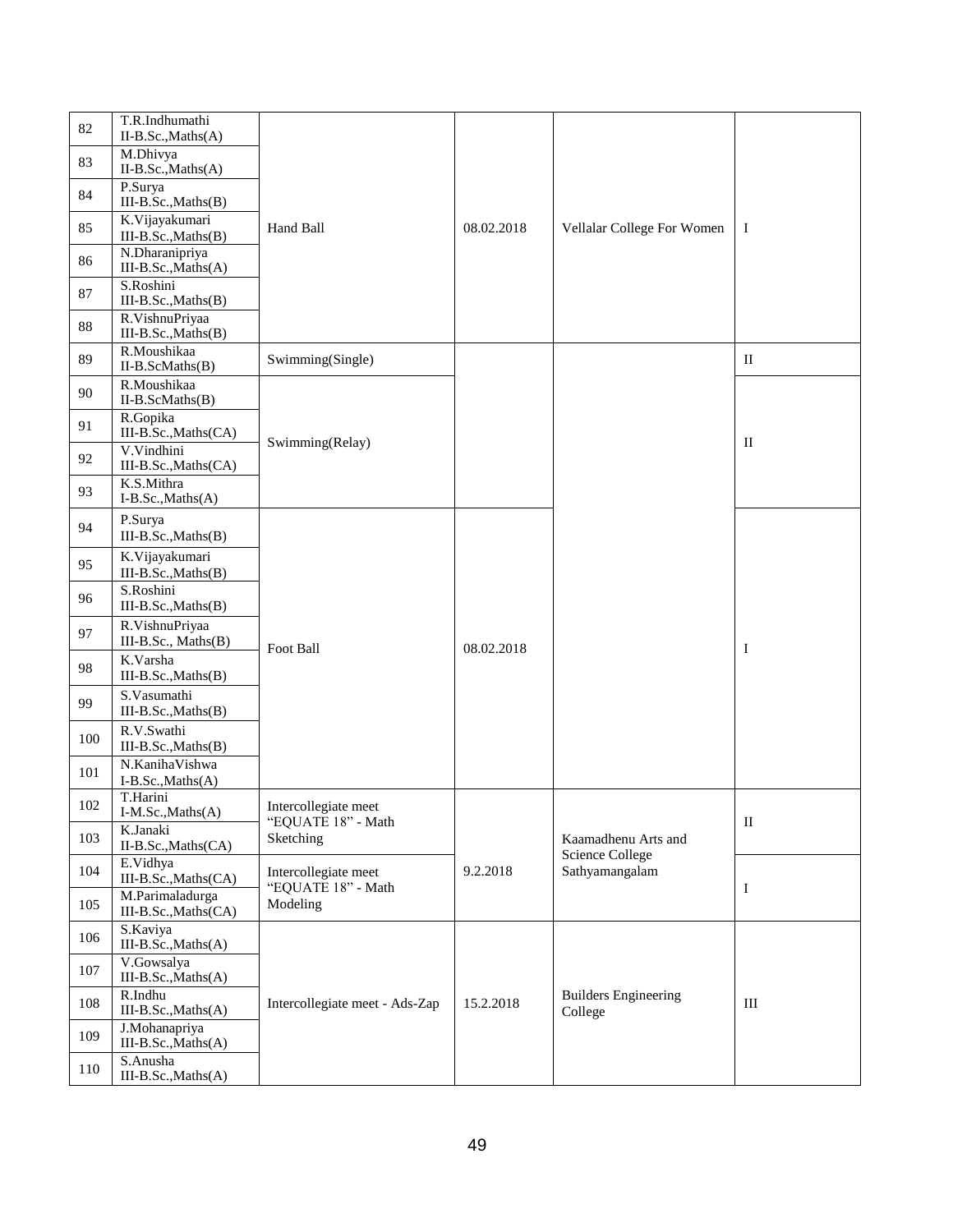| 111 | R.VishnuPriyaa<br>$III-B.Sc., Maths(B)$  | Enviro Club<br>Quiz                                     | 24.2.2018              |                            | $\mathbf{I}$ |
|-----|------------------------------------------|---------------------------------------------------------|------------------------|----------------------------|--------------|
| 112 | V.Dharani<br>$III-B.Sc., Maths(A)$       |                                                         |                        |                            |              |
| 113 | R.Indhu<br>$III-B.Sc., Maths(A)$         |                                                         |                        |                            |              |
| 114 | S.Kaviya<br>$III-B.Sc., Maths(A)$        | ZOOPPA 2017-18                                          |                        |                            |              |
| 115 | C.Hema<br>$III-B.Sc., Maths(A)$          | Intra Collegiate Feast<br>Group Dance                   | 27.2.2018<br>28.2.2018 | Vellalar College for Women | Ι            |
| 116 | K.S.GokulaPriya<br>$III-B.Sc., Maths(A)$ |                                                         |                        |                            |              |
| 117 | R.Kowsalya<br>$III-B.Sc., Maths(A)$      |                                                         |                        |                            |              |
| 118 | E.Vaishnavi<br>$III-B.Sc., Maths(CA)$    | ZOOPPA 2017-18                                          |                        |                            | I            |
| 119 | K.M.Akila<br>$III-B.Sc., Maths(CA)$      | Intra Collegiate Feast<br>Brain Storm(Quiz)             |                        |                            |              |
| 120 | R.VishnuPriyaa<br>$III-B.Sc., Maths(B)$  | ZOOPPA 2017-18<br>Intra Collegiate Feast<br>Photography |                        |                            | I            |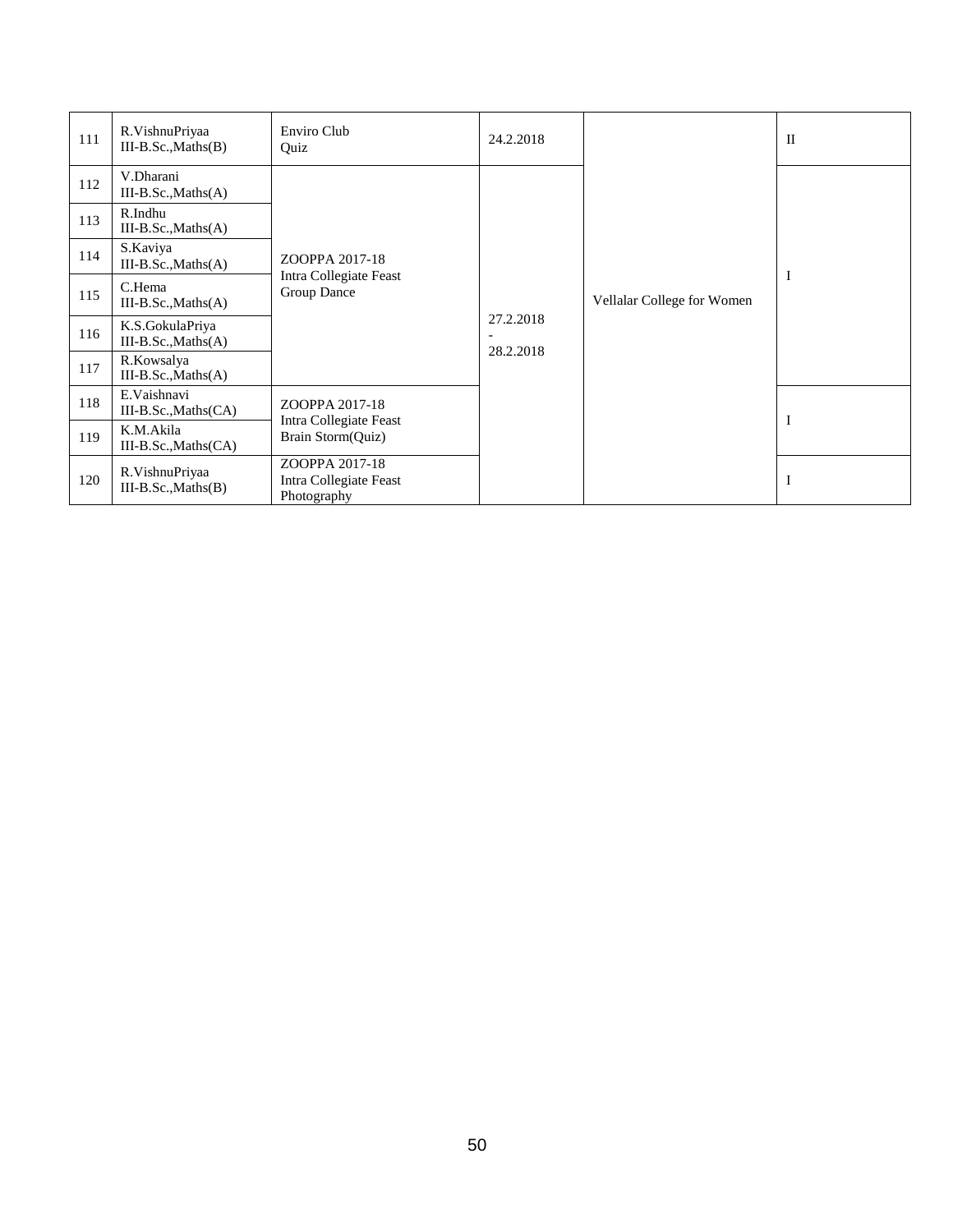# **PLACEMENT DETAILS**

We feel proud to convey that our students have been placed in the following reputed Institutions.

| S.NO | Name of the student | <b>Class</b>             | <b>Company Name</b>               |
|------|---------------------|--------------------------|-----------------------------------|
| 1    | A.V. Ghowsigaa      | II- M.SC (Mathematics)-A | <b>IDBI</b> and Federal Insurance |
| 2    | K. Hemalatha        | II- M.SC (Mathematics)-A | <b>IDBI</b> and Federal Insurance |
| 3    | V. Archana          | II- M.SC (Mathematics)-A | <b>IDBI</b> and Federal Insurance |
| 4    | M. Sandiya          | II- M.SC (Mathematics)-B | <b>IDBI</b> and Federal Insurance |
| 5    | S. Sowmiya          | II- M.SC (Mathematics)-B | <b>IDBI</b> and Federal Insurance |
| 6    | B. Priyadharsini    | II- M.SC (Mathematics)-B | <b>IDBI</b> and Federal Insurance |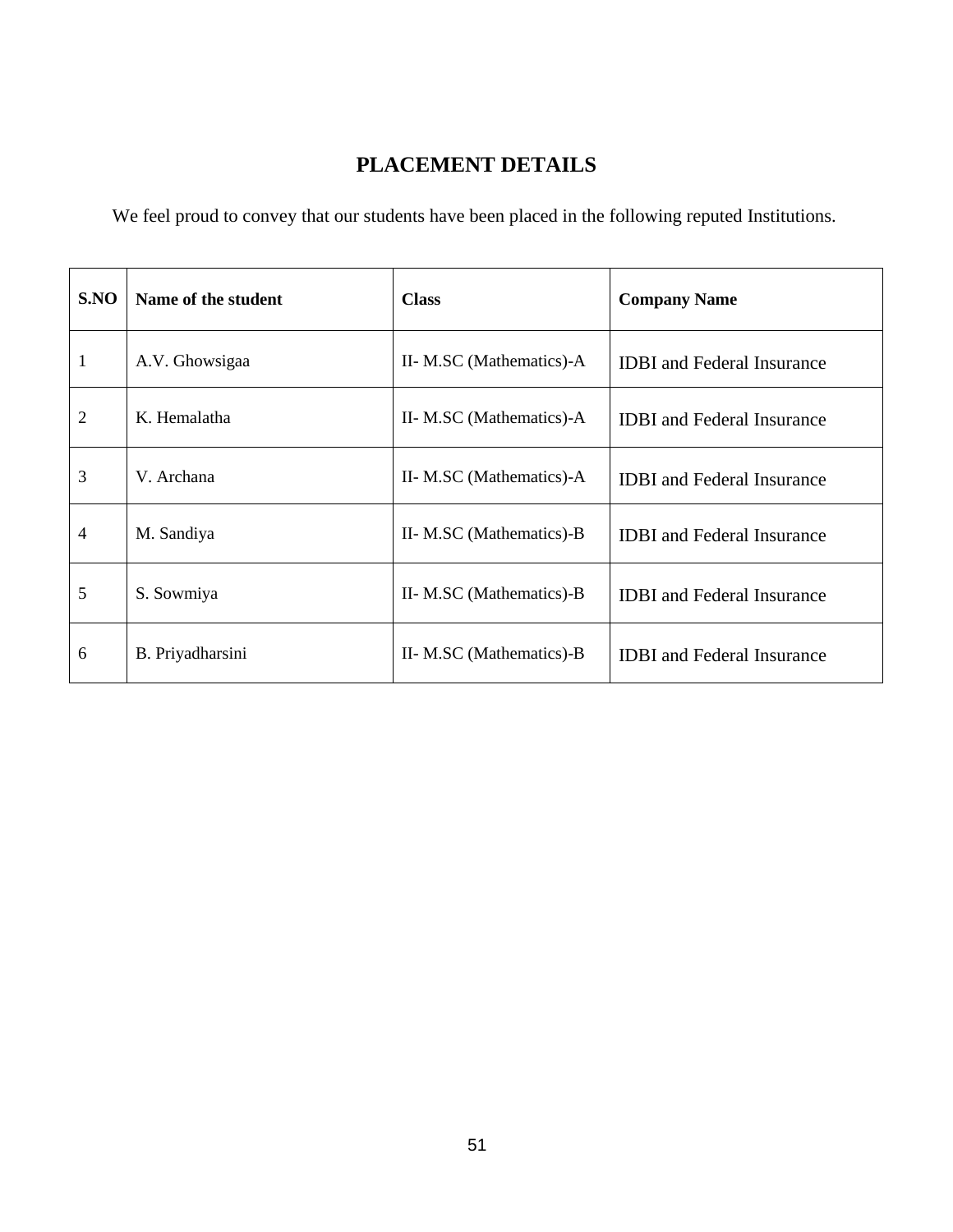# **SNAPSHOTS**

# **BRIDGE COURSE**



Enhancing "**Fundamentals of Mathematics"** for the first year students.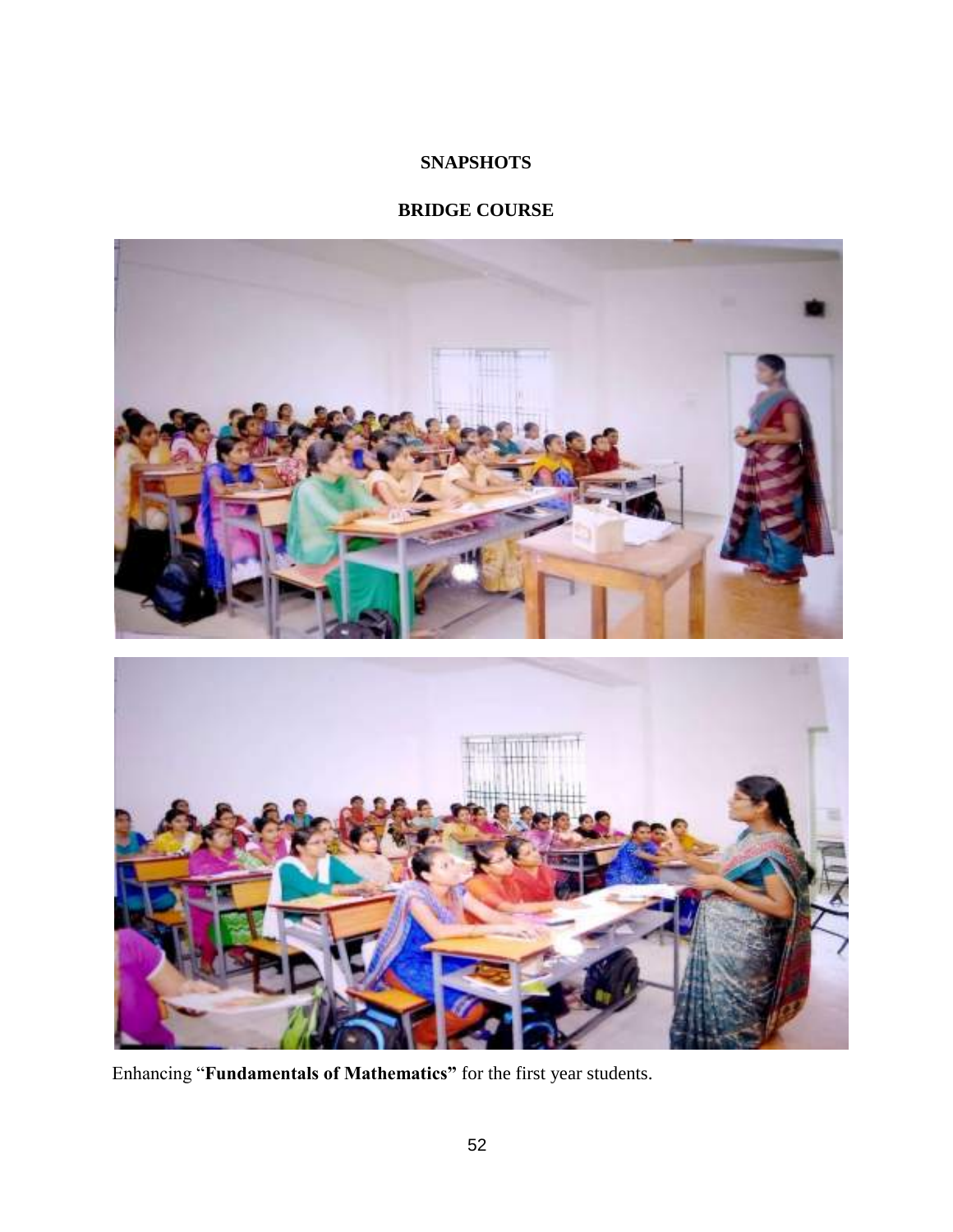# **INDUSTRIAL VISIT**



Functional Exposure: Visit to **HINDU NEWSPAPER,** Mangalore.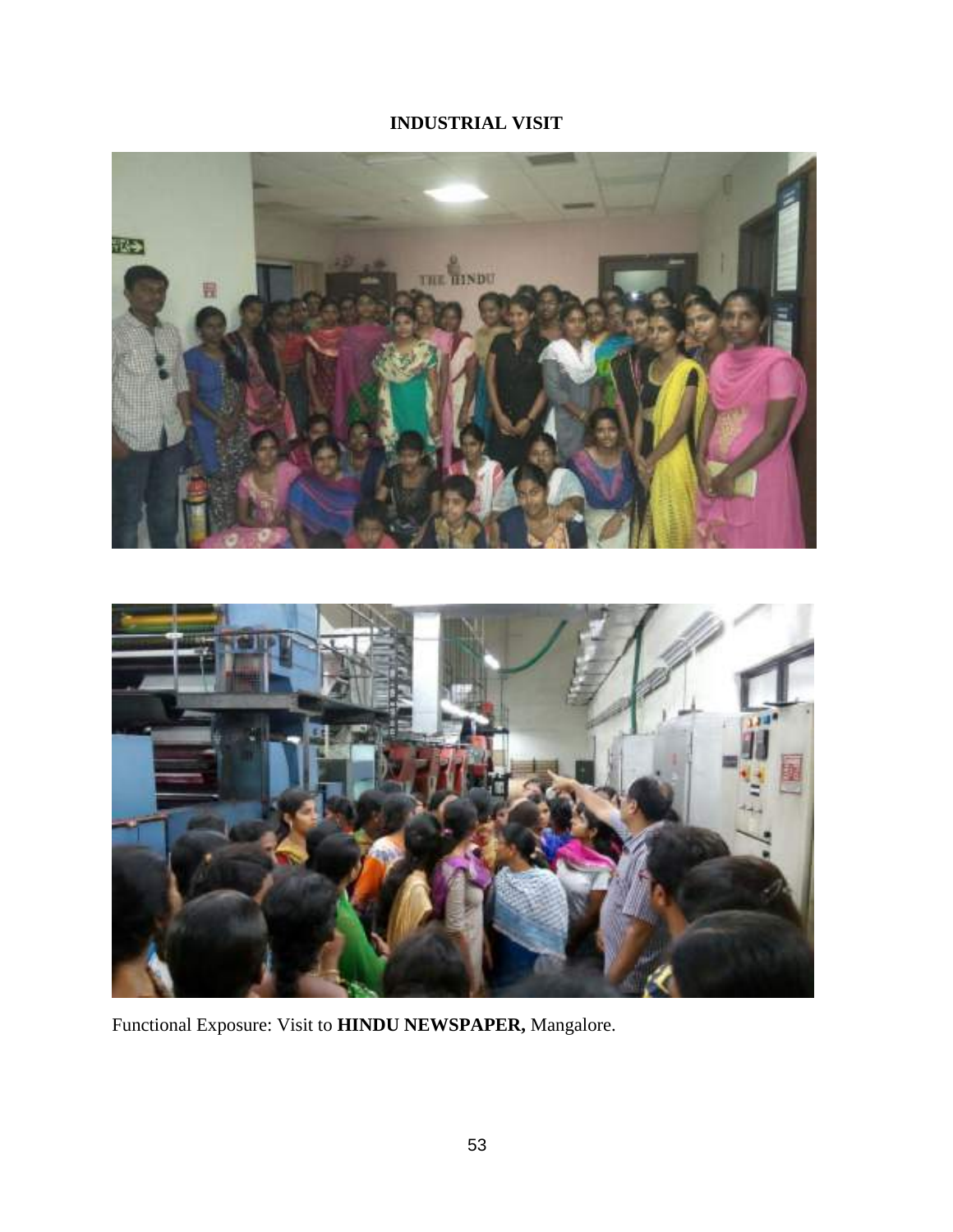# **FACULTY DEVELOPMENT PROGRAM**



A Faculty Development Program on **"Art of Writing Research Proposal"** with

Prof. Peeyush Chandra.

# **GUEST LECTURE**



A wonderful lecture on **"Introduction to Analysis"** by Dr. S.Somasundaram.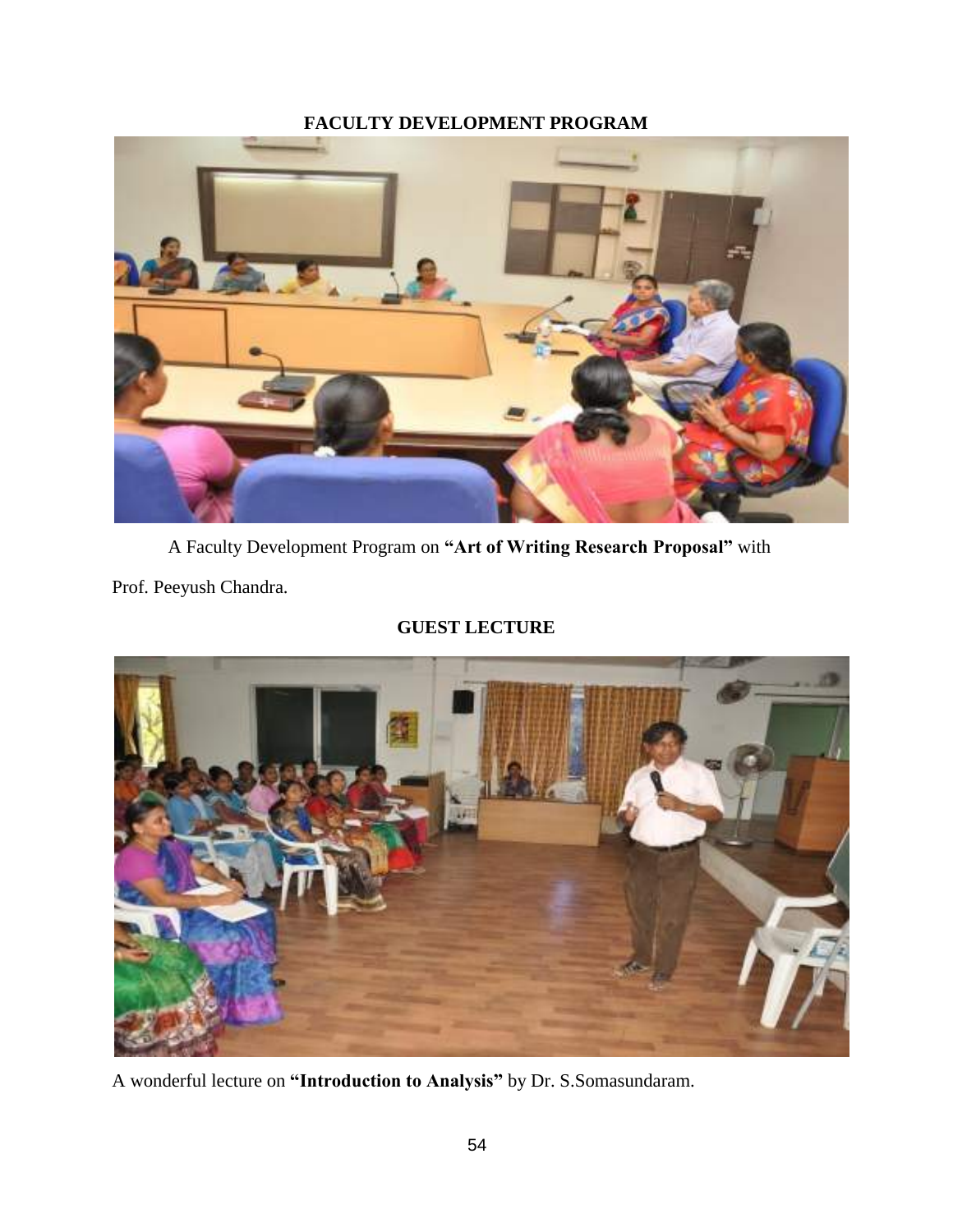# **WORKSHOP**



A workshop on **"Biological Applications on Differential Equations"**by Dr.P.Kandaswamy.



A summit on **"Non-Linear Differential Equation and their Applications"** by

Dr. Ramajayam Sahadevan.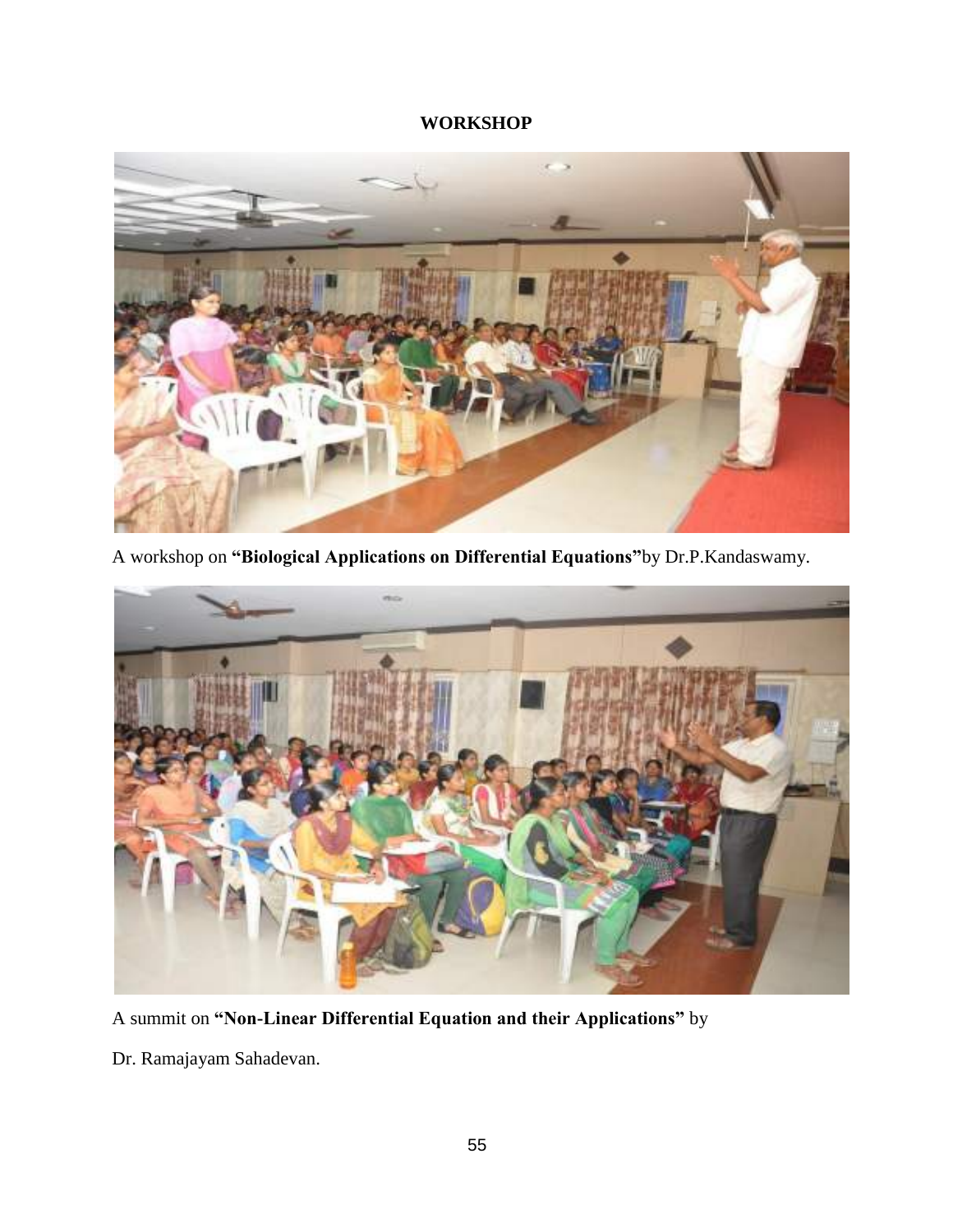

Exploration on **"Controllability and Inverse Problems on PDE"** by Dr.K.Sakthivel.

# **MATH EXHIBITION**



Applications of Mathematics in real life has been exhibited through models at **130th Ramanujam's Birthday Celebration, "MATH EXPO 2017"**.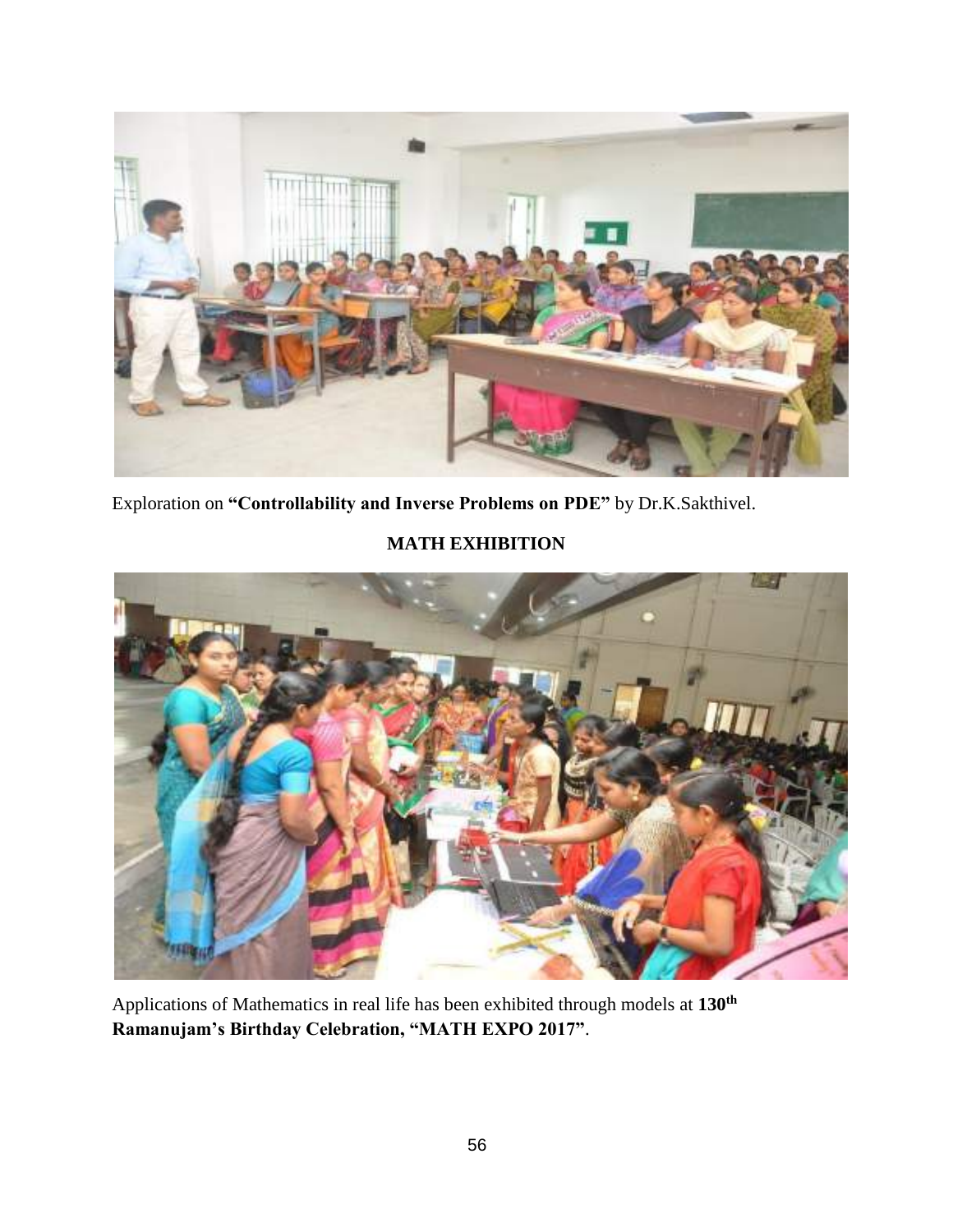

The chief guest rewarded the prizes for the winners of **Math Expo 2017**

# **INTERNATIONAL SEMINAR**



Interactive forum on **"Euler's Criterion on Quadratic Residue"** by Prof. Taekyun Kim.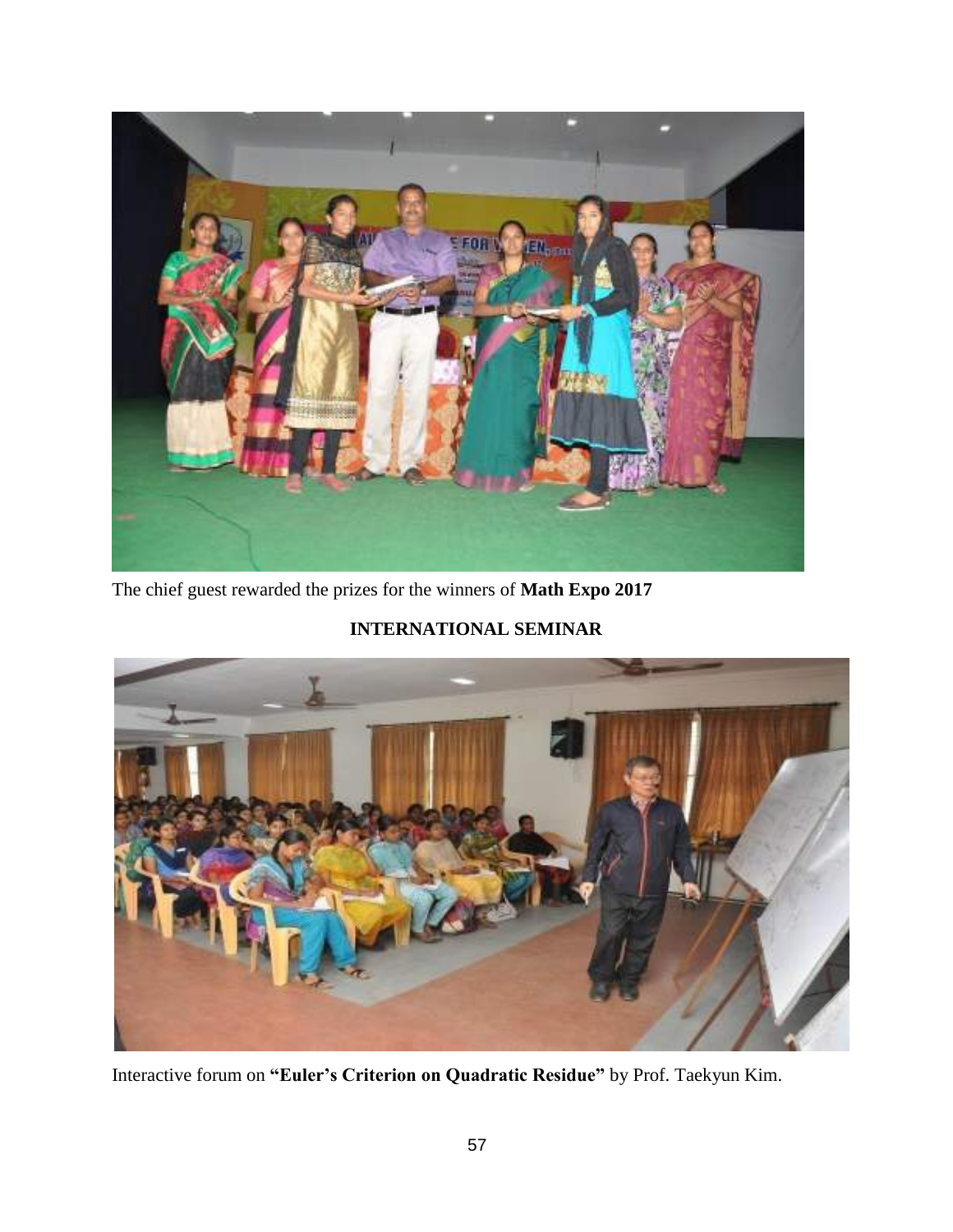

Effective convention by Prof. Seog-Hoon Rim on **"Diophantine Equation in Number Theory"**.





A tremendous workshop on **"Introduction to Maple"** by Dr. RamajayamSahadevan.